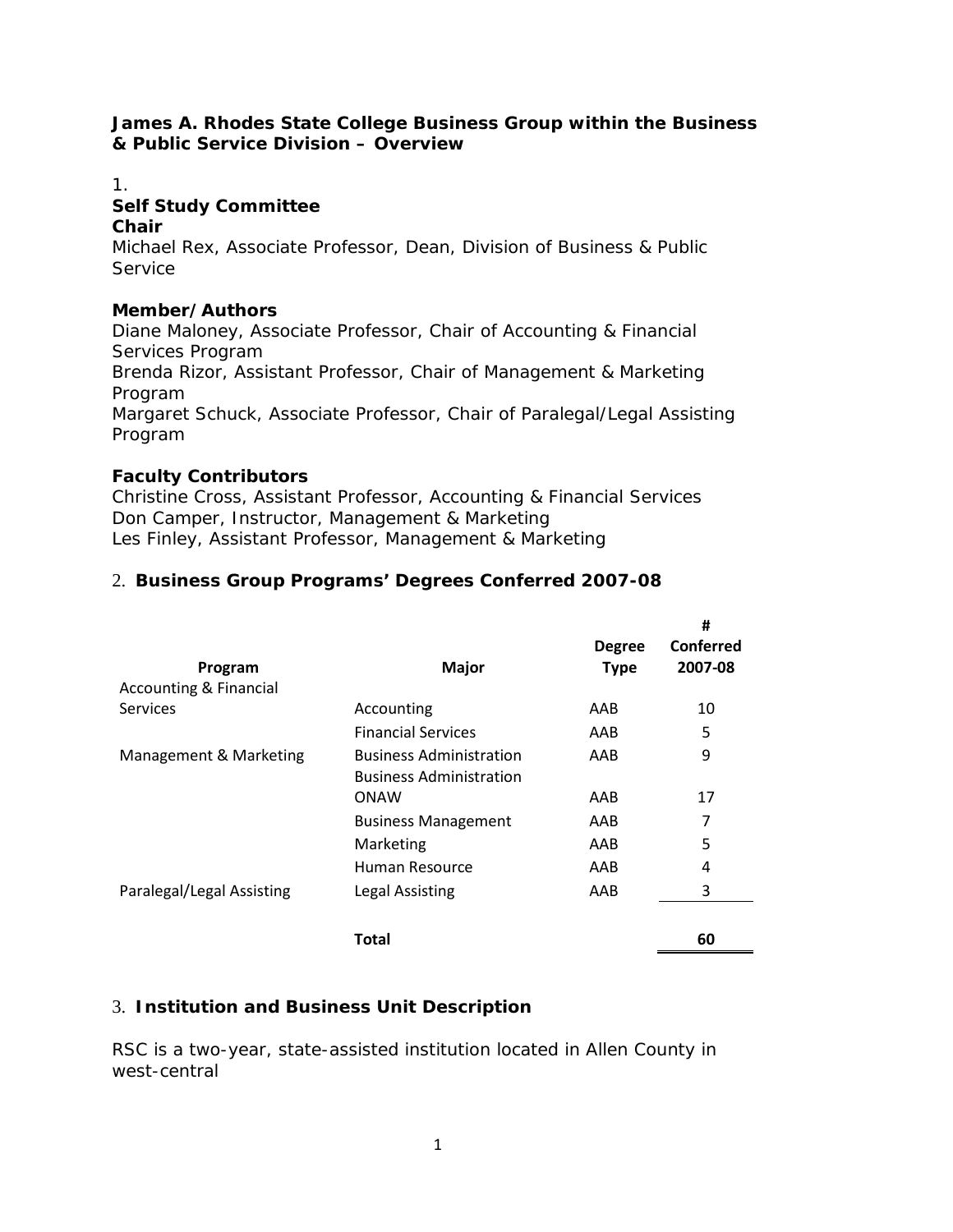Ohio. Although its legally chartered district, established by the Ohio Board of Regents, is limited to Allen County **(BUO – 1)**, RSC's service area extends to nine other surrounding counties **(BUO – 2)**. The College was established in direct response to Allen County leaders' expressed need for post-secondary technical education. In February 1967, the Lima Area Chamber of Commerce conducted a survey to identify the technical education needs more clearly. The survey results served as the basis for the College's Official Plan submitted to the Ohio Board of Regents. The Regents subsequently appropriated funds to The Ohio State University (OSU) to construct facilities on its Lima Campus to accommodate technical education. Penta County Technical Institute of Perrysburg, Ohio was invited by the Ohio Board of Regents and OSU to assume operational control of technical education on the Lima campus. The first class, representing 49 nursing students, enrolled at the Lima Technical Center in September 1969.

In June 1971, upon further recommendation of the Ohio Board of Regents, and in accordance with the Ohio Board of Regents-Master Plan of 1966, the Allen County

Technical College District was created under the provisions of Chapter 3357 of the Ohio Revised Code. Interim operation of technical education was transferred from Penta County Technical Institute to OSU. On September 17, 1971, a local Board of Trustees was appointed and assumed legal, statutory, and fiduciary control of the College. On May 18, 1972, the College was officially recognized as Lima Technical College  $(LTC)$ .

By the mid-1990s, LTC offered over 70 associate degree programs and certificates. The College boasted an enrollment of approximately 2,500 students, and numerous non-credit courses serving professional training, skills upgrading, recreational learning and personal development were offered through the Division of Community Education Services. During this time, the unique relationship with The Ohio State University at Lima (OSU-L) had extended beyond proximity and included sharing the same facilities; some courses; and some service unit personnel, including the Chief Executive Officer who served as both the President of LTC and Dean/Director of OSU-L. The relationship was and continues to be governed by a Cost-Share Agreement located in the President's Office, which details terms of operation and financial responsibility.

In 1991, separation occurred between LTC and OSU-L. LTC hired its own CEO as

President and OSU-L hired its own Dean/Director. The separation extended beyond

leadership, freeing LTC to broaden the scope of its curricula and non-credit offerings by assuming full responsibility for required general education courses and moving from a general continuing education platform into workforce development training. Security, Student Athletics and Activities,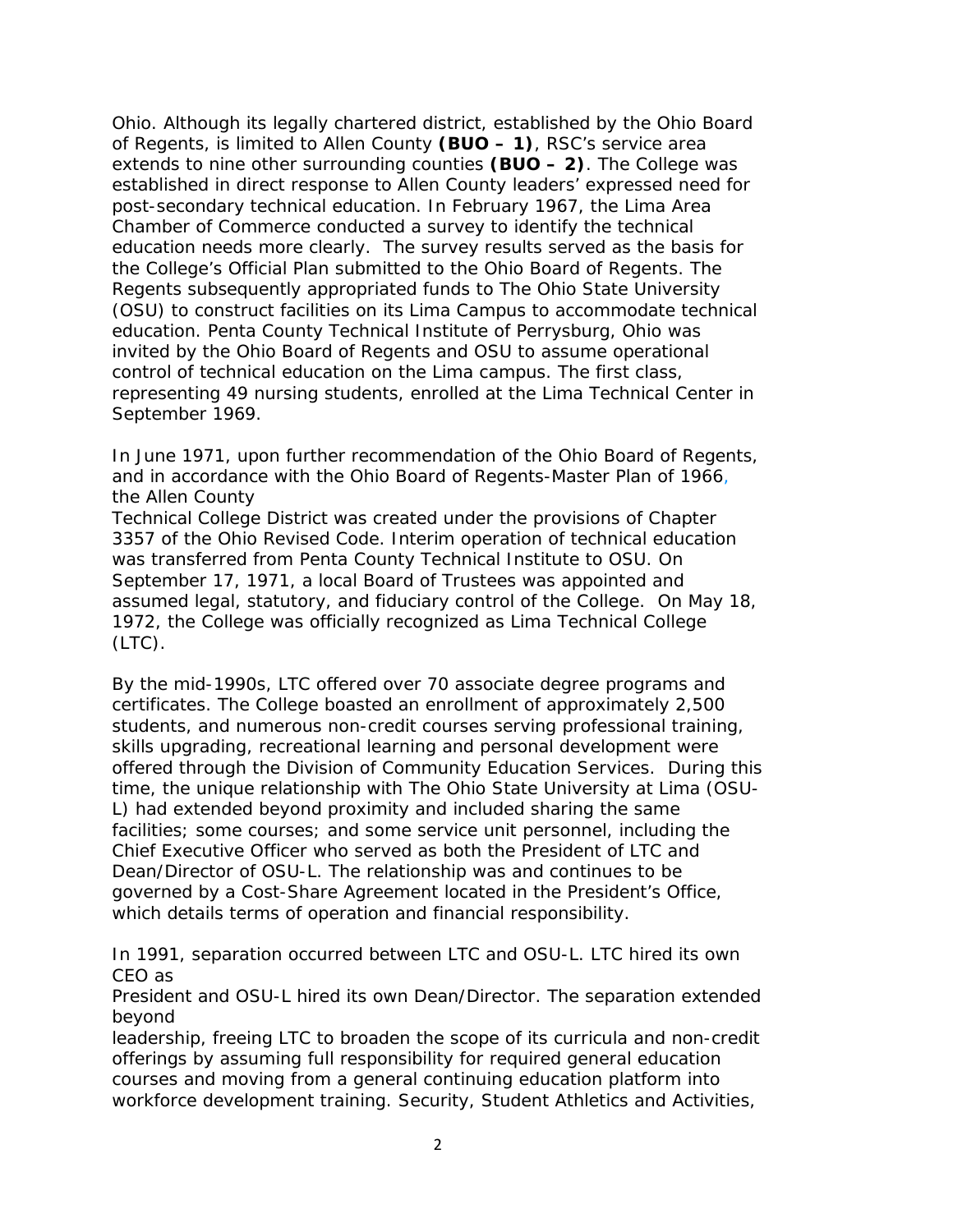Central Duplication and Mail Services, Library Services, Facilities/Grounds, and Room Scheduling continued to be shared, although each reports to one or other of the institutions. During this same period, the Ohio Board of Regents' *Managing for the Future and Securing the Future* initiatives resulted in converting Ohio's freestanding technical colleges to community colleges. After significant debate, the technical colleges co-located with University branch campuses (similar to Lima Technical College) were denied this conversion opportunity. This limited Ohio's co-located technical colleges to career-related technical disciplines and applied associate degrees, preventing them from offering the Associate of Arts and Associate of Science degrees.

In 2002, to symbolize the diverse educational opportunities that the College offered, Lima Technical College changed its name to James A. Rhodes State College, in honor of former governor James A. Rhodes, who played a vital role in establishing Ohio's two year college system. In 2005, James A. Rhodes State College offered applied associates degrees and certificates in over ninety programs. This same year, over three thousand students enrolled. By fall 2007 enrollments grew to 3,386 students and in June 2008, James A. Rhodes State College honored its 13,000th graduate.

## **Facilities**

The campus is comprised of eight buildings. RSC and the OSU-L share many of these facilities. Classroom and laboratory space, comprising a total gross area of 359,000 square feet, is available to sustain current programs in technical and continuing education.

**Galvin Hall** — The first building constructed on the campus in 1966 houses numerous classrooms, lecture halls, faculty offices and a recreation area.

This building is a shared facility with OSU-L. The second floor houses offices for the Business Group Program Chairs, full time faculty and adjunct faculty requiring office space. Courses from all three programs are delivered in shared classrooms located on the second floor of Galvin Hall.

**Reed Hall** — Built in 1968; Reed Hall houses an auditorium, cafeteria, music laboratory, and OSU-L faculty offices.

**Technical Education Laboratory (TEL)** — Built in 1970, the Technical Education Laboratory was designed and constructed specifically to support aspects of technical education programs at RSC. A 13,000 square foot addition containing classrooms and laboratories was completed in the fall of 1988. In 2007-2008, a \$1,607,003 renovation occurred including updates to the health program labs, Early Childhood Education (ECE) lab, and the Criminal Justice and Human Service labs. It presently contains the ECE nursery school, several computer laboratories, faculty offices, Central Duplication, Security, Center for Distance Education, Testing Center, and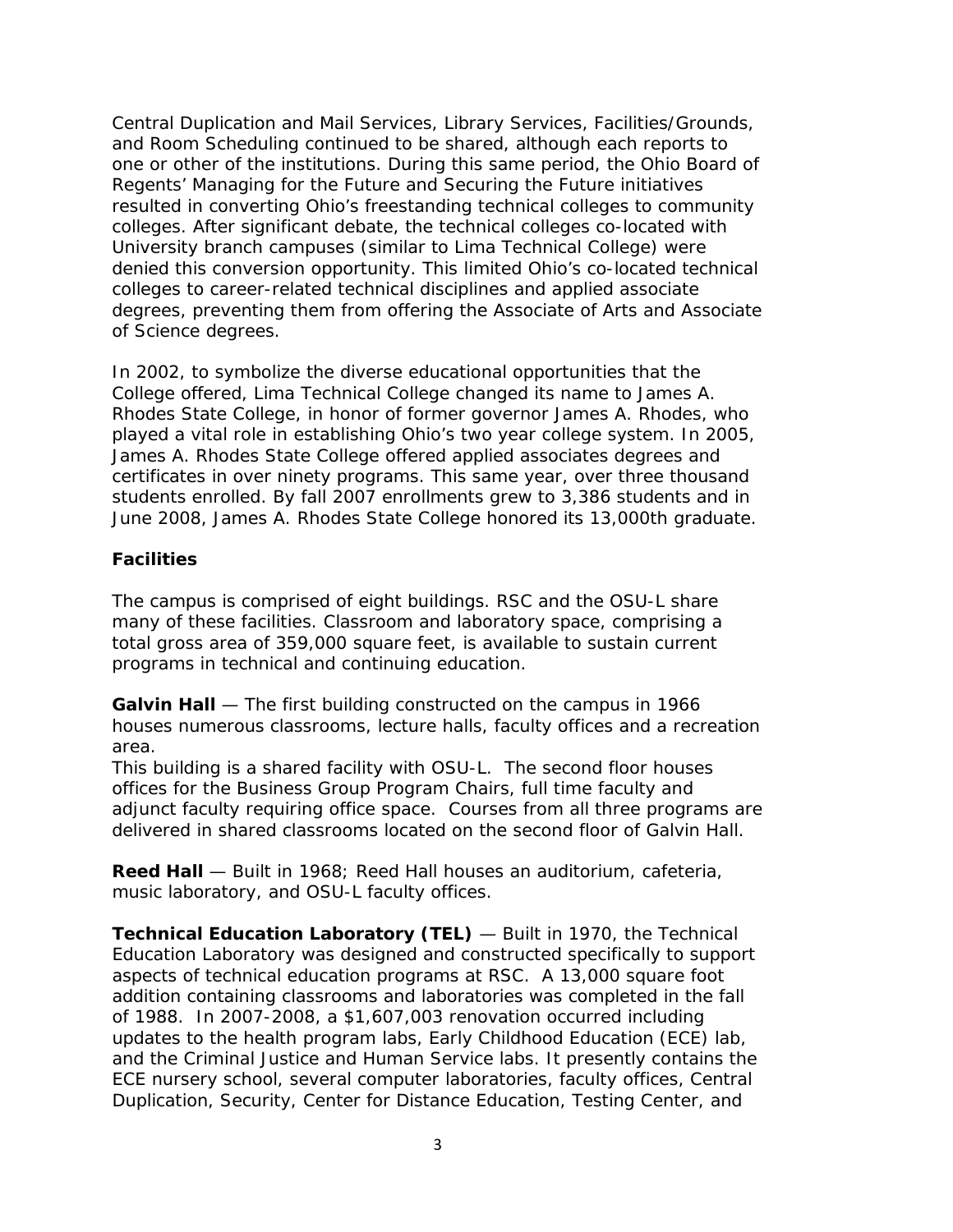specialized laboratories for Criminal Justice, Physical Therapist Assistant, Occupational Therapy Assistant, Radiographic Imaging, Medical Assisting, ECE and Human Service programs. Non-dedicated lab space is available to both institutions for classes. The Dean's offices for the Allied Health Division and Business and Public Service Division reside in the TEL including support staff. Some Business Group courses are scheduled in the shared classrooms and computer labs.

**Cook Hall** — Dedicated in 1977, Cook Hall is a multi-purpose facility which houses the library, gymnasium, classrooms, The Kenneth and Jean Clemens Dental Hygiene Clinic, faculty offices, specialized laboratories for the Nursing, Emergency Medical Services, Respiratory Care programs, and the Human Patient Simulator Lab. In 2007 RSC completed a \$642,605 renovation of the Allied Health Division's classrooms and labs. The library and athletic and recreational areas are shared by both institutions.

**Public Service Building** — Dedicated in 1993, the Public Service Building houses administrative offices for both institutions, including the Business Office; Admissions and Advising Offices; Career Services; Registration and Records; Bookstore; Financial Aid; Transfer; and Office of Residency and International Services.

**James J. Countryman Engineering and Industrial Technologies Building** — Dedicated in 1996, The James J. Countryman Engineering and Industrial Technologies Building provides additional laboratory and classroom space for the Information Technology and Engineering Technology Division, as well as faculty offices. This building is used exclusively by RSC.

**Life and Sciences Building** — Dedicated in 1999, the Life and Sciences Building is a 90,000 square foot structure that houses many classrooms; lecture halls; faculty offices; a high-tech distance learning classroom; various science laboratories; Learning Center; Math/Science Skills Center; Human Cadaver Lab; and Multimedia Productions. Business students typically receive math instruction and learning support services in this facility.

**Keese Hall** — The most recent addition, Keese Hall opened in 2004. This 33,232 square foot structure houses the James & Helen Rhodes Board Room computer labs, classrooms, administrative offices, and the workforce development training unit, Solutions…etc. and is used exclusively by RSC.

### **Educational and Support Programs**

The College's long-standing commitment to open access and educational excellence

attracts students who are highly capable as well as those who are underprepared.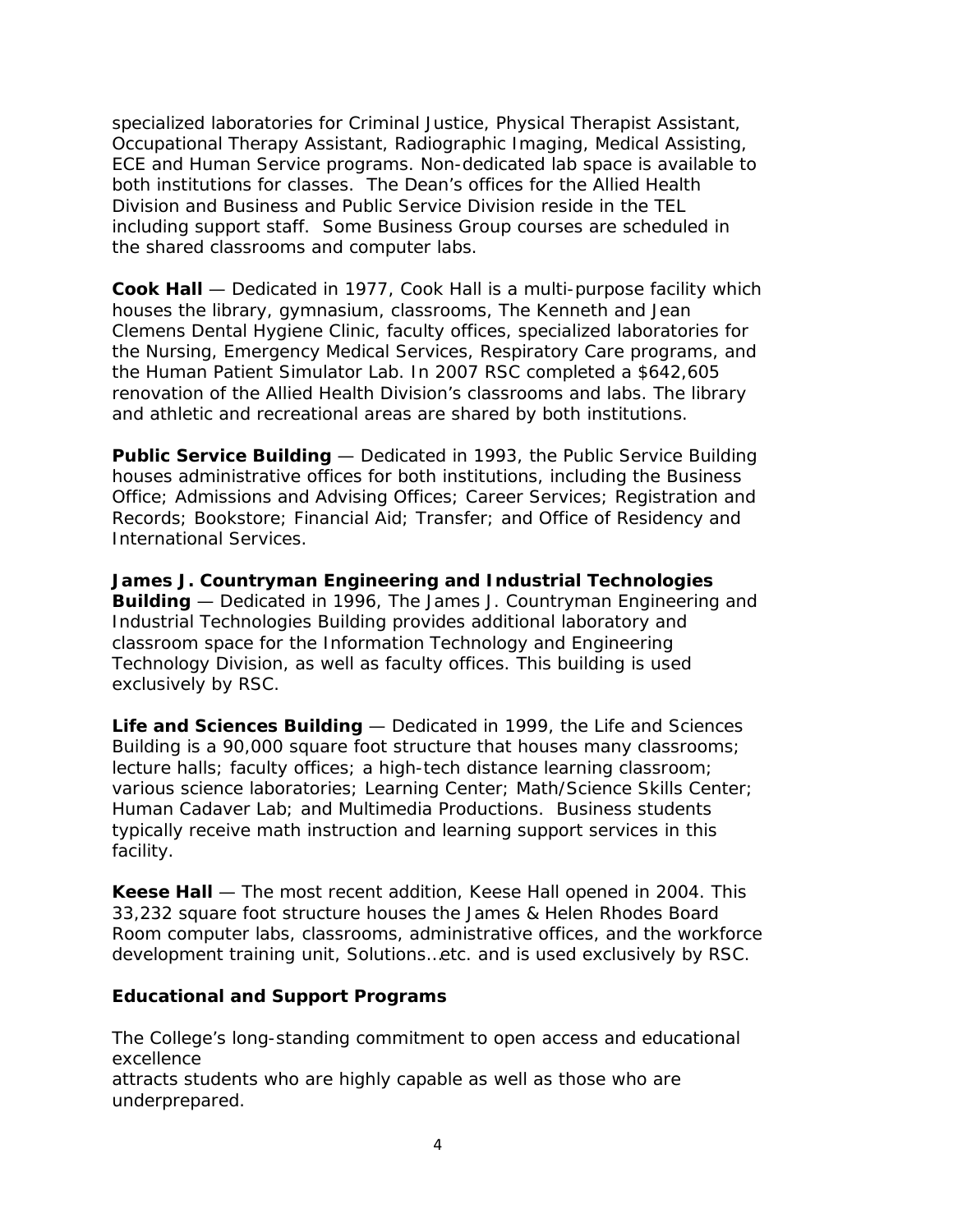Therefore, the College's course inventory includes both a range of developmental courses as well as those courses that typically count for graduation. The College offers 44 Associate of Applied Business, Associate of Applied Science, and Associate of Technical Studies Degree Programs; 70 certificate programs; contracted business services; and continuing education in a variety of career and training options to meet the community needs. In addition, educational and enrollment services are provided to support the educational mission of the College. These include services related to admissions, registration and records, financial aid, advising, First-Year Experience, disability support, learning and math skills tutorial support, testing, library, student activities, and athletics. Auxiliary services are also available including security, food services, and the bookstore.

## **Number and Sources of Students**

Fall quarter 2007 enrollment for the college was 3386 while the Business Group Programs within the BPS Division enrolled 351. The Business Group enrolled more male students than the college, (35.9% vs. 27.3%). Average age of Male students in the Business Group Programs is comparable to the college, (24.2 vs. 24.6); however, female students during fall 2007 had a higher average age, (29.1 vs. 26.1). Analysis of racial makeup of the Business Group Programs indicated a higher African American percentage of students, (10.3 vs. 6.9). This difference reflected a lower percentage of Caucasian students, (84.9 vs. 88.4) in the Business Group Programs compared to the college. Other racial categories were comparable to college wide percentages. Enrollment from the following counties showed higher percentages of Business Group Programs' students versus the college: Allen (51.6 vs. 45.7), Hardin (8.5 vs. 6.9) and Logan (8.3 vs. 4.6). During fall 2007 the following five counties were the top enrollment producers for the Business Group: Allen – 181, Auglaize – 40, Hardin – 30, Logan – 29 and Putnam – 28.

### **Business Group Programs' Employee Profile**

Business Group Programs' faculty members and all college faculty members are not part of a bargaining unit. Each faculty member is offered an annually renewable employment contract after administrative review of performance. For full-time faculty members beyond the first year probationary period typically a one year advance notice is given to faculty and staff regarding possible non renewal of contract. These procedures are located in the faculty handbook and will be available in the ACBSP resource room.

During the fall 2007 quarter, the Business Group Programs employed 6 full-time and 12 adjunct faculty members. The full-time Program Chairs and faculty members delivered 117 credit hours of course work for an average of 16.7 credit hours while the 12 adjunct faculty members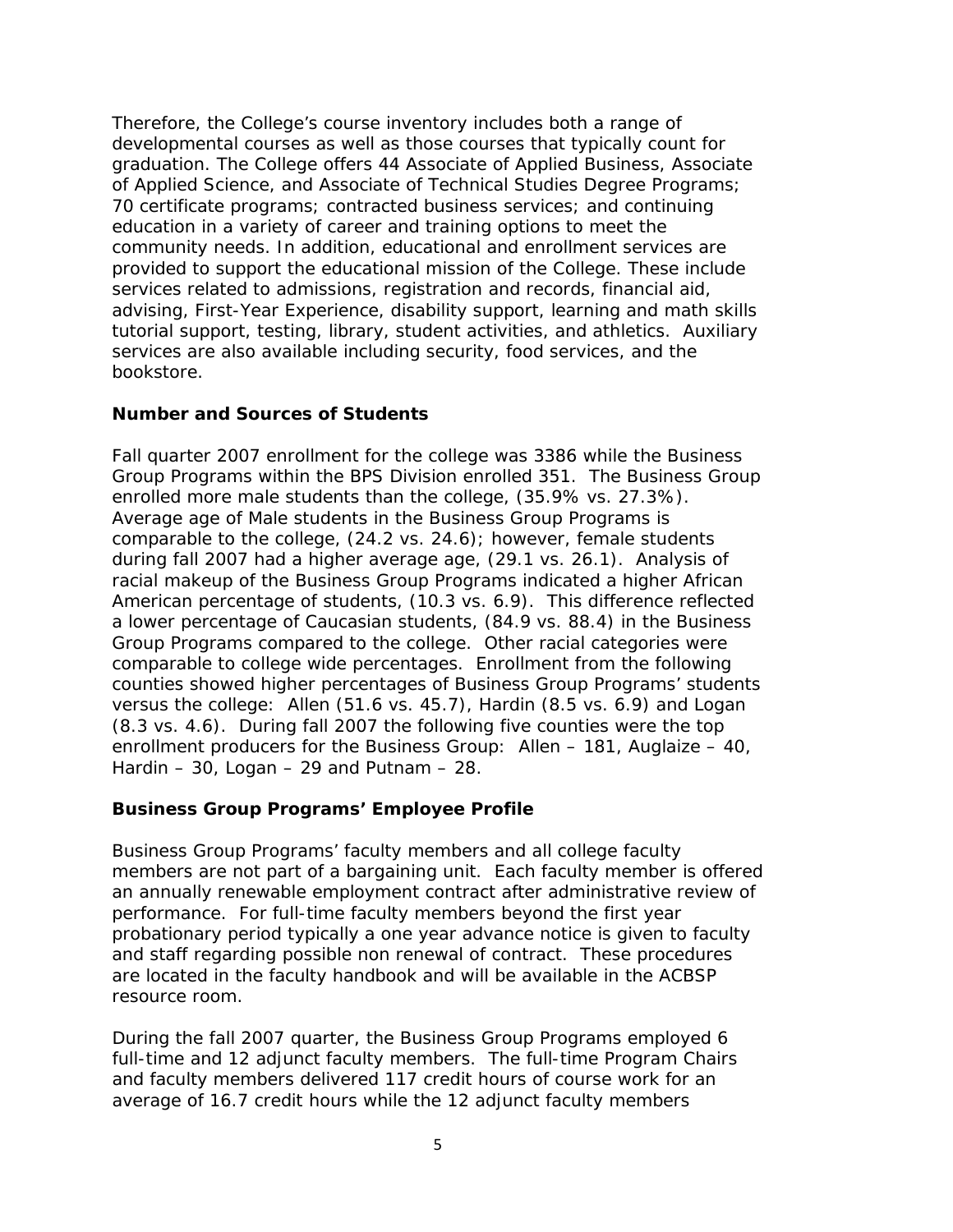delivered 86 credit hours of course work for an average of 7.8 credit hours.

The gender/racial portrait follow for fall 2007 of the Business Group includes:

Three Program Chairs – Female/Caucasian One Full-Time Faculty - Female /Caucasian Two Full-Time Faculty – Male/Caucasian Six Adjunct Faculty – Female/Caucasian Six Adjunct Faculty – Male/Caucasian

An African American Male Adjunct Faculty member occasionally instructs accounting courses but was not employed during fall 2007; however, he taught a five credit hour course in spring 2008. Typically faculty turnover has been low in the Business Group for both full time and adjunct. Additional data is included in Criterion Five: Faculty and Staff Focus.

## 4. **Institution Regional Accreditation**

Rhodes State College as an institution is accredited by the North Central Association of the Higher Learning Commission. The statement of affiliation from HLC

**(BUO – 3)** is located at the following web address:

http://www.ncahlc.org/index.php?option=com\_directory&Itemid=192&Acti on=ShowBasic&instid=1841

On October 27-29, 2008, James A. Rhodes State College successfully completed an on-site accreditation visit by the Higher Learning Commission. The findings of the team indicated 10 year reaffirmation of accreditation through 2018 with no follow-up actions required, endorsement of the request to offer two new degrees, Associate of Arts and Associate of Science, and excellence in respect to our planning and effectiveness model. Final results are still pending commission reviews and as such are not currently reflected on the Higher Learning Commission's website. The institution expects final documentation from HLC before the March ACBSP site visit.

### 5. **Institution Mission**

The Vision, Core Values, Purpose and Mission for Rhodes State College are listed on page 9 of the 2007-08 & 2008-09 catalogs. These documents also appear on the Rhodes State web site:

http://www.rhodesstate.edu/mission.asp

Rhodes State College Mission: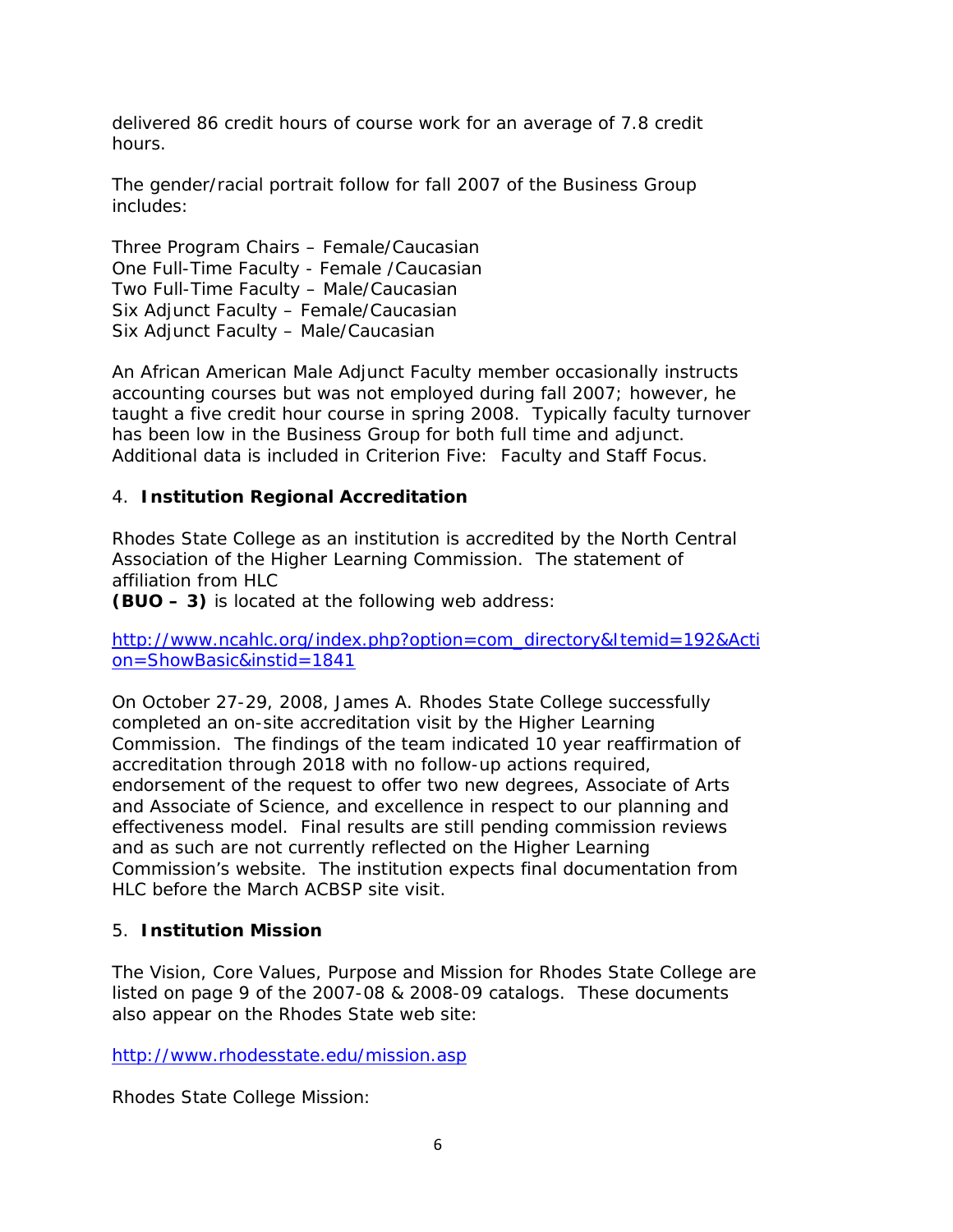## *As a college that exists to change lives, build futures, and improve communities through higher learning, Rhodes State College seeks to become the College of choice in west-central Ohio. (Approved by the Board of Trustees/February 18, 2003, revised October 17, 2006)*

### 6. **Business Group Programs' Mission**

The Business and Public Service Division endorses and seeks to implement the Rhodes State College Academic Vision, Academic Mission Statement, Academic Statement of Values and Academic Commitment to Assessment as listed on page 40 of the 2007-2008 & 2008-2009 catalogs. The following Mission for the BPS Division was drafted and approved by the Program Chairs in the fall of 2006; however, due to the wide diversity of the programs within the BPS Division each program has developed a Program Mission Statement that drives the Academic Program Strategic Plan and Assessment Process. To emphasize academic division unity and purpose, the Business Group Programs within the BPS Division have not published a separate mission statement.

## **BPS Division Mission**

*The Business and Public Service Division provides access to professional and intellectual growth to the student body as well as the faculty.* 

*This is accomplished by ensuring the curriculum is current, the faculty is qualified, and all are exposed to global diversity in a dynamic learning environment where life-long learning is encouraged.*

## **Accounting & Financial Services Program Mission**

*The Accounting and Financial Services Program exists to engage students in meaningful student development and learning opportunities which provide the student with the technical knowledge and general education skills necessary for an entry level position in their career field and the desire to seek out opportunities for lifelong learning that may or may not culminate in a baccalaureate degree by ensuring the learning process can be accessed in a variety of mediums that meet their needs.*

### **Management & Marketing Program Mission**

*The Management and Marketing Program will provide uncompromised quality education while maintaining programs of course studies that reflect an environment of contemporary higher education and students with welldeveloped core skills and abilities thereby attracting and preparing*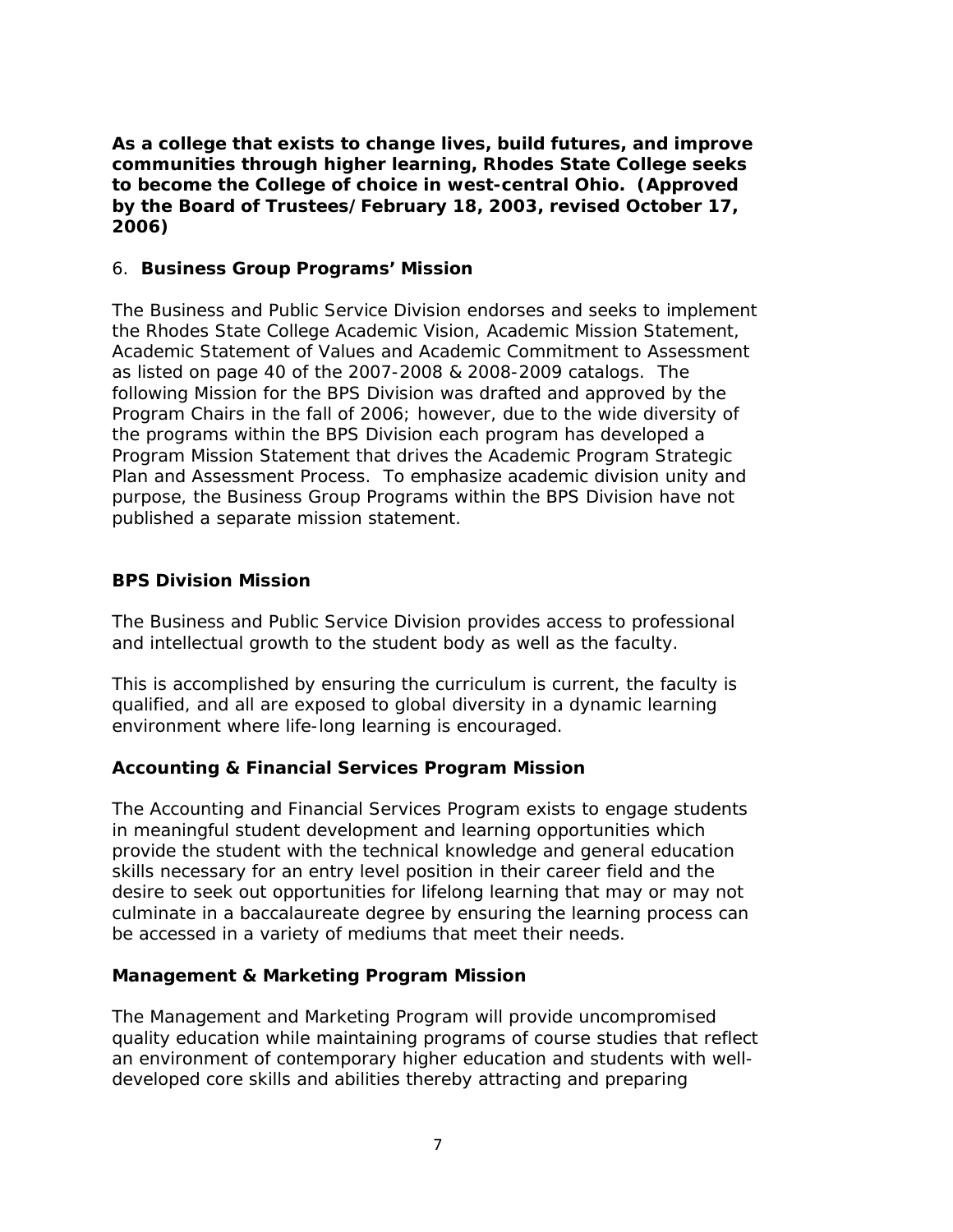*students for employment and promotion in management, marketing and related fields; and establishing a pattern of life-long learning.*

### **Paralegal/Legal Assisting Program Mission**

*The Paralegal/Legal Assisting Program exists to provide students with the knowledge and skills necessary to be successful for entry level jobs relating to the legal field. The curriculum includes skills and technical concepts applicable to potential employers in the legal profession as well as business and industry. Graduates also obtain the necessary coursework to further their education towards a baccalaureate degree. Rhodes State Paralegal Program does not prepare students to practice law. The Program does not provide legal services directly to the public.*

Business Group Programs' Mission statements are listed on the college web site, unit/program assessment documents and program technical course syllabi.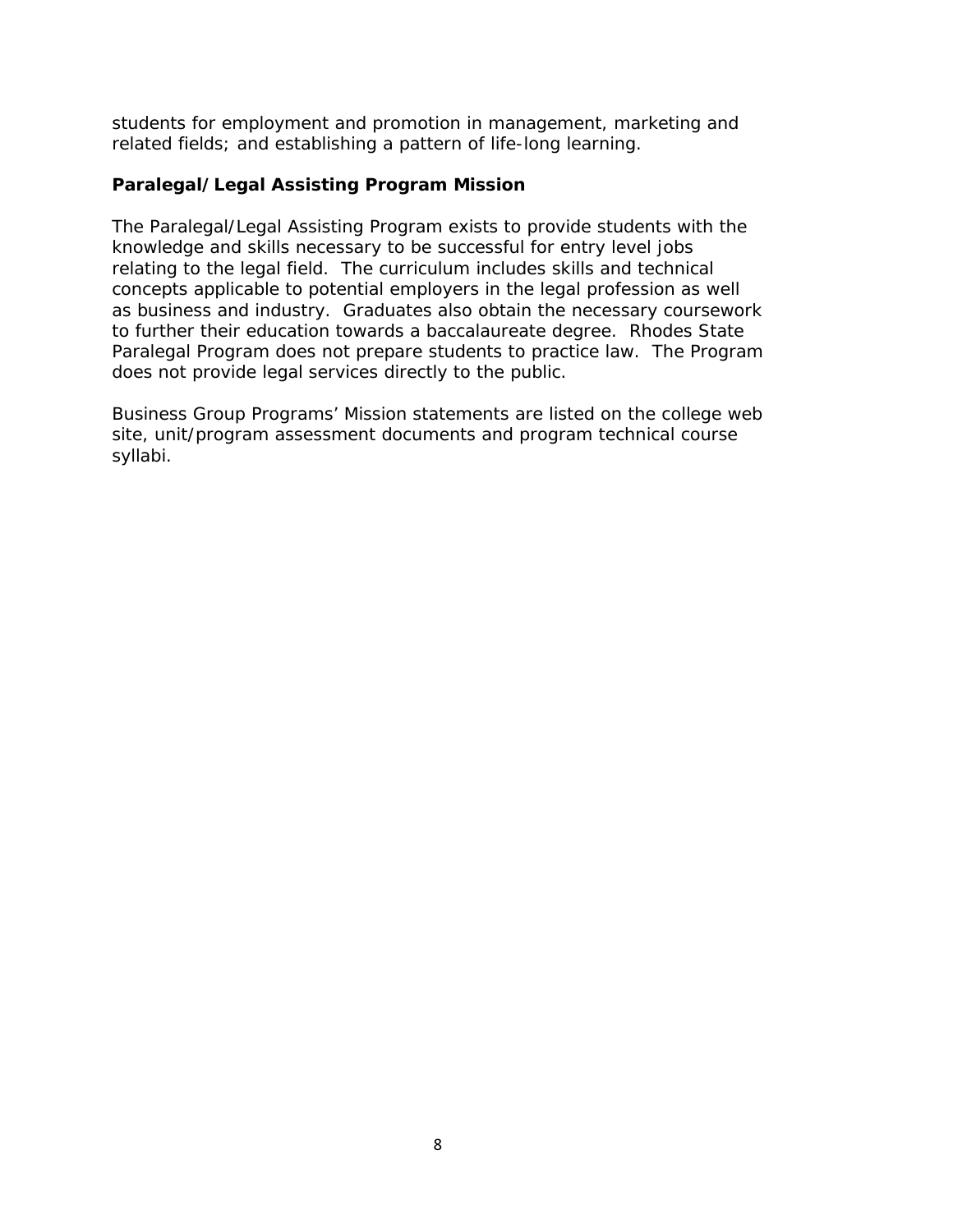# 7. **Organizational Charts**

The following organizational charts are included in the self study document.

Rhodes State College **(BUO - 4)**

Academic Affairs **(BUO - 5)**

Business and Public Service Division **(BUO - 6)**, the Business Group Programs are included within the BPS Division Chart.

## 8. **Institutional Governing Body**

The current College Board of Trustees is comprised of a mix of individuals representing business, industry, government, and healthcare. These individuals are directly involved in the College's planning, financial, and instructional oversight activities, therefore achieving their responsibility to advance the institutional mission.

Since the College is currently chartered in Allen County, board membership is limited to residents of Allen County despite the fact that the College serves residents of a ten county area. Full terms of appointment are for three years with unlimited reappointment. Current Board membership is detailed in following table. **(Figure 1)**

| <b>Trustee</b>                      | <b>Appointed by</b>        | <b>Date of Initial Appointment</b> |  |
|-------------------------------------|----------------------------|------------------------------------|--|
| Wilfred J.G. Ellis, M.D., Chair     | <b>School Board Caucus</b> | 1996                               |  |
| Jack Spratt, Jr., D.D.S, Vice Chair | Governor                   | 2007                               |  |
| Kenneth M. Clemens, D.D.S.          | <b>School Board Caucus</b> | 1981                               |  |
| Margaret S. Vollmer                 | <b>School Board Caucus</b> | 2000                               |  |
| Richard L. Rapp                     | <b>School Board Caucus</b> | 1996                               |  |
| Keith Cunningham                    | <b>School Board Caucus</b> | 2007                               |  |
| John Paradore                       | Governor                   | 2007                               |  |

#### **Figure 1: Board of Trustees**

The Board of Trustees of RSC has legal, statutory, fiduciary authority and responsibility for the College. All duties of the Board are defined in Chapter 3357.09 of the Ohio Revised Code. In support of their responsibility, and as stated in their mission:

*...the Board will provide visionary leadership and governance in maintaining the values of lifelong learning and professional growth and development as the guiding principles of the College" (Policy 1.1, p. 2-3).*

RSC operates pursuant to the Ohio Revised Code sections 3357.01 to 3357.19, and is chartered by the Ohio Board of Regents for operation as a technical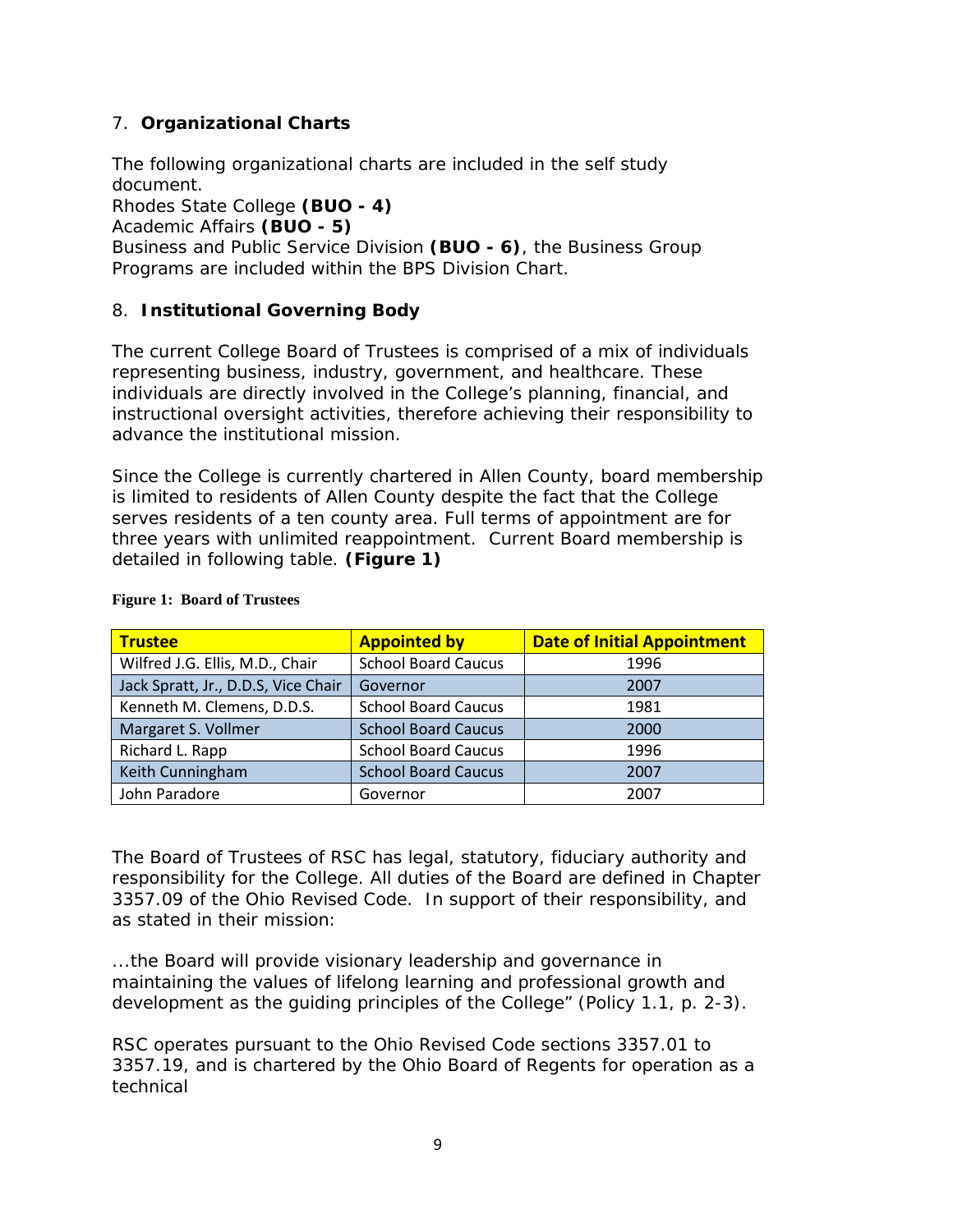college, pursuant to section 3357.07. The Board of Trustees exercises the powers prescribed in ORC 3357.09, as necessary for the efficient management of the College.

The Policies of the Board of Trustees document contains the policies and processes that govern Board operation. Policy 2.1, Board Job Description further sets the standard for the Board to operate legally, as outlined in the ORC 3357.00. Additionally, Board Goal number four states that the "Board is to successfully conduct its business in accordance with the Board's Annual Calendar" (Policy 1.1, p. 2-3), speaking to the expectation for conducting operations with integrity. Trustee Board meeting calendar, agendas and minutes are available in the President's Office.

## 9. **Business Group Programs' Competitive Factors**

The Business Group Programs at Rhodes State College provide quality student learning in traditional business education programs for students pursuing associate degrees. Since Rhodes is a state supported college it is able to keep student tuition at a very affordable rate of \$92.30 per quarter credit hour.

Post-secondary institutions located within Allen County are as follows:

Ohio State University at Lima shares the campus with Rhodes State College. OSU Lima offers a general business administration baccalaureate degree that can be completed at the Lima campus. The program is primarily available for evening classes often using distance education video conferencing from the main campus in Columbus. The program generally is more appealing to traditional students who are focused on achieving an OSU degree or plan to complete two years at the Lima campus and then seek transfer to the main Columbus campus. www.**lima**.**ohio**-**state**.edu

The University of Northwestern Ohio (UNOH) is located on the west side of Lima. It is a private, non-profit, non-religious affiliated institution offering associate degrees that directly compete with Rhodes State. In recent years UNOH has expanded availability of baccalaureate degrees in Accounting, Business and Information Technology. Most recently it has added an executive MBA degree. The institution has regional accreditation through the Higher Learning Commission and the associate business degrees were recently accredited by ACBSP. UNOH is extremely aggressive with marketing, promotion and recruitment of students. Significant resources are devoted to these processes to attract students to the university. The UNOH tuition rate is two to three times that of Rhodes State depending upon course format and how textbooks are handled. UNOH is the most aggressive competitor of the Business Group Programs at Rhodes State within Allen and contiguous counties. http://www.unoh.edu/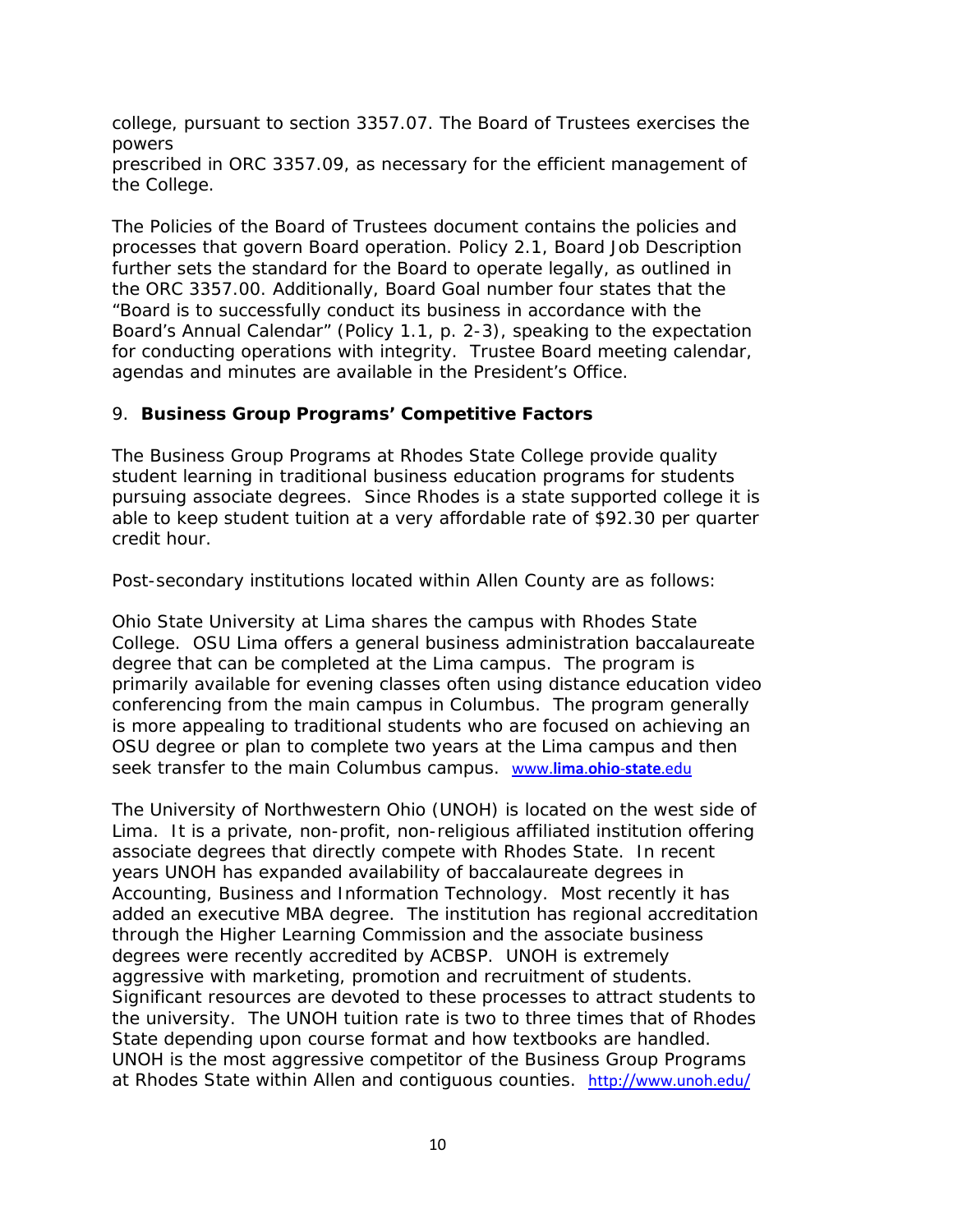Bluffton University is located in northeast Allen County. It is a private, non-profit, religious affiliated (Mennonite Peace Church) institution. It offers traditional business baccalaureate degrees in its College of Business. Tuition is typically four times greater than that of Rhodes State. Bluffton seeks to attract residential students who are seeking a baccalaureate degree experience. Bluffton also offers an accelerated baccalaureate completion organizational management degree that has served Rhodes graduates. The College of Business also offers an accelerated master's of organizational management degree. Typical Rhodes students cannot afford Bluffton's tuition and fees without employer assistance or heavy reliance on financial aid. http://www.bluffton.edu/

Ohio Northern University is located in Ada within northwest Hardin County. It is a private, non-profit, religious affiliated (United Methodist Church) institution. It offers traditional business baccalaureate degrees in its College of Business. Tuition is typically four times greater than that of Rhodes State. ONU seeks to attract residential students who are seeking a baccalaureate degree experience. The College of Business does not offer accelerated baccalaureate degree completion programs or evening/distance education classes. http://www-new.onu.edu/

The Findlay campus of Owens State Community College is located in central Hancock County. The Owens Findlay campus offers traditional associate business degrees comparable to Rhodes. Tuition is competitive with Rhodes allowing the Owens Findlay campus to make measurable impact within eastern Putnam County, Northeast Allen County and Northern Hardin County. Owens enrollment exceeds Rhodes' in Hancock County. https://www.owens.edu/

Marion Technical College (state supported technical college) is located in Marion County within the city of Marion. MTC offers traditional associate business degrees comparable to Rhodes. Tuition is competitive with Rhodes. Due to MTC location its greatest impact is attracting students in eastern Hardin County. http://www.mtc.edu/

Edison State Community College (state supported community college) is located in Piqua, Ohio within Miami County. Edison offers traditional associate business degrees comparable to Rhodes. Tuition is competitive with Rhodes. Due to Edison's location it competes with Rhodes in parts of Shelby, Auglaize and Mercer Counties. http://www.edison.cc.oh.us/

Wright State University – Lake Campus (state supported university branch) is located on the border of Auglaize and Mercer Counties between St. Mary's and Celina. WSU – Lake offers more associate degrees than OSU Lima such as: Business & Administration, Financial Management Technology, Information Technology and Office Information Systems. Business students are promised that they may complete all courses through Junior level with only senior level course work being completed at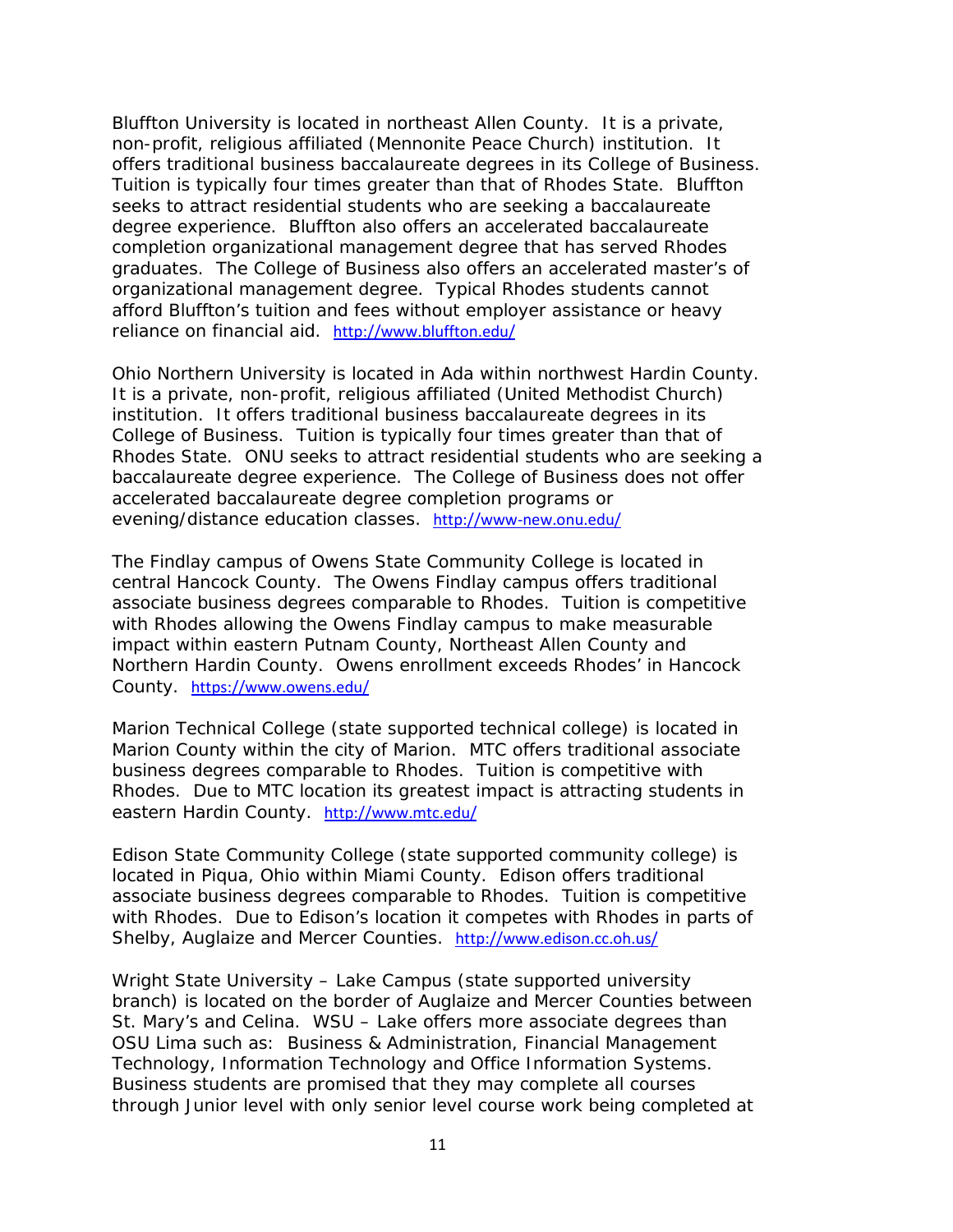the main campus in Dayton. Due to the WSU – Lake location it has important impact on student rich counties such as Auglaize, Mercer, western Shelby and south/central Van Wert Counties. http://www.wright.edu/lake/

To respond to these increased choices for students the Business Group Programs of the BPS Division of Rhodes State College must continue to offer high quality business coursework in convenient formats that meet students' diverse needs. There is no guarantee of a future continuous stream of new students.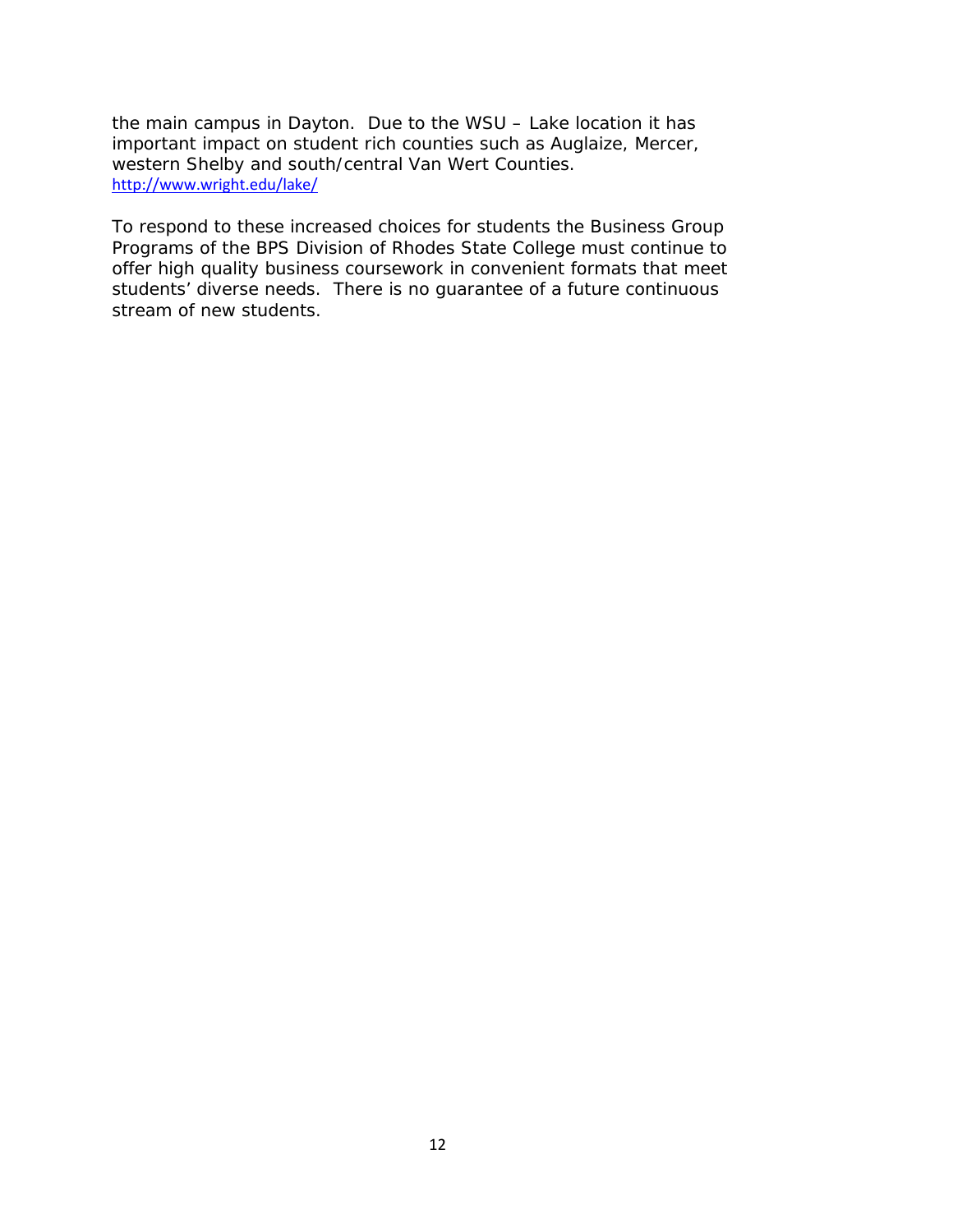## **CRITERION ONE: LEADERSHIP**

#### **Introduction**

The Business Group Programs are a component of the Business and Public Service (BPS) Division. The three Program Chairs report to the Dean of the BPS Division, Mr. Michael Rex. Dean Rex reports to the Vice President of Academic Affairs, Dr. Dorey Diab, who reports to Rhodes State College President, Dr. Debra McCurdy. The Business Group Programs continually seek to foster actions that adhere to guidance provided by the Academic Affairs Division: Vision, Mission Statement, Statement of Values and Commitment to Assessment that are listed on page 40 of the 2007-08 catalog. Actions and processes listed below have contributed to the success of the Business Group Programs:

Establish expectations for all employees in the Business Group Programs.

Lead by example and support employees as they seek to identify creative solutions to challenges.

Hire employees who support the vision, mission and values of the institution.

Collaboratively set goals that support the strategic direction of the institution.

Monitor performance annually and provide recognition or appropriate reinforcement to enhance faculty and staff contributions.

## **1. How do our administrators and faculty tangibly demonstrate quality and commitment to students and stakeholders?**

Faculty members participate and administrators support participation in training, conferences and professional associations designed to enhance technical knowledge and improve teaching skills. The Business Group Programs support faculty members to maintain appropriate professional licenses. Faculty members are also encouraged to attend continuing professional education courses. Both full time and adjunct faculty receive tuition waiver for course work at Rhodes State College. Full time faculty members are eligible to receive tuition support for approved course work at other institutions at a 75% reimbursement rate with an annual limit of \$2,000.

The Business Group Programs operate under the open enrollment policy of the college allowing admittance to anyone who desires further education. The Business Group Programs accept students of all ages, economic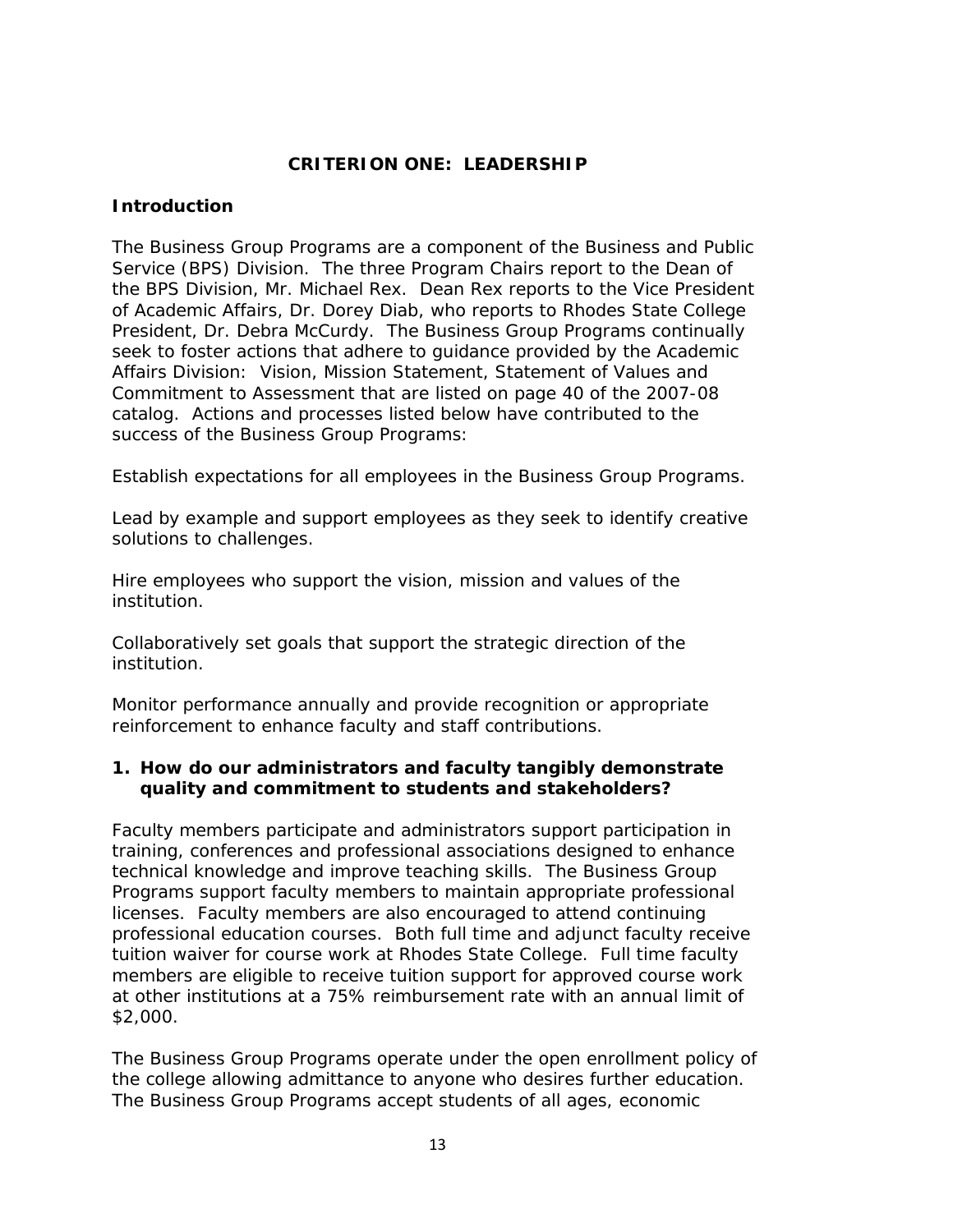backgrounds, ethnicities, religions and levels of previous academic achievement. Only students granted entrance into the "One Night a Week" accelerated business administration degree cohorts are required to meet some additional screening criteria.

Further evidence of the Business Group Programs commitment to students and stakeholders is demonstrated by its leadership in distance education and technology- enhanced instruction. The BPS Division is a leader in the college in the number of course sections offered in a distance education format. The Management & Marketing Program offers one of the few degrees at RSC that may be completed in a Distance Education format that includes utilization of web-based and self-directed instruction. The Accounting and Financial Services degrees have the majority of the course work available in a Distance or Blended format that allows busy students to minimize trips to campus. The Accounting major was the first area at the college where faculty employed the use of keypad response devices "clickers" to enhance classroom instruction. Graduates of the Business Group Programs acquire valuable experience with technology applications and appropriate specialized software.

The campus Center for Distance Education provides quarterly training free to full time and adjunct faculty members. This allows skill improvement with web-based course management systems and related tools and techniques (bulletin boards, chat rooms, wikis, impatica, frontpage, respondus and most MS Office applications) to provide quality distance education.

All three Business Group Programs have prepared "Program Review Reports" for the college internal Academic Curriculum Committee that reviewed and awarded, level one, the highest level of approval. The Paralegal/Legal Assisting Program received reaffirmation of approval (accreditation) from the American Bar Association in August 2007 based upon a self study report and site visit conducted in February 2007. Program Review Reports and ABA Self Study report will be available in the ACBSP resource room.

Program Chairs and the Dean prudently manage financial resources through a strategic planning and budgeting process. Program needs are assessed annually, discussed openly and prioritized for annual budget request meetings conducted with the President and appropriate executive staff. The Business Group Programs have consistently operated within expenditure parameters and generated identifiable revenues that have exceeded direct operating expenditures. This has been the case for the three fiscal years reported since the Contribution Margin Analysis (CMA) system was implemented. The CMA financial reporting system directs focus toward revenue vs. expenditure comparison to provide analysis for program and division managers. From reviewing excerpts of the included Contribution Margin Analysis Report for the three fiscal years ended June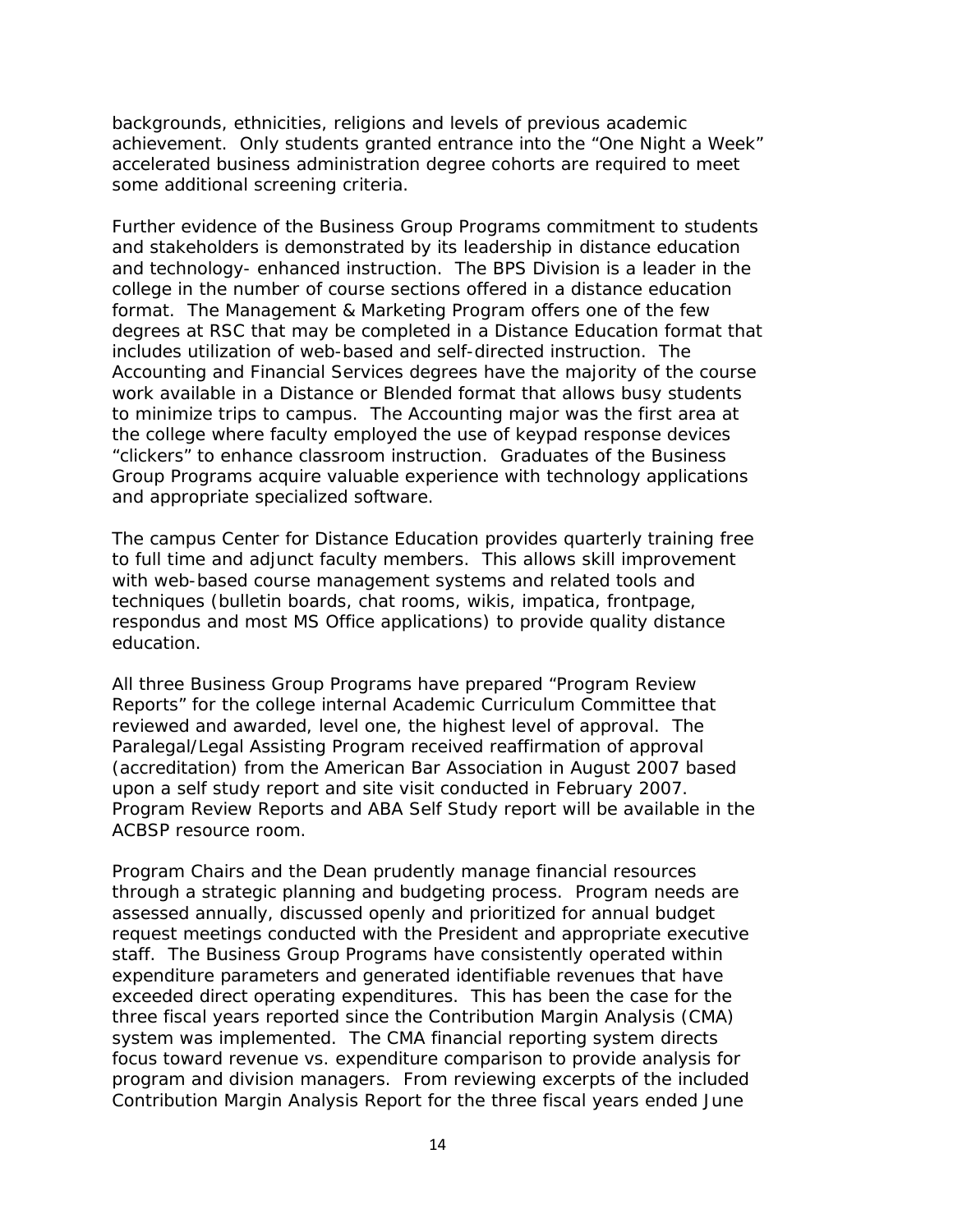30, 2008 **(CRT-1.1)** it is very apparent that the Accounting/Financial Services and Management/Marketing Programs have significantly contributed to the financial success of the BPS Division. The Paralegal Program is challenged by a recent history of lower enrollments; however, the program provides an important TAG approved business law service course and is one of only eight private/public colleges and universities that offer associate degree Paralegal programs in the state of Ohio to be awarded "**approval**" by the American Bar Association www.abanet.org/legalservices/paralegals/directory/oh.html . Minor enrollment gains will allow the program to rise above the break- even point in the CMA analysis.

**2. What are the mission and vision statements that are articulated by our administrators and faculty? How do these statements emphasize the importance of quality of our organization's instruction, services, educational programs, and personnel? How do these statements provide a student focus and direction for faculty and staff?**

The College Mission, Academic Affairs Mission, BPS Division Mission and Business Group Programs Mission statement are listed in section 5 and 6 of the Business Unit Overview of this report. These documents are generally reviewed during each three year strategic planning cycle. Periodic reference may occur at Division Faculty meetings, BPS Program Chair meetings and specific Business Program meetings. As the Business Group Programs are approaching a new strategic planning cycle commencing with the 2009 – 20010 academic year, Business Group Programs' Advisory Committees have reviewed Program mission statements and provided suggested feedback for possible revisions during the fall 2008 meetings. Any finalized revisions must be approved through the Institutional Effectiveness Office to assess alignment with the institutional planning strategy.

### **3. What are the values and expectations that have been developed by our administrators and faculty?**

The Values: Quality, Ethical Behavior, Competence, Collegiality and Commitment (page 40 catalog) are often established at the beginning of an employee's experience in the Business Group Programs at Rhodes State. The hiring process focuses on recruiting individuals who demonstrate commitment to the two-year college mission and possess appropriate academic credentials, relevant work experience and clearly express a desire to serve our students. The results are often represented by highly rated course/instructor assessments evidenced in **(CRT -2.1d).**

### **4. How are our student/stakeholder requirements and expectations reflected in our vision and values?**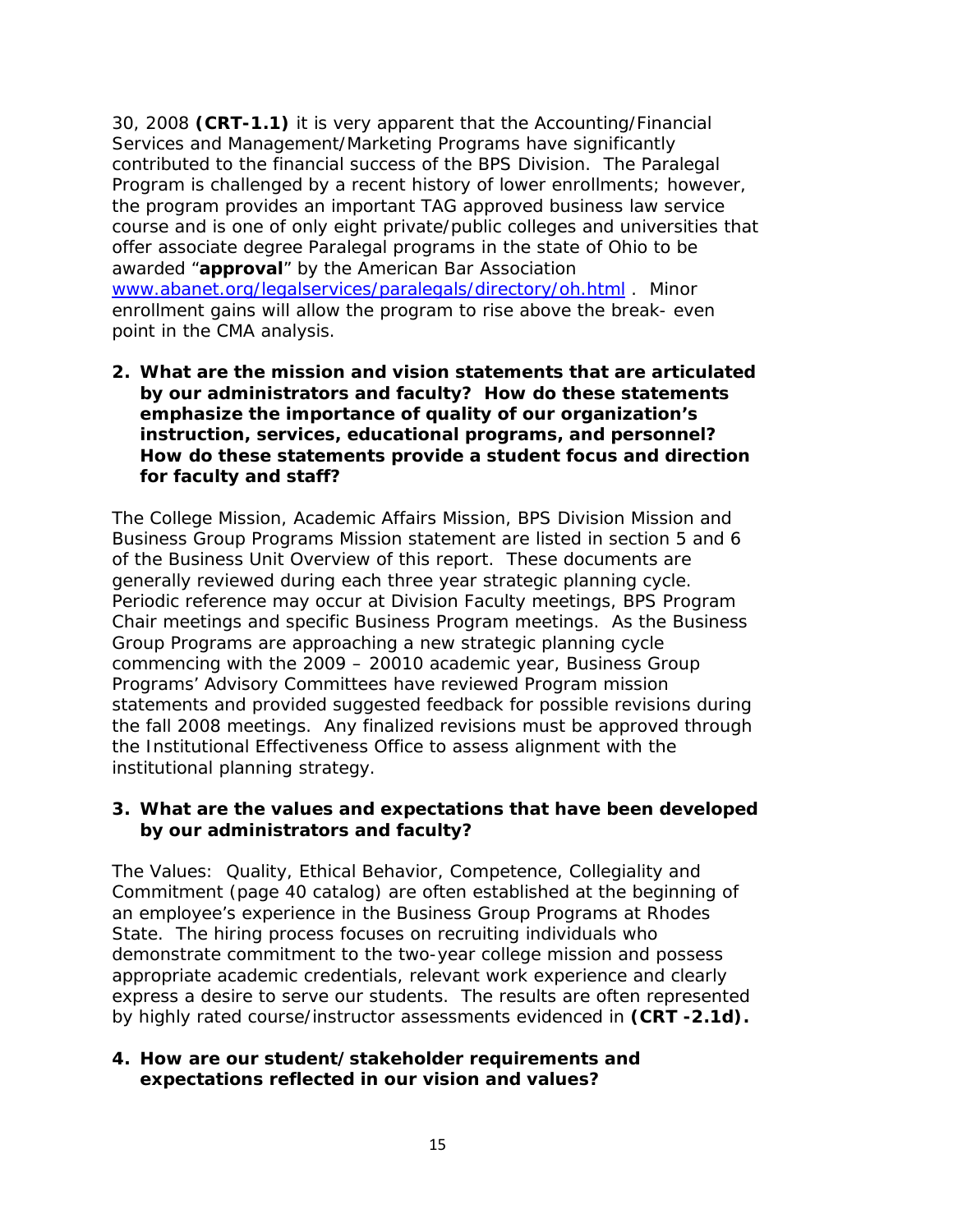The Business Group Programs within the BPS Division clearly realize that our main focus is assisting students in the learning process. We are a teaching institution not a research institution. Both our every-day and special activities encourage students to desire learning and understand the application to the world of work and life. This is evidenced through:

Curriculum Development, Community Partnerships, Service Learning, Outcomes Assessment, Faculty Assessment, Faculty Development, Special Class Projects, Competitive Student Events, Outside Speakers, Student Internships and hosting training events for community professionals.

Further evidence for the above items will be available in the ACBSP resource room.

## **5. How do we know if faculty and staff understand our mission, vision and values?**

Understanding and support of the mission by the board, administration, faculty, and staff is most visibly demonstrated through the 2006-2009 Strategic Plan. The Strategic Plan is derived from the mission, as evidenced by the link between goals and objectives and the mission criteria outlined in the Extended Statement of Institutional Purpose. The Vision and Mission Statement and its Extended Statement of Institutional Purpose serve as the foundation for converting the mission from commitment statements into actionable goals and objectives.

### *Extended Statement of Institutional Purpose*

### *Institutional Role and Scope*

*Rhodes State College is a public, state assisted institution of higher learning which is chartered to provide degree granting career education programs, non-credit workforce development, and consulting for business and industry. The College prepares students for entry into careers, develops the regional workforce through credit and non-credit occupational training, and offers curricular programs that prepare students for transfer completion baccalaureate programs at selected colleges and universities. Our core institutional values of integrity, caring, responsibility, respect, and quality guide our policies and practices. We are dedicated to providing an accessible quality education for students of all socioeconomic and cultural backgrounds.*

### *Curricular Focus*

*The academic focus of the college curriculum is career preparation programs leading to associates in applied science, applied business, and technical studies degree. A focus is placed on foundational skill development and general education core skills and abilities in preparing students for effective*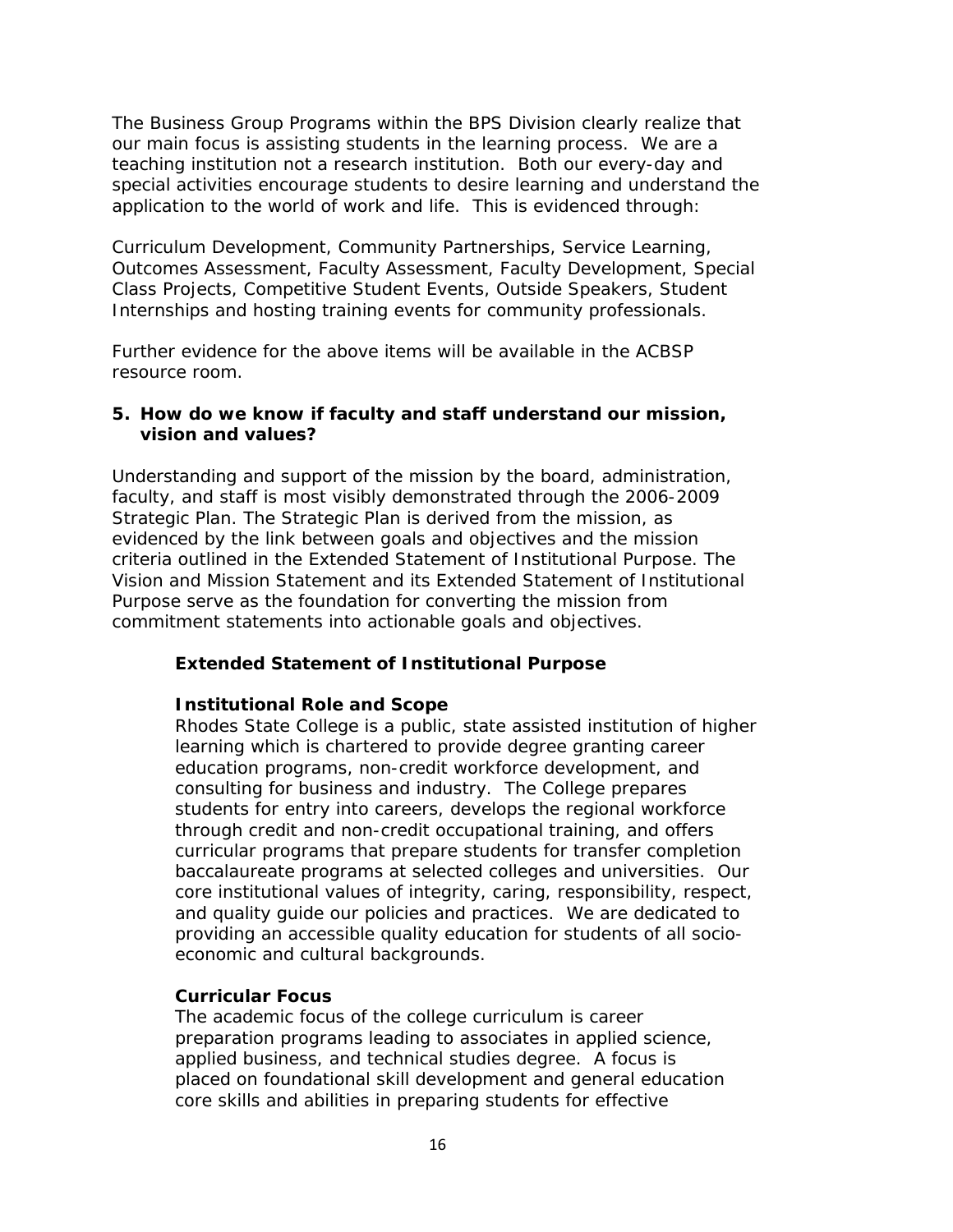*citizenship in a diverse and global society and to achieve success in a chosen field. In addition, the College contributes to the community by providing workforce development and training, continuing education, economic development services, community outreach and cultural enrichment opportunities.*

#### *Environment*

*To achieve our mission and purpose, we recruit, develop, and retain faculty and staff who are dedicated to upholding the core values of the institution. The faculty and staff provide a learning-centered environment which promotes student engagement; the acquisition of career building technical competencies and core general skills for written communication and critical thinking; and the ability to understand and deal with diverse ideas, populations, and cultures in a global society. The College believes in, and practices, non-discrimination in all activities involving the employees, students, and constituents it serves. The human, physical, financial resources are managed with integrity, in a caring, respectful, and responsible manner that facilitates a working and learning environment focused on continuous improvement and institutional effectiveness.*

#### *Core Functional Indicators of Effectiveness*

*The 11 mission criteria and 29 (Adding Compliance within Quality Environment and Information Literacy and Global Awareness within General Education will make it 32) core indicators of institutional effectiveness are established through leadership and derived from the mission of Rhodes State College. These criteria include: (1) access, (2) student progress, (3) general education (4) technical competencies, (5) lifelong learning, (6) developmental skills, (7) workforce development, (8) transfer preparation, (9) quality environment, (10) community outreach, and (11) fiscal viability. Access to educational services and academic programs is provided to students with diverse socio-economic, academic, and cultural backgrounds in order to assure that students have the opportunities and tools they need to complete their educational goals. Student progress and educational goal attainment is facilitated both inside and outside of the classroom by engaging students in meaningful student development and learning opportunities. General education is designed to imbed specific foundational competencies and abilities across the curriculum of all academic programs and to address the breadth and depth of knowledge relating to courses from communications and humanities, social and behavioral sciences, mathematics, and/or natural and physical sciences. Technical competencies are taught through major programs for professional positions requiring specific technical skill sets for performance and often, professional*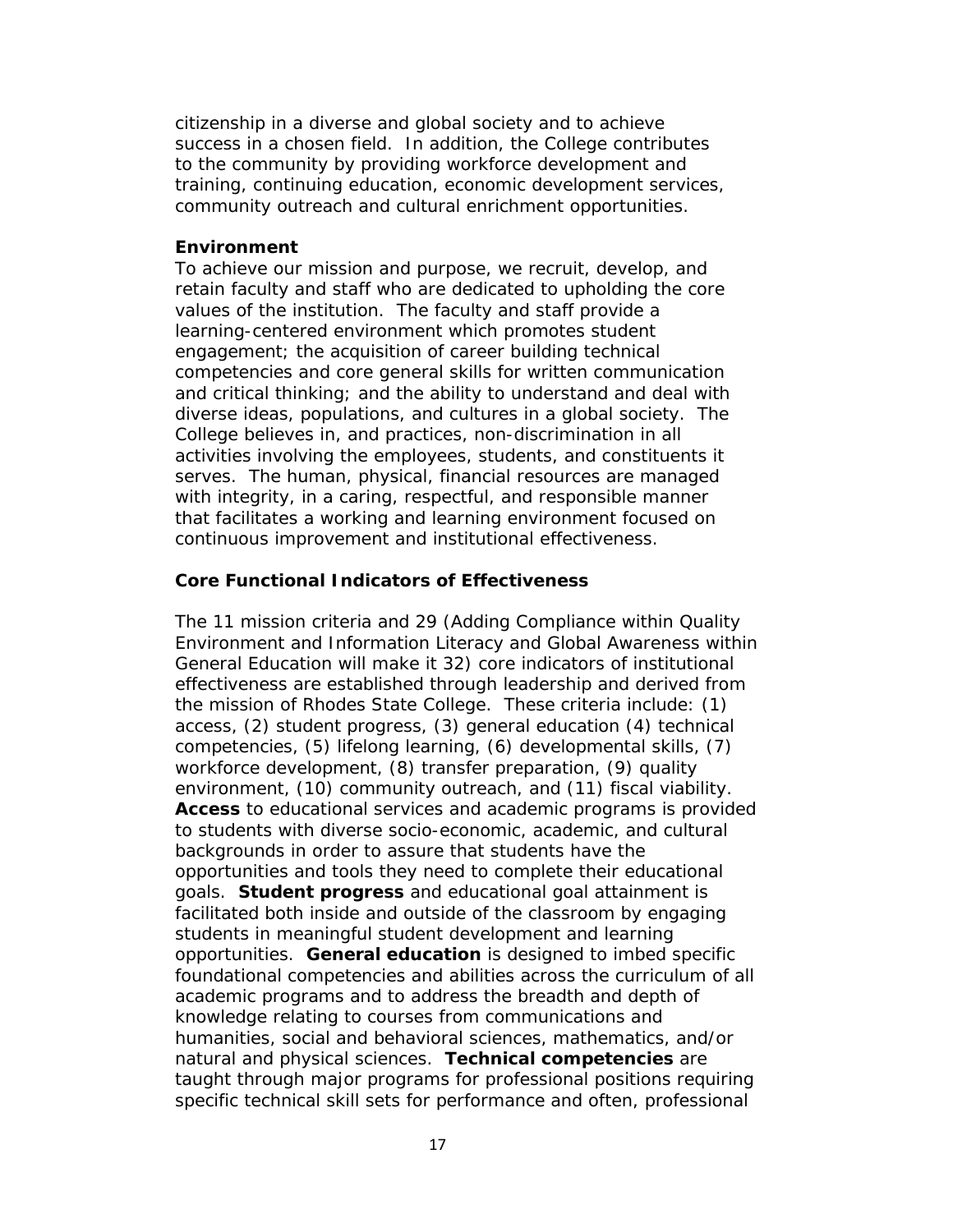*licensure or certification. Lifelong learning is facilitated through learning experiences that promote personal and professional attitudes and behaviors of growth through learning over the course of the graduate's life. Developmental Skills instruction is provided to equip incoming students with the general education foundation, personal development, and study skills for successfully completing college level work. Workforce development is provided to the service area through both credit and non-credit educational opportunities that serve the stakeholders' employment needs. Transfer preparation enables a student to transfer coursework completed at Rhodes to other state institutions, and to persist at another institution. Although not a chartered responsibility, transfer preparation is a mission criterion because campus data demonstrates a substantial movement to four-year campuses. A quality environment is established through a commitment to the continuous improvement of the human and organizational infrastructures of Rhodes State College resulting in increased satisfaction and engagement of the stakeholders. Community outreach is planned collaboration between Rhodes State College and the service area to meet community needs through the provision of institutional leadership, expertise and/ Facilities. Fiscal viability demonstrates the availability and allocation of institutional resources to support the mission effectively and efficiently.*

### *Teaching, Research, and Service Functions*

*Rhodes State places emphasis on teaching, research and public service in a manner relative to the institutional mission. Teaching and learning is a core process of the organization. Through this teaching and learning process the faculty and staff provide learning opportunities that develop students' cognitive, psychomotor, affective and social skills needed for entry or advancement in career occupations and/or occupational training. Faculty and staff facilitate a life-long learning process by engaging students in activities in which they learn to access and apply knowledge. In turn, faculty and staff model lifelong learning by pursing professional development to support continuous improvement and growth in their professional lives as teachers and administrators. In relation to the mission, faculty and staff pursue research and service activities that enrich and improve the teaching and learning process. Research conducted by administrators and/or staff is focused on the improvement of services and processes.*

#### *Approved by the Board of Trustees/February 18, 2003 [Revised October 17, 2006] Faculty Association voted to support March 21, 2003*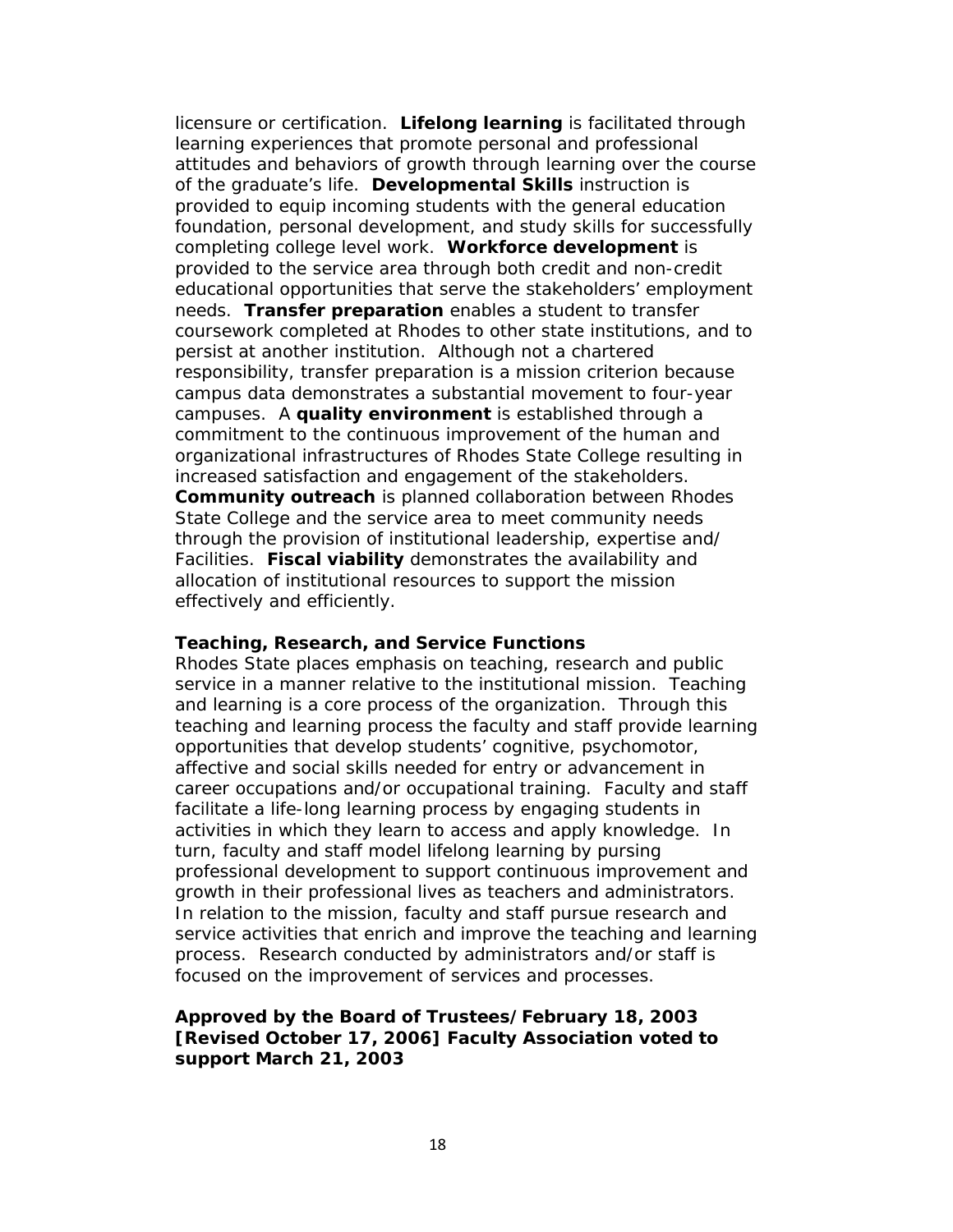Support for the mission is evidenced through the financial allocation directed toward the Strategic Plan, totaling \$5,785,750. Funding was identified to support the implementation of the 2006-2009 strategic actions. Support for the mission is also evidenced through its reaffirmation by the Board of Trustees on October 17, 2006. In 2007, as part of the institutional Self-study process, a Core Component Questionnaire asked administrators, academic chairs, directors, and committee chairs to respond to a variety of core component-related questions. One question was, "What are your perceptions of the RSC mission?" Responses demonstrated that an understanding existed about the mission's role to inform planning and budgeting and about the commitment to stakeholders. Examples include:

[The mission's role is] the compelling force behind college planning, budgeting,

and its operational activities.

[The mission informs us in] preparing the Academic Master Plan…

developing the

[student learning outcomes] assessment process… how we will assess that we are

indeed accomplishing our mission.

[The mission] is used to design, collect, conform, organize, analyze, report, and

facilitate the use of information to advance institutional effectiveness through

informed decision-making by the learning community.

[The mission] focuses on providing students with the information they need to

make informed and positive decisions with regard to their education and career

choices.

[My program] identifies most with the community partnership and workforce

development arenas.

[The mission advances access, student progress, outreach, quality environment,

and lifelong learning.

The Institutional Employee Survey: Perceptions of Institutional Climate and Effectiveness, conducted in both 2004 and 2007, demonstrates a strong level of administrative, faculty and staff understanding of both college and unit mission **(CRT - 1.5).** Based upon a five point scale comparable results were recorded from the 2004 to 2007 surveys related to the following questions:

I know my unit (program) mission: 2004 – 4.39, 2007 – 4.09

I know the college mission: 2004 – 3.95, 2007 – 4.10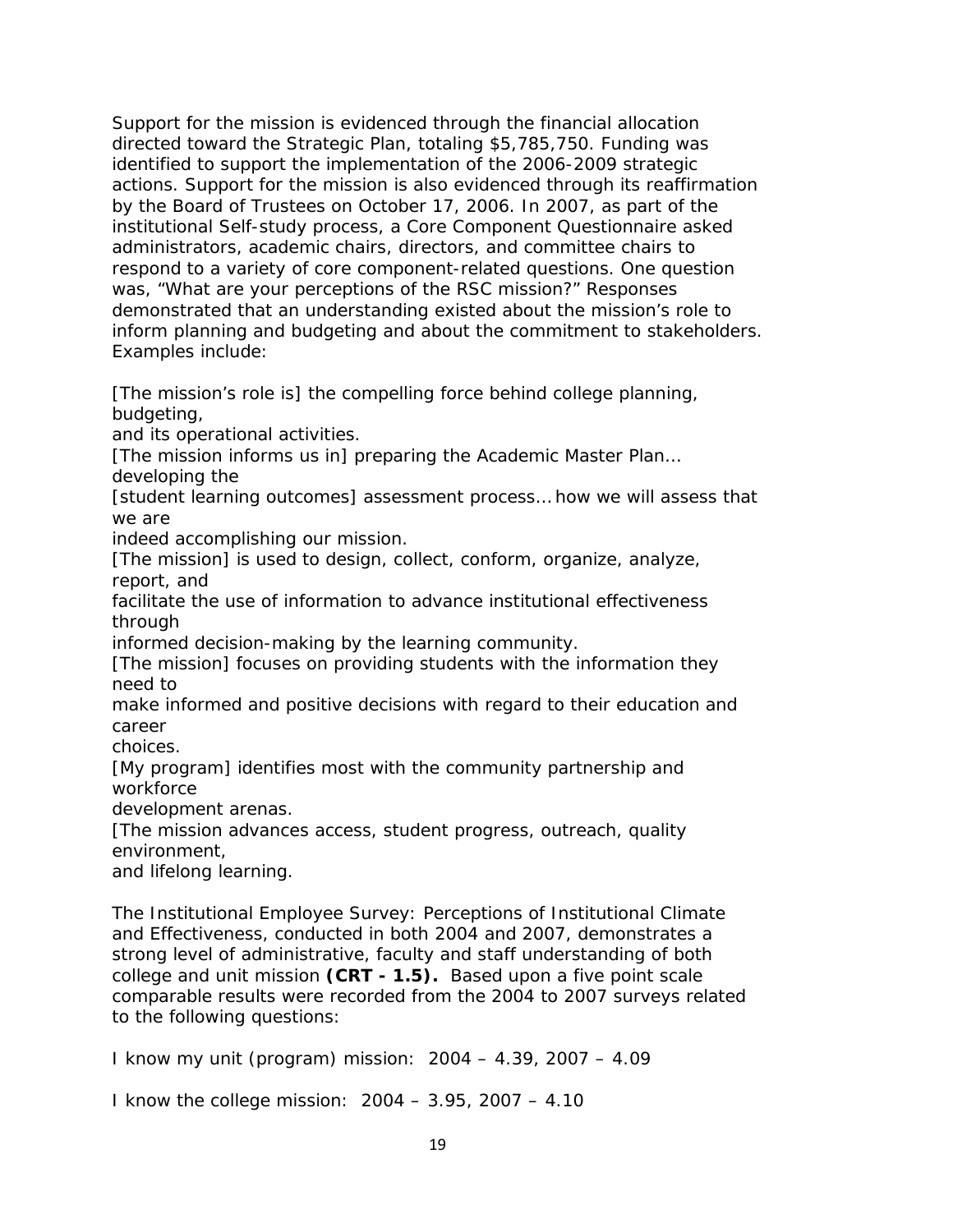In support of the survey data, during summer and fall of 2007, Institution wide Town Hall Meetings were held to disseminate information and gather data from faculty and staff. Comments to the question "Do people understand the mission?" have been:

Fulfilling the mission is measured by the success of students.

Overall awareness of [the] mission has improved.

[The] Mission is future oriented and can be linked to cross cutting themes. All units are supportive of the mission.

The report will be available in the ACBSP resource room.

## **6. How often do we review progress to ensure that we are moving toward our planned goals? What type of reviews is used and how do these reviews produce actions to improve performance?**

The Strategic and Institutional Effectiveness Planning System Map **(CRT - 1.6a)** outlines the process for annual and strategic decision-making. Through these processes, decisions and planning priorities link to and flow from the mission. As an evolving process, budget planning and development have periodically undergone changes. The President has worked with the Business Office to make the budget process and decisionmaking more transparent and inclusive. The annual budget hearings, which formerly engaged only senior administration, are now open to and include discussion with Deans, Chairs, and Directors. In addition, the program/department units align their plans and outcomes standards with the Strategic Plan and present relevant assessment results at the budget hearings. Decisions about continuing and/or new budget requests are linked to specific outcomes, justifying the requests. The Business Office collects the information and summarizes requests and justifications for submission to the President for review with the Executive Staff. A preliminary budget that supports the institution's mission and strategic goals is developed **(CRT - 1.6b).** Upon final review by Executive Staff, the President presents the final budget to the Board of Trustees for approval. This process incorporates a feedback loop regarding financial requests based on the assessment of outcomes. Open discussions at each planning level create a better understanding of how funding priorities are determined through the use of outcomes-based decision-making. In preparation for these Budget Hearing meetings the Business Program Chairs meet with program faculty and then meet with the BPS Division Dean to review assessment results and prioritize future program actions that may require continued or new resources. Once each of the six programs within the BPS Division has completed this process a BPS Division Program Chairs meeting is conducted to collaborate on a final prioritization of the resource request and related actions to be presented at the institutional budget hearings. The budget hearings are typically held in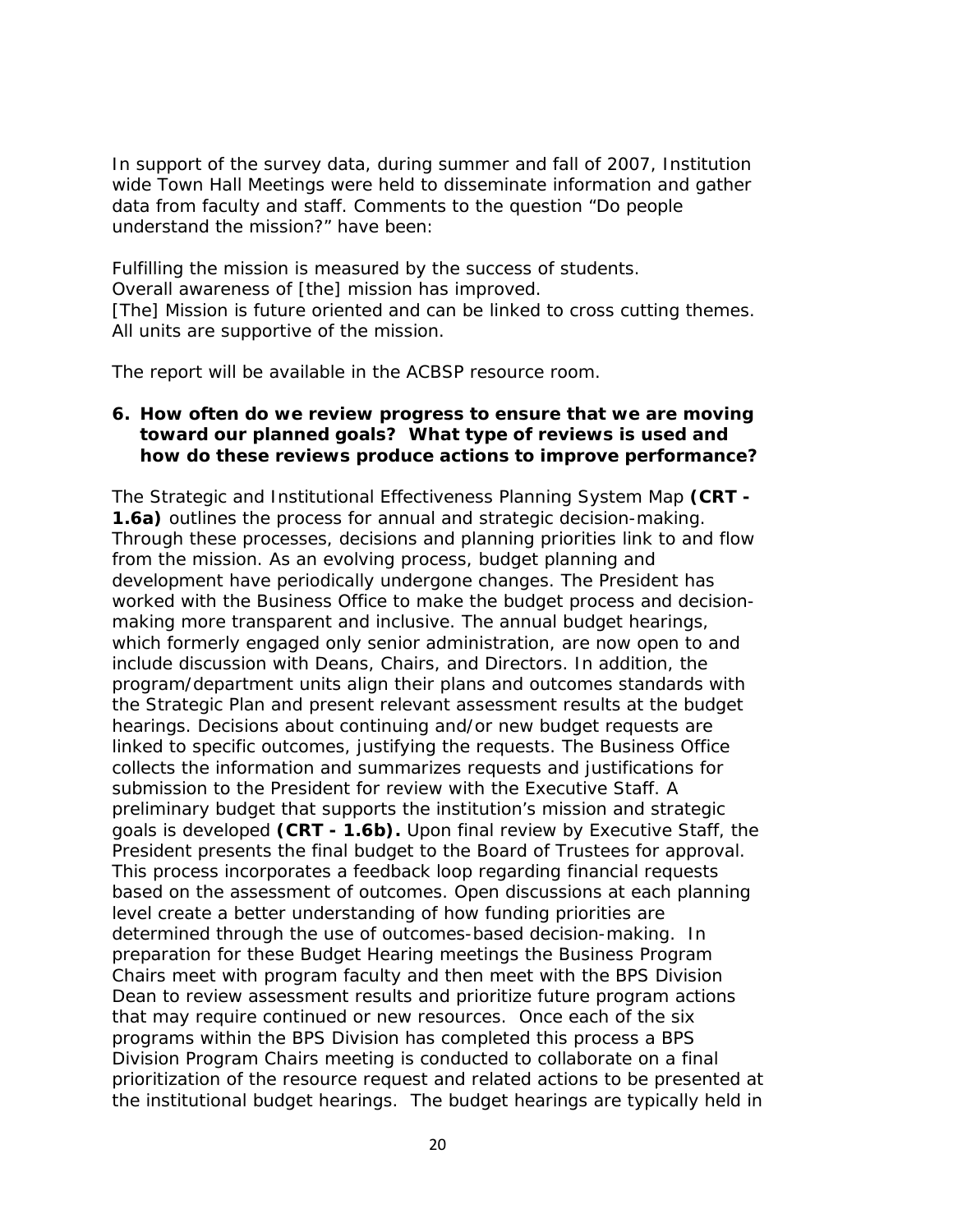early March for ultimate review/approval and implementation in the following academic year.

## **7. How do we serve as a role model for areas of public interest and concerns?**

The Business Group Programs Dean, Program Chairs and faculty are involved serving areas of public interest and need. Ten hours per week during the traditional fall, winter and spring quarters are allocated to full time faculty for program, campus and community service. The following list provides evidence of campus, professional, community involvement and service.

Member, HLC Self Study Steering Committee Co-Faculty Chairs Alpha Beta Gamma Business Honorary Organization Member, ADAPT and LOIT assessment committees Chair, CLARUS Adult Market Team Many Faculty involved on various employee/search committees Member, Academic Affairs Member, Dean's Council Chair, BPS Division Program Chair Committee Member, Strategy Team  $#6$  – Portal to the Future Member, Enrollment Information Committee Member, General Education Task Force Member, Developmental Education Committee Member, Equipment & Technology Master Planning Committee Board Member, Hardin County Chamber & Business Alliance (HCC&BA) Board Member, Hardin County Business & Education Together (BET) Council Member, HCC&BA Education Sub-Committee Member, HCC& BA Legislative Event Sub-Committee Member Steering Committee Hardin County OSU Cares Grant Implementation Member, High School of Business Implementation Steering Committee – Leipsic High School Member, attended fall conference Ohio Association of Two Year Colleges (OATYC) Member, Teachers of Accounting at Two Year Colleges (TATYC) Member, Ohio Administrator's of Business Programs (OABP) Member & Champion, Association of Colligate Business Schools & Programs (ACBSP) Member, Institute of Management Accountants (IMA), Certified Management Accountant Members, Ohio Society of Certified Public Accountants (OSCPA) Members, American Institute of Certified Public Accountants (AICPA) Member, American Bar Association Member, Ohio Bar Association Member, American Marketing Association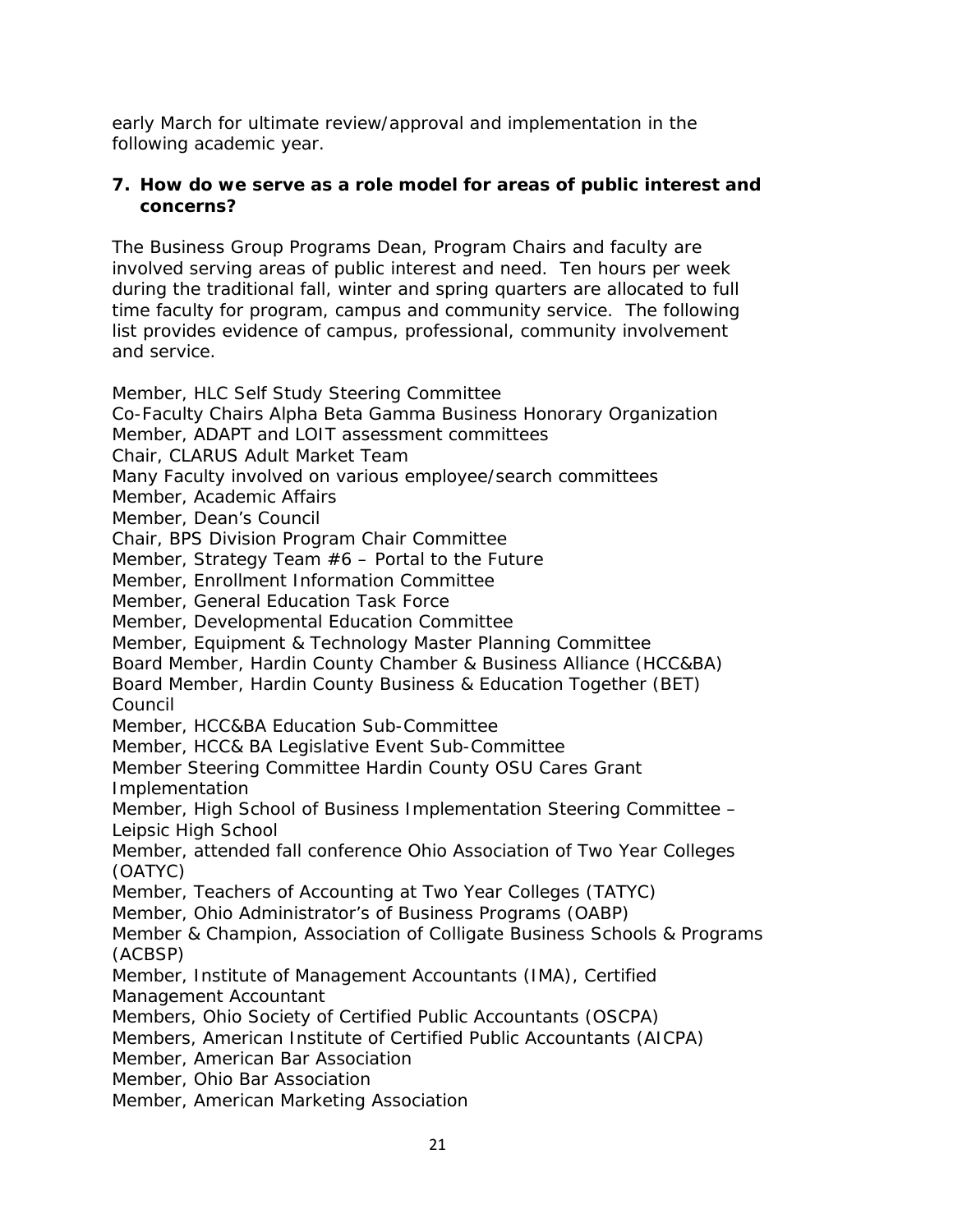Licensed Certified Public Accountant (State of Ohio) (2)

Hosted Business Professionals of America High School Regional in October 2006 and 2007 with approximately 450 attendees at each event

Held annual Career Day in March 2008

Held annual Open House event February 2008

Held annual Alpha Beta Gamma Business Honorary Induction Ceremony

Provided Real Estate Continuing Professional Education through Solutions, non-credit division

Hosted 8 OSCPA workshops related to Tax, Accounting, Auditing and Ethics for community CPA professionals and faculty

Delivered Accounting & Economics coursework at two Putnam County high schools

Supervising internships in the Paralegal Program

Participated in annual spring Job Expo at campus

Responding to regular inquiries from employers desiring to hire students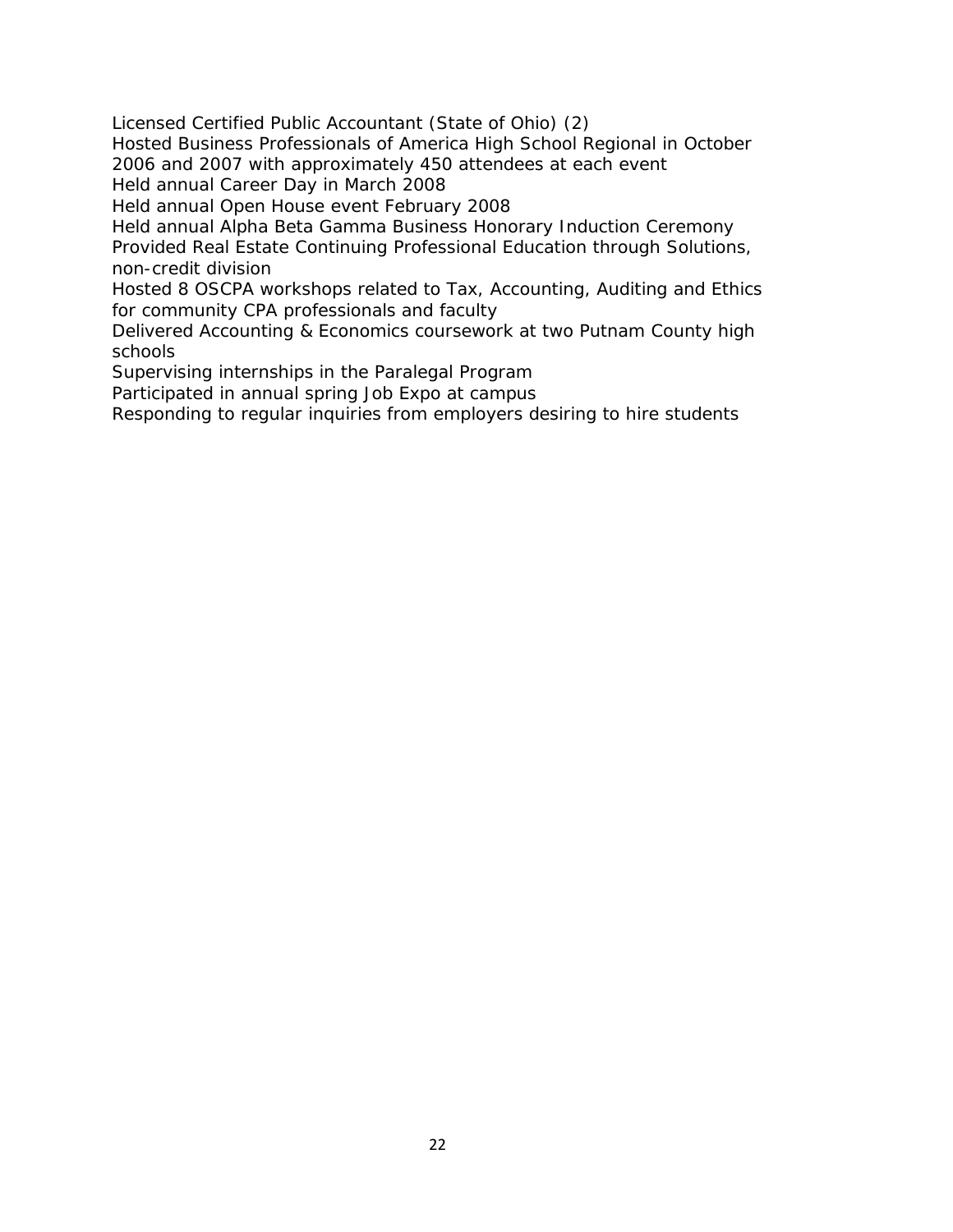## **CRITERION TWO: STRATEGIC PLANNING**

### **2.1 Strategic Planning Process**

Strategic Planning Team

Michael Rex, *Dean, Division of Business and Public Services* Diane Maloney, *Chair, Associate Professor, Accounting & Financial Services Program* Christine Cross, *Assistant Professor, Accounting & Financial Services Program* Margaret Schuck, *Associate Professor, Paralegal / Legal Assisting Prog*ram Brenda Rizor, *Chair and Assistant Professor, Management and Marketing Program* Donald Camper, *Instructor, Management and Marketing Progra*m Leslie Finley, *Assistant Professor, Management and Marketing Program*

The strategic planning team for Rhodes State's Business Group Programs' are comprised of full-time-faculty and administrators of degree-granting business programs within the Division of Business and Public Services. The current team was formed fall quarter 2005, as part of a college-wide movement to improve decision making. The entire team meets three times per academic year. Administrative members, consisting of the Dean and BPS Division Program Chairs, meet monthly.

Strategic planning, assessment and evaluation occur at every level of the Business Group Programs. Processes focus on continuous improvement and include information from faculty, adjunct instructors, students, advisory committees and business leaders. Plan specifics support the College mission with an emphasis placed on business academic programming, student and instructor needs, financial resources, and Business Group Program contribution to the growth of the college.

The team's primary responsibility is to link program strategies, plans and actions to those of the College. Doing so required Business Group programs to create program mission statements, student profiles, and action plans that would integrate with the College's mission and strategies. To facilitate this, some members of the strategic planning team also serve on College Strategy Teams as illustrated in **(CRT – 2.1a).** Efforts to create seamless planning resulted in the Strategic Planning Team adopting the planning framework of the College. The framework is built on 11 mission criteria **(CRT - 2.1b)** as illustrated in the Rhodes State College compass rose **(Figure 2.1),** and six key strategies **(CRT - 2.1c).**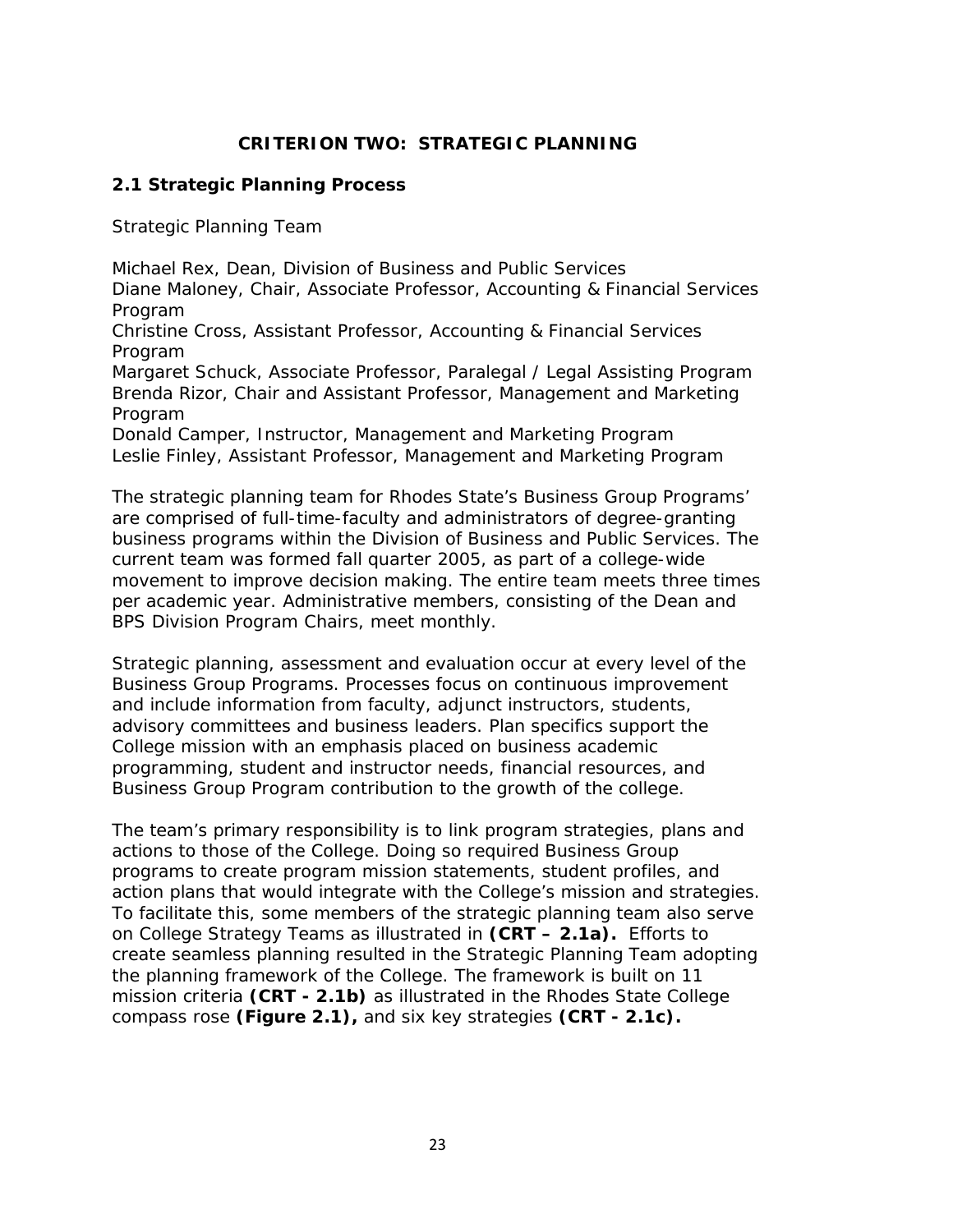#### **Figure 2.1**

#### THE COMPASS ROSE: RHODES STATE COLLEGE **MODEL OF INSTITUTIONAL EFFECTIVENESS**



© 2005 James A. Rhodes State College

The Business Group Programs and the College monitor effectiveness of mission statements and planning based on these criteria. To accomplish this, all Business Group Program personnel conduct routine assessments and evaluations of program planning, implementation and outcomes ranging from course to program levels **(CRT - 2.1d)**. Gathered data is submitted to the Strategic Institutional Effectiveness Planning System database, *e*-SIEPS **(CRT - 2.1e)**, where it is maintained and recorded in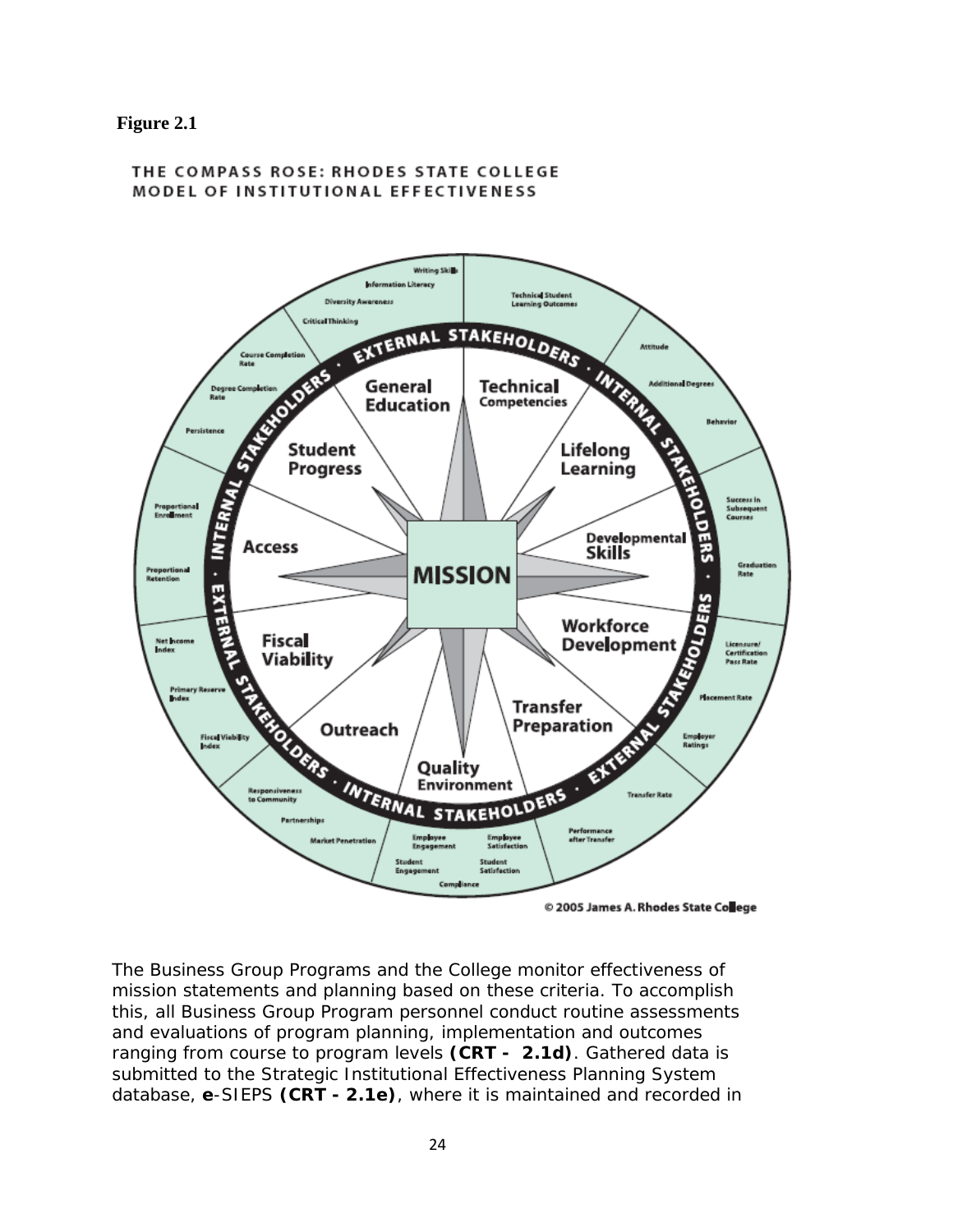three-year cycles. All college personnel can access data and use it to make decisions related to curriculum and physical, human, and financial resources. Open access to data ensures individuals are informed and engaged in the strategic planning process.

# **2.2 Evaluation and Improvement of the Strategic Planning Process**

As stated in 2.1, the entire business program team meets three times per academic year, or quarterly, to discuss strategic plans, progress and changes. Administrative members of the team meet monthly. Business program strategies, plans and actions are developed and reviewed using data from the Strategic Institutional Effectiveness Planning System (*e-SIEPS)* data base. A brief history of the business program's planning process is summarized in the following paragraphs.

Prior to the 2005 academic year Rhodes State College and its Business Group Programs utilized a three-tiered Adaptive Planning Process **(CRT - 2.2a)**.

- Tier one, Adaptive Strategic Planning, included pre-planning, mission awareness, SWOT analyses, goals, strategies and mission affirmation.
- Tier two, Operations planning, addressed action plans, budgets, strategy implementation and evaluation.
- Tier three, Contingency Planning, is where plan evaluations occurred and contingency plans were implemented if deemed necessary.

Overarching goals of the planning process were to involve people, improve communication, create annual plans to initialize a college strategic plan, and establish a means to request funding. An important omission from the plan was assessment planning and outcomes. Though the college had begun assessment in the late 1990's, it had not yet been fully incorporated in strategic planning efforts.

Rhode State College held a campus-wide strategic planning retreat fall quarter of 2005 **(CRT - 2.2b)**. The Executive Team introduced college personnel to the Strategic and Institutional Effectiveness Planning System (SIEPS), a systematic approach to planning, and a planning system map **(CRT - 2.2c).**

During the 2005-2006 academic year Business Group Program planning moved to the SIEPS system. The system proved cumbersome at the program and user level because it was not automated and therefore hindered outcomes reporting and tracking. The Strategic Planning Team saw value in the foundation of the SIEPS system, based on assessment and outcomes, and assigned team representatives to serve on the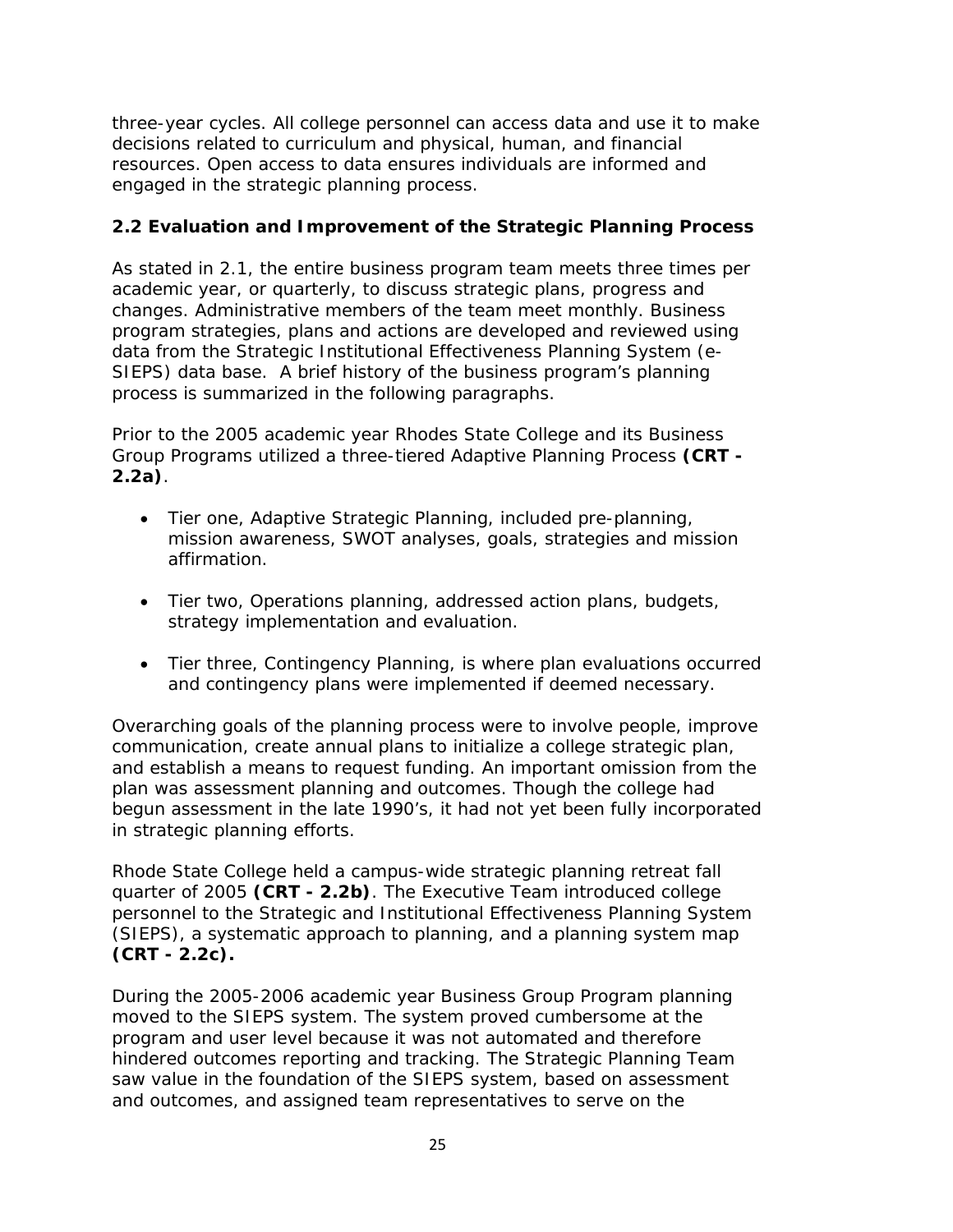Learning Outcomes Improvement Team (LOIT) to assist in the creation of an automated SIEPS system. Spring of 2007 marked the introduction of *e-SIEPS,* an automated planning and assessment system **(CRT - 2.2c)**. On occasion, members of the strategic planning team may find it appropriate to accelerate or modify a portion of the plan. The current planning process provides the flexibility to do so.

### **2.3 Student and Market Needs, Competition, New Technology, Capital Equipment, Facilities, Training and Personnel**

Student and market needs, competition new technology, capital equipment, facilities, training, and personnel are part of the business program's planning process. The following are used in the planning process:

Student and Market Needs – Assessment and learning outcomes; new, current, and graduating student surveys; Advisory Committees; employer surveys; articulation agreements with Tech Prep schools and four-year institutions of higher learning are used to evaluate student and market needs.

Working adults and employers seek affordable options and greater access to education. The Business Group Program responded with the development of a One Night a Week degree option in Business Administration **(CRT - 2.3a)**. Designed for working adults, the inaugural cohort began August 21, 2006. Another avenue for increased access is the availability of blended courses. Students enrolled in blended courses meet once per week on campus and a second time online. Finally, the business program offers an extensive list of distance education courses. A complete list of blended and distance education courses appears in **(CRT - 2.3b).** The Business Group Program maintains an ongoing and active relationship with recruiters from four-year colleges and universities. These relationships are strengthened through invitations to recruiters to visit our campus and business classrooms multiple times each academic year. Such visits afford recruiters the opportunity to discuss transfer options with Rhodes' students while introducing our students to baccalaureate opportunities. Articulation agreements can be found in **(CRT - 2.3c).**

## **New Technology, Capital Equipment, and Facilities – Assessment and Learning Outcomes; Faculty Surveys, Technology Committee, and Facilities Committee.**

Like many Ohio schools, Rhodes State College has experienced a decrease in state funding. Therefore, strategic planning includes a prioritization process as part of assessment and the budget process **(CRT - 2.3d)**. Since the 2005-2006 academic year all requests for budget increases must be supported by evidence resulting from assessment. The Business Group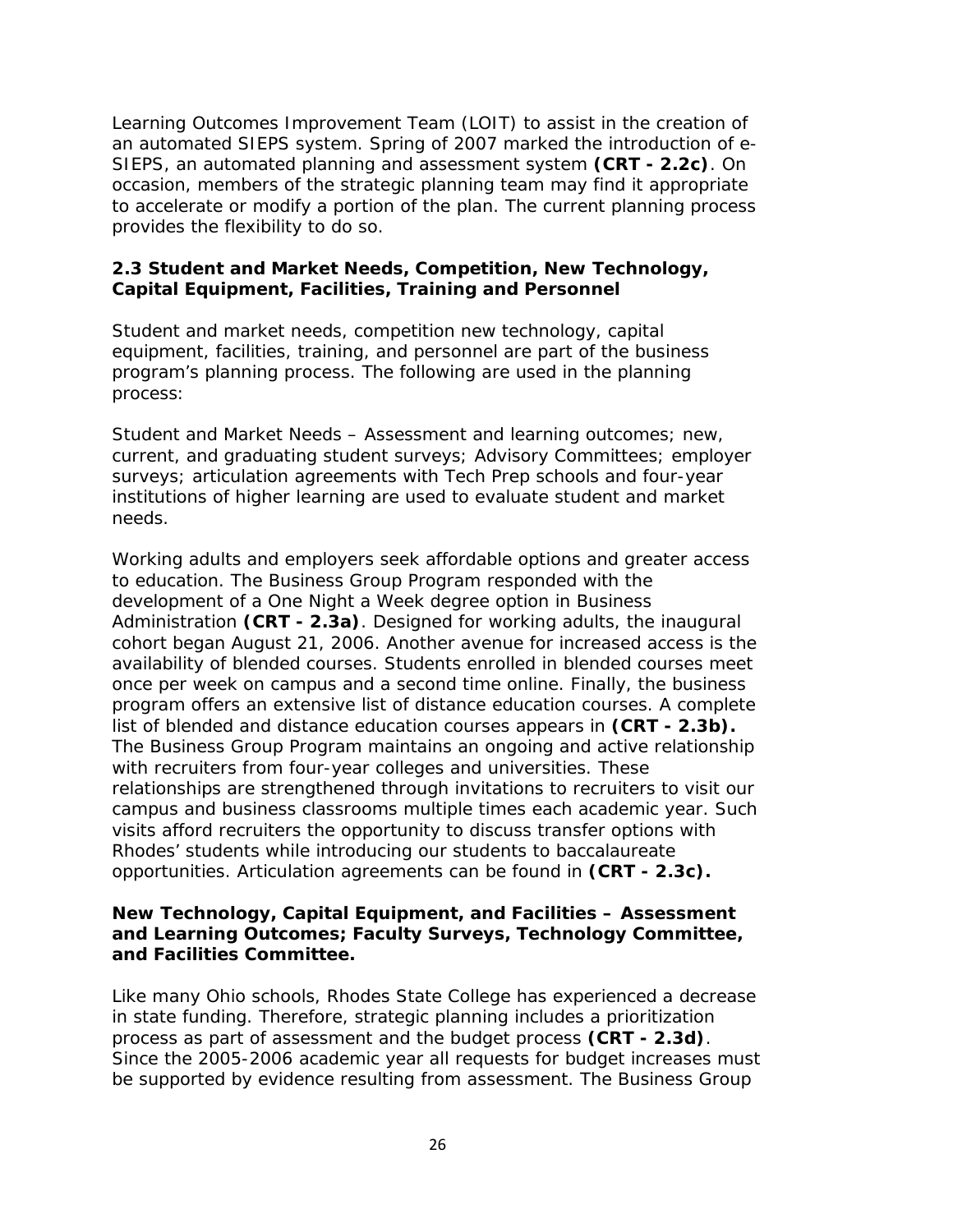Program has proven to be a good steward of the College's financial resources.

During the 2006-2007 academic year the Technical Education Lab (TEL) building was completely renovated. Many Business Group Program courses convene in TEL. Business Group Program Chairs and faculty had the opportunity to participate in a space reallocation study and submit requests and recommendations to the Rhodes State Facilities Committee **(CRT - 2.3e)**.Every classroom was equipped with new student furniture and state-of-the-art computer technology for course delivery. Technology installations were also made in two classrooms in Galvin Hall where Accounting and Finance courses are routinely taught. Technology, capital equipment, and facilities improvement needs were identified in Business Group Program assessment documents. While the TEL building is shared with other academic programs, the college's investment and its benefit to the Business Group Program is significant.

Training – Assessment at the program level, faculty surveys, and Professional Development Committee.

Training is supported at the program and college level. Business program faculty and Chairs can choose from multiple internal professional development sessions **(CRT - 2.3f)** at the end of fall, winter, and spring quarters. Mini professional development sessions are also offered mid quarters. External training and development is supported and encouraged within the Business Group Programs as illustrated in the Faculty Development Expenditures **(Figure – 5.5).**

Since 2003, position vacancies have been filled but no new positions were created. When filling vacant positions the business program follows college policies and procedures as stated in the Rhodes State College Search Guidelines and Employment Procedures Manual **(CRT - 2.3g)**. Positions and related job descriptions are reviewed and updated as deemed necessary. Business Group Program faculty and Chairs have input and direct participation in the candidate search process. Multidisciplinary search committees comprised of Chairs, faculty and non-faculty personnel, review resumes, interview candidates, and narrow the field to the top three candidates. These candidates are then interviewed by the program Chair and BPS Division Dean.

## **2.4 Strategic Objectives and Timetables**

The Business program's strategic plan contains Criterion (goals), each with multiple Key Performance Indicators (objectives) and the actions necessary to implement plans. Responsible parties and timelines are assigned to each action step which is then tracked in three year cycles.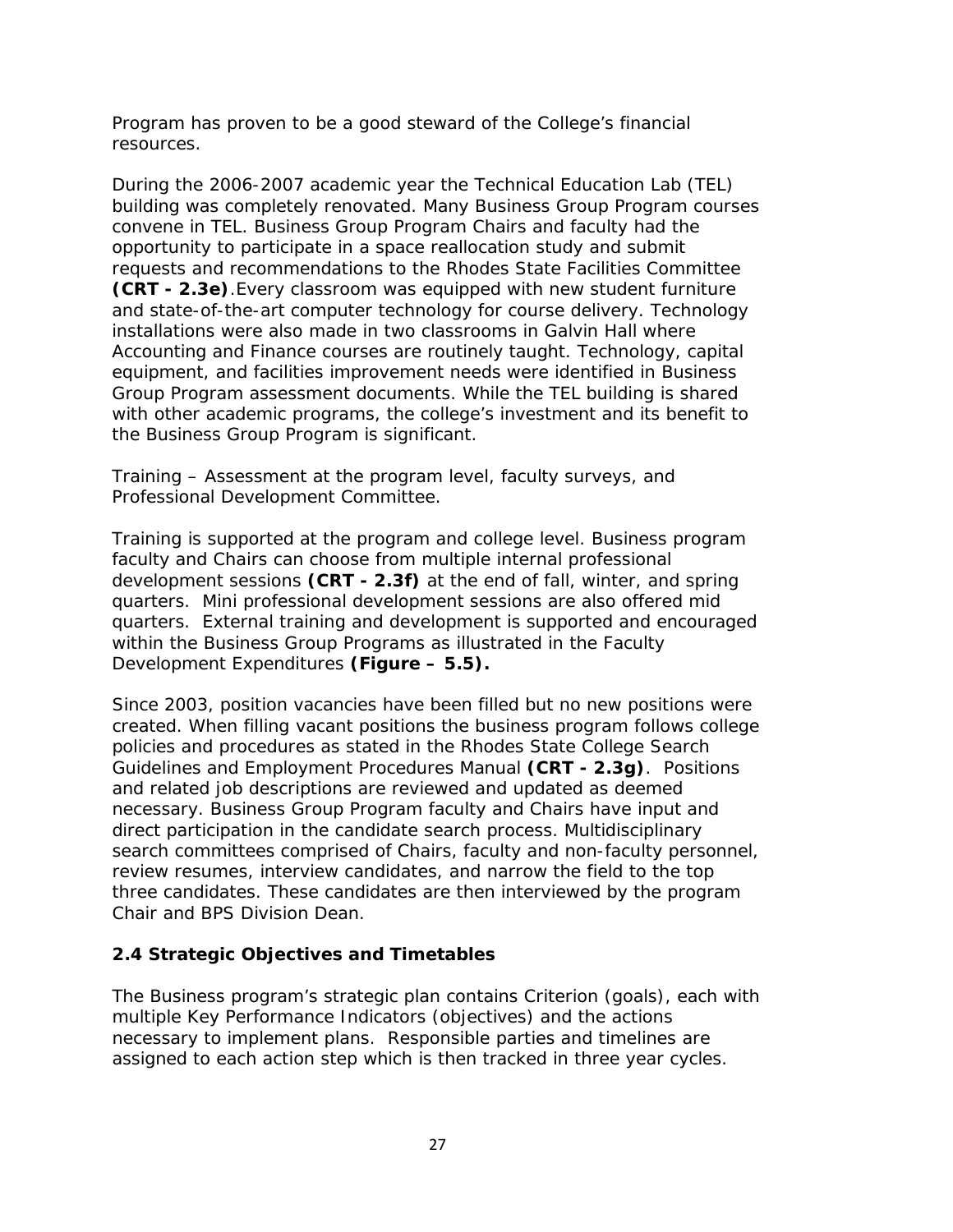## **2.5 Action Plan to Address Key Strategic Objectives**

Every Criterion has defined Key Performance Indicators and Action Plans **(CRT - 2.5a)**. Action plans are implemented as follows:

- Business Group Programs' Chairs and faculty collect quarterly assessment data at the course level and record outcomes in the *e-SIEPS* data base. Chairs evaluate assessment outcomes and record program results annually and update plans accordingly.
- Outcomes and results are discussed during monthly and quarterly planning meetings.
- The BPS Division Dean summarizes key outcomes and results and prepares an Executive Summary report that is utilized during the budget process.
- Individuals adopt or are assigned to action plans and develop specific time tables for action completion.

## **2.6 Communication and Deployment of Objectives and Action Plans**

All Rhodes State personnel can participate in strategic planning. Copies of the college strategic plan is widely distributed and routinely highlighted during the President's quarterly forums. Each program's strategic plan is connected to the college plan by way of the Strategic Institutional Effectiveness Planning system and its guiding compass **(CRT - 2.6a)**. Program planning processes are now standardized.

Other planning that occurs beyond the scope of the business programs, such as division, department and institutional planning, follows the standardized implementation process as illustrated in the Rhodes State Strategic and Institutional Effectiveness Planning System Map **(CRT - 2.2c)**.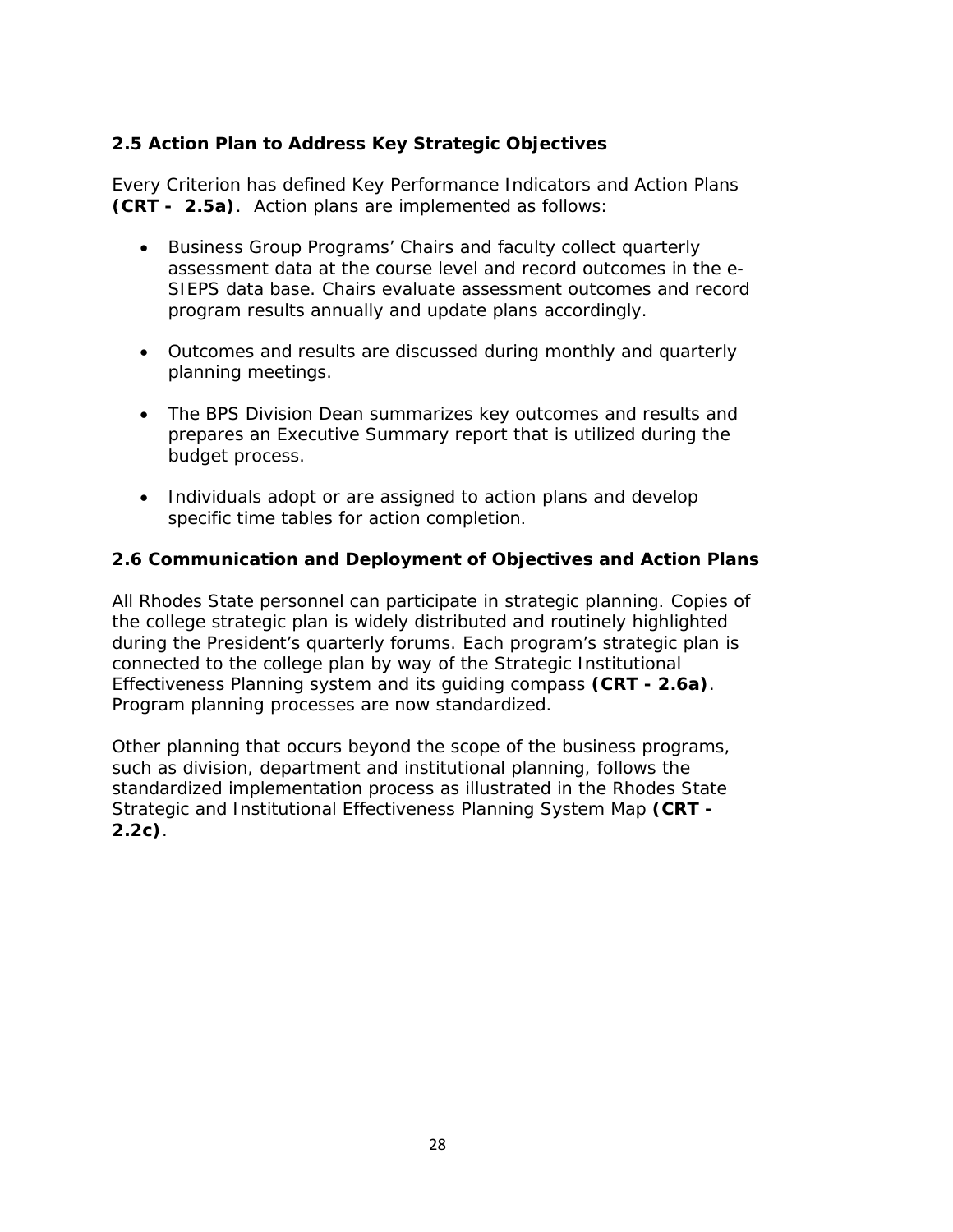## **CRITERION THREE: STUDENT, STAKEHOLDER AND MARKET FOCUS**

## **Introduction**

The Business Group Programs value market information and therefore practice routine gathering and utilization of data relevant to students, stakeholders and markets served. Information is gathered through internal and external surveys, Advisory Committee meetings, professional and academic associations, seminars, conferences, and consultants. Broad participation of Chairs and faculty in the above has led to improved student learning outcomes, increased articulation agreements and six Transfer Assurance Guide (TAG) course approvals **(CRT – 3a)**.

Advisory Committees are critical links between the Business Group Programs and employers. The Business Group Program has three such committees serving the academic programs of Accounting and Finance, Management and Marketing, and Paralegal/Legal Assisting. Complete listings of committee members appear in **(CRT - 3b)**.

Advisory Committees are comprised of business and industry owners, entrepreneurs, executives, managers, attorneys, and community leaders. Committee members assist with program review and development, collaborate with program faculty on community relations and provide information relative to job market or industry trends **(CRT - 3c)**. Business Group Programs' Chairs recruit members via personal contact or other reference. Prospective committee members are informed about how, through service to the college, they will benefit themselves, their business, the community, the college and our students. The business program uses feedback from its advisory committees as evidenced by changes in major offerings and/or course needs documented in assessment results located in the ACBSP resource room.

Business Group Programs' chairs and faculty host fall and spring quarter advisory meetings and attend annual Advisory Committee appreciation dinners. Established relationships help to maintain dialogue beyond meetings and can result in intern placement, service learning opportunities, and graduate job placement.

Combined, these activities help to ensure the Business Group Programs' offerings respond to the needs of both students and employers. Activity evidence exists in students' course assessment results **(CRT - 3.2b)**, survey results and Program Advisory Committee meeting agenda and minutes that are available in the ACBSP resource room.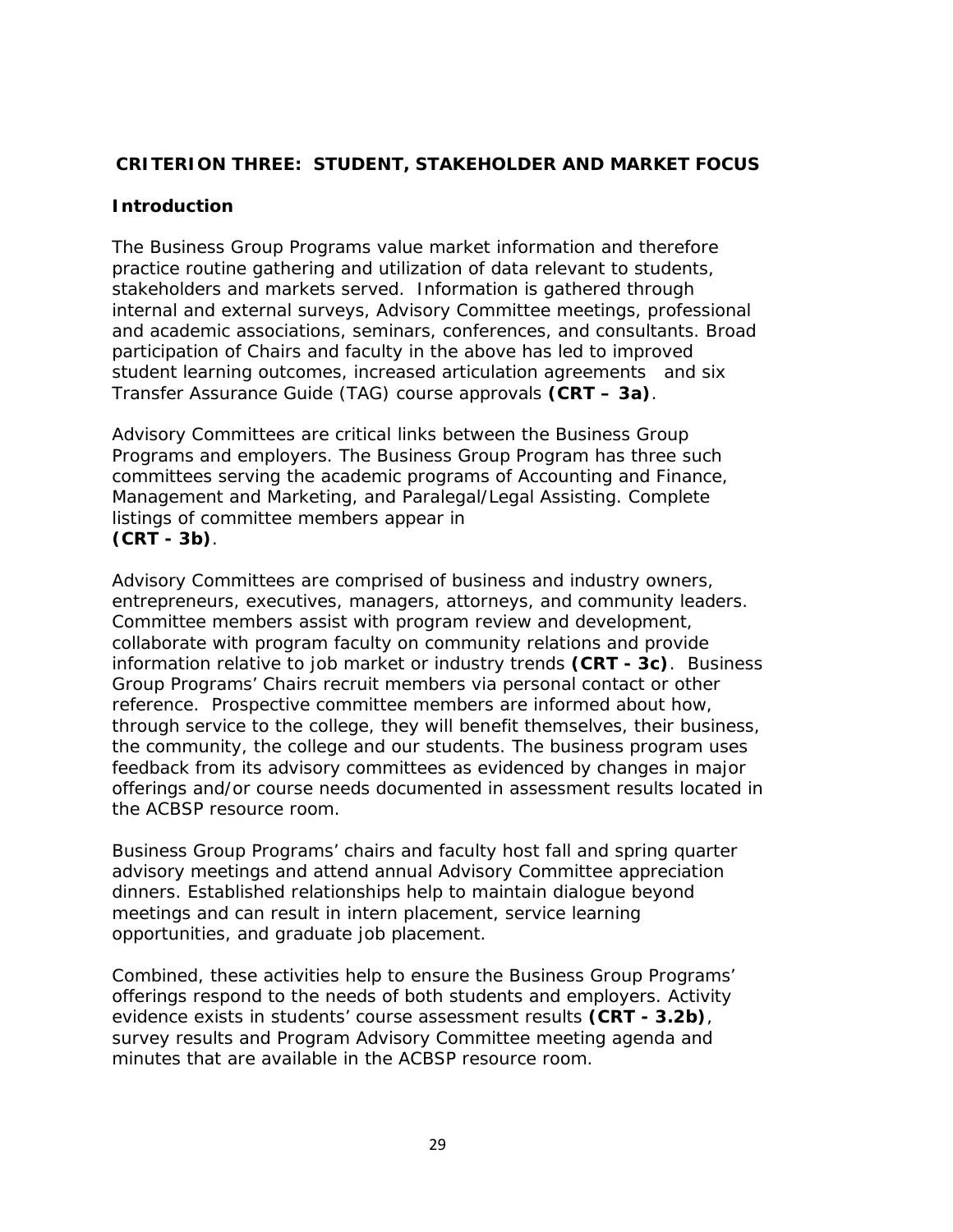To further explore student, stakeholder and market needs, Rhodes State College contracted with Paradigm Group, a market research company and CLARUS Corporation, a marketing research firm for community colleges. Paradigm Group research focused on demographics and psychographics of Rhodes' ten-county market. CLARUS research included market scans of the community, employers, current students, non-returning students, nonenrolling students, high school students and Rhodes' customer service. Scan results were shared with the campus community and three task teams were formed to address issues identified with high school, adult learner, and employer markets. Task teams were charged with reviewing CLARUS research, developing S.W.O.T. analyses, setting market goals, recommending actions, and presenting to the President and executive team. Paradigm and CLARUS research results and task team presentations are available in the ACBSP resource room.

## **3.1 Student Needs and Expectations**

Awareness and responses to student needs and expectations are identified and recorded as follows:

- 1. Academic Advising The Business Group Programs have an assigned academic advisor that is shared with the rest of the Division of Business and Public Services. This advisor assists students with program selection, understanding program requirements, scheduling, and setting graduation goals. In addition, the academic advisor plays a key role in referring students to appropriate support services offered by the college. The academic advisor advises students until they reach 45-credit hours at which point students are transferred to a faculty advisor. Students are informed of the transfer through written correspondence **(CRT - 3.1a)**. Program Chairs and fulltime faculty routinely assist the academic advisor during peak advising periods.
- 2. Faculty Advising All full-time faculty of the Business Group Programs are responsible for advising students having completed greater than 45 credit hours. Student Services forwards a list of such students to business program Chairs who then disseminate advising lists to faculty advisors. Faculty expertise determines the major(s) one will advise. A complete list of faculty advising assignments appears in **(CRT - 3.1b)**. Chairs and faculty maintain a minimum of 10 office hours per week. Faculty and students use this time for advising, coaching, and in some cases tutoring.
- 3. Student Services The Student Affairs Division is led by a Vice President reporting directly to the President. Students can find services and support for most needs by visiting the Public Services building room 148. Typical hours of operation follow: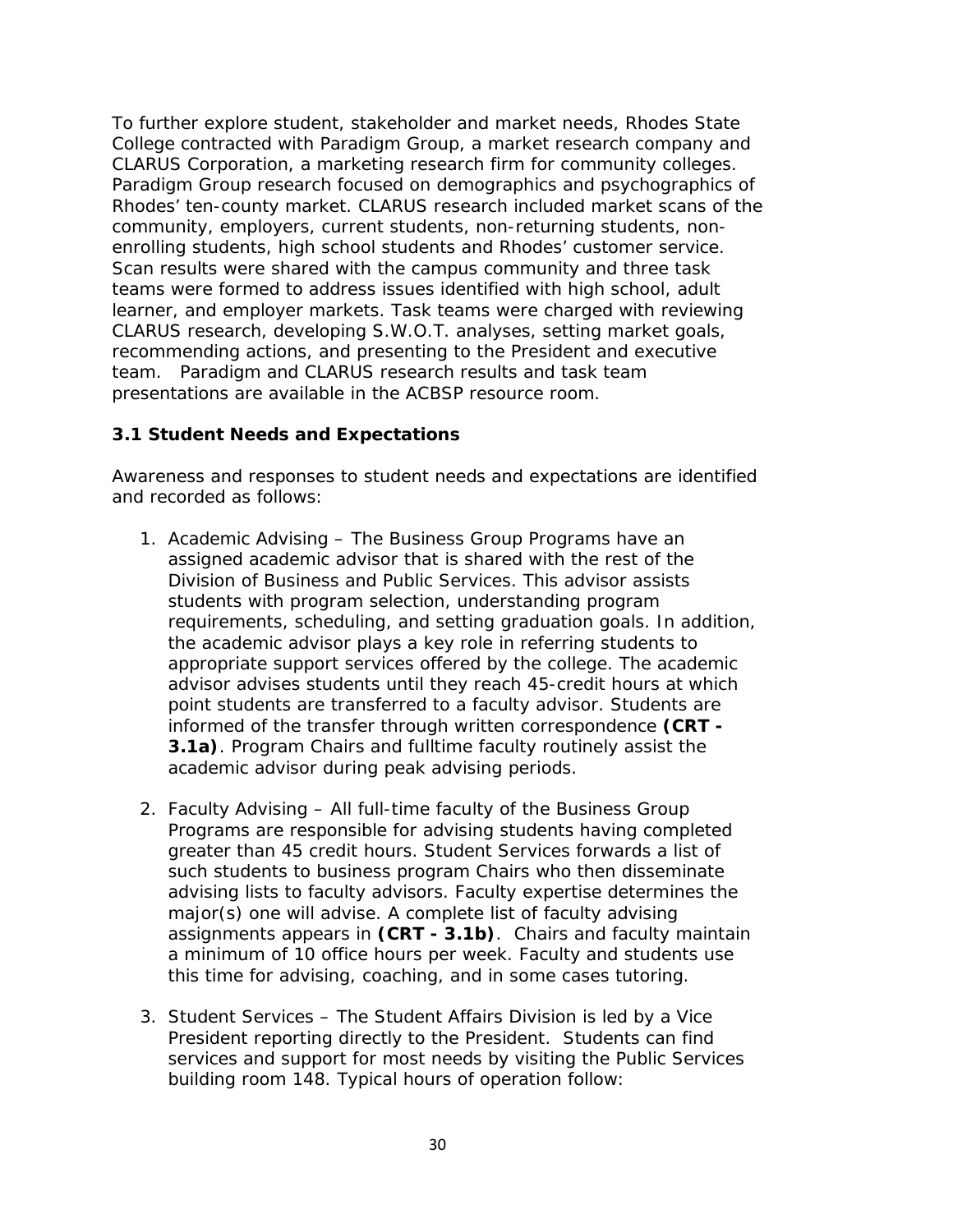| $8:00$ a.m. $-6:00$ p.m. |  |
|--------------------------|--|
| $8:00$ a.m. $-5:00$ p.m. |  |
| $7:30$ a.m. $-5:00$ p.m. |  |

Mondays and Tuesdays Wednesday through Friday Summer quarters

Services offered by the Student Affairs Division include but are not limited to the following. Comprehensive information appears in the Rhodes State Student Success Planner, Viewbook **(CRT – 3.1c)**, and college catalog.

- Admissions
- Registration
- Advising
- Financial aid
- Disability resources
- The Learning Center
- Testing Center
- Math Skills Center
- Career Placement
- 4. Information Technology (IT) Operated by the Information Technology Department, the Helpdesk assists students with computer, software, or Intranet issues in person, via telephone or online. The Helpdesk is located in Keese Hall room 102. The direct telephone number is 419-995-8069. The e-mail address is Helpdesk@rhodesstate.edu. Hours of operation follow:

| $7:30a.m. - 10:00 p.m.$  |
|--------------------------|
| $7:30a.m. - 5:00 p.m.$   |
| $8:00$ a.m. $-5:00$ p.m. |
| $1:00p.m. - 5:00 p.m.$   |
|                          |

5. Center for Distance Education – Students enrolled in blended or distance education courses receive assistance in person, via telephone or online. The Center is located in the Technical Education Lab building room 132. The direct telephone number is 419-995- 8493. Online assistance is available through WebCT, a secure environment where students communicate with Center staff and course instructors. Hours of operation follow:

| Monday through Thursday | $8:00$ a.m. $-8:00$ p.m. |
|-------------------------|--------------------------|
| Friday                  | $8:00$ a.m. $-5:00$ p.m. |
| Saturday                | 10:00 $a.m. - 2:00$ p.m. |
| Sunday                  | $1:00$ p.m. $-5:00$ p.m. |
|                         | (excluding               |
| summer quarter)         |                          |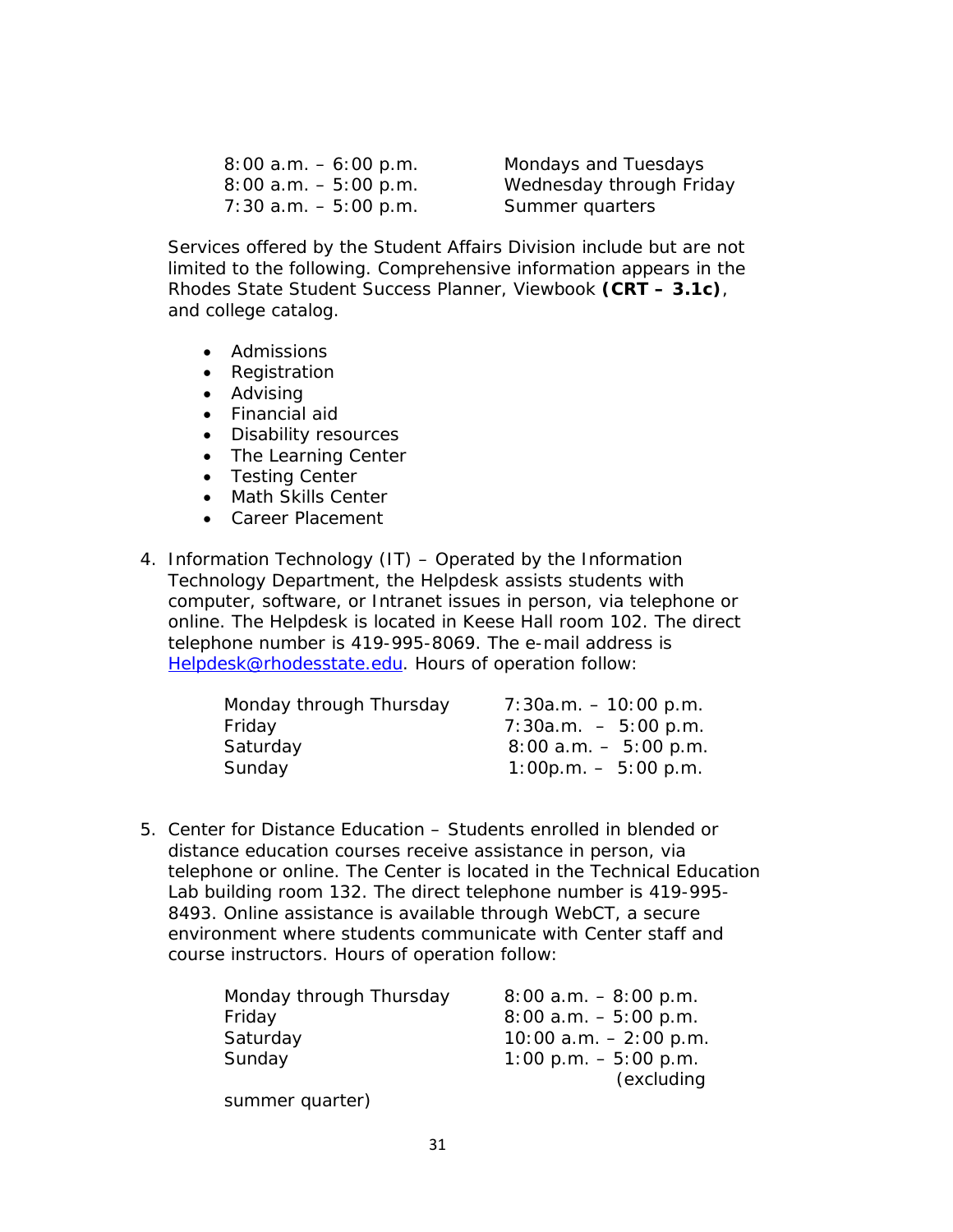6. Business Group Programs' Learning Support – On occasion the Business Group Programs conduct course-specific tutoring labs. One such lab supports accounting courses. Labs are established on an as-needed basis and staffed by an adjunct instructor whose schedule is coordinated through the Director of the Learning Center.

## **3.2 Active Learning, Satisfaction and Student Development**

Active Learning – The Rhodes State Business Group Program prides itself on active learning. Students participate in virtual businesses, service learning, internships and classroom activities which enhance the learning process through application. Each discipline within the Business Group Program utilizes active learning. Examples of active learning will be available in the ACBSP resource room.

Satisfaction – The primary tool for measuring student satisfaction is the written survey. Rhodes State conducts quarterly student course and instructor assessment surveys, the Community College Survey of Student Engagement (CCSSE), and annual graduate surveys.

The Course Assessment Form **(CRT - 3.2a)** can be used quarterly and measures Student engagement, classroom tools and techniques, and teaching behaviors. Results are summarized and shared with Chairs and faculty. This provides opportunities for faculty to modify course instruction to improve the classroom experience when needed. To view a sample results page please see **(CRT - 3.2b)**.

The Community College Survey of Student Engagement **(CRT – 3.2c)** was first administered in 2004, and most recently in 2007, to a representative sample of Rhodes' student population. The college does not isolate Business Group Program students' CCSSE responses. The survey is a tool used primarily by the Student Affairs Division to gage student satisfaction. The College plans to administer the survey on a three-year cycle.

Annual graduate surveys are conducted by Rhodes State's Career Services office. All graduates receive a written survey within six months of their graduation date. Career Services personnel implement a survey management system that typically results in an 80% return rate. Program Chairs and Division Deans receive a bound copy of survey results. The Class of 2006 survey **(CRT – 3.2d)** is included. Prior graduate survey results will be available in the ACBSP resource room.

Student Development – The assessment process at Rhodes State College provides the business program with the necessary tools to measure student learning outcomes. As stated in section 2.1, the business program actively participates in assessment at the course and program levels.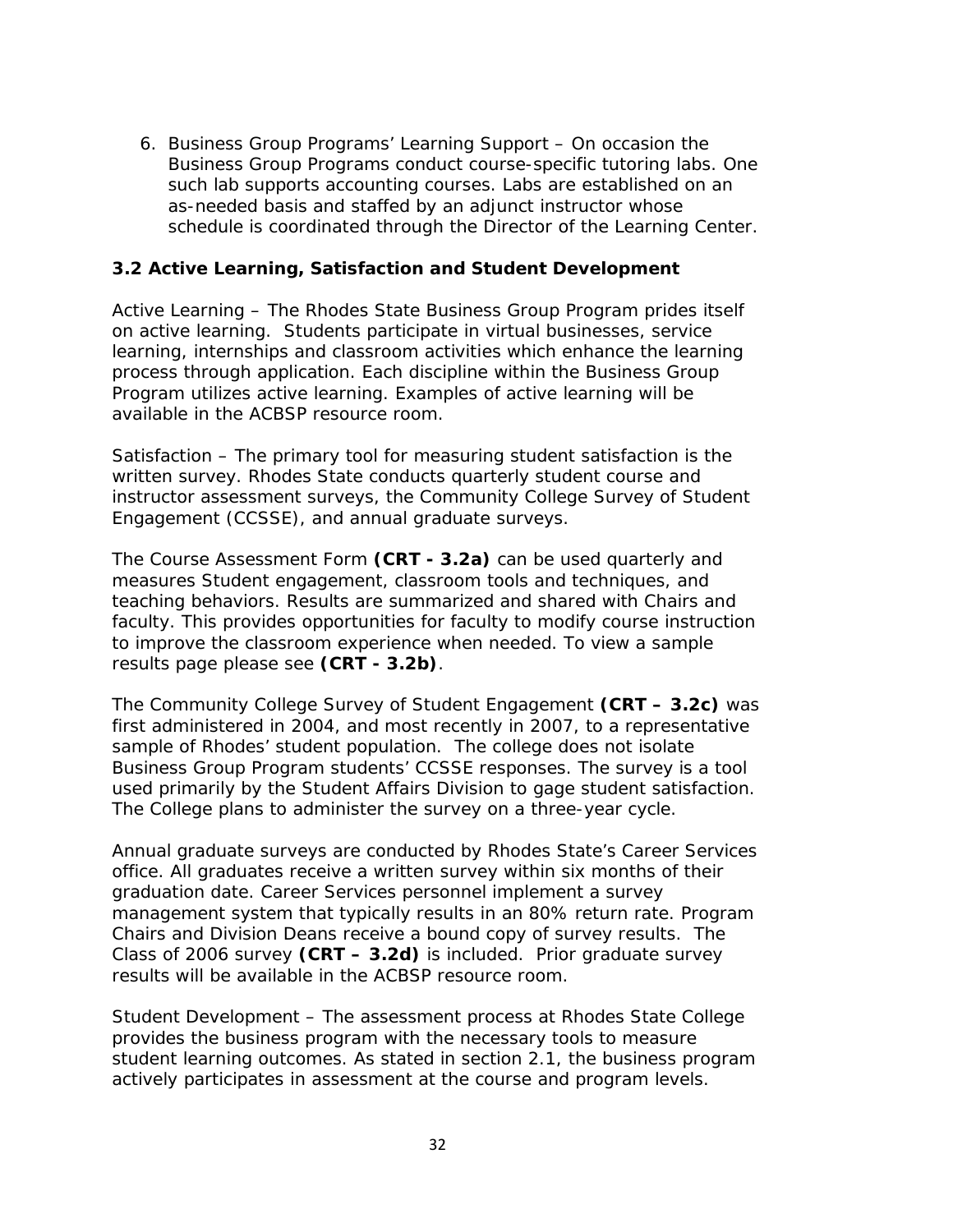Detailed descriptions of the assessment process and results are discussed in Criterion 6.

# **3.3 Anticipating Changing Needs and Expectations**

Business program enrollment is tracked using data maintained in the Banner data base. Data is entered and managed in the Student Affairs Division and Institutional Research Department. Rhodes personnel can access the password protected data 24/7. Key data is found in the Banner 15<sup>th</sup> Day Report. This quarterly report has numerous sort functions which help personnel identify student demographics by division, program and major. Reports can be generated by quarter and trends studied to monitor changes in enrollment.

CLARUS Corporation market scans, discussed in the introduction, provided valuable data relative to changing needs and expectations. Based on CLARUS findings, the college must address issues which include the following:

- Internships
- Evening class and program offerings
- Expand accelerated degree offerings
- Create online degree offerings
- Communication
- Hours of operation
- Marketing
- One stop career and employment services

The Business Group Programs of Rhodes State College are proactive. Current internship opportunities exist for Legal Assisting majors but program Chairs and faculty acknowledge the need for more internship opportunities. Evening classes and program offerings are extensive but not all majors are available as evening programs. The Management and Marketing program championed Rhodes' first accelerated degree offering in Business Administration. Designed for working adults, the accelerated option began in August of 2006. Additionally, the Management and Marketing Program offers the Business Administration degree in a distance education format that allow students to complete all coursework off campus. Course delivery is both online and video.

## **3.4 Complaint Resolution, Analysis and Improvement**

Business Group Programs' Chairs and faculty support and enforce the College's Code of Student Conduct **(CRT – 3.4a)**. The code is published in the college catalog (pages 247 – 259, 2007-08 catalog), on the college website, and portions of the code are reinforced in course syllabi. Ideally, student or faculty complaints are resolved between the student and faculty member. A formal process does exist for both students and faculty to involve other members of the campus community as deemed necessary to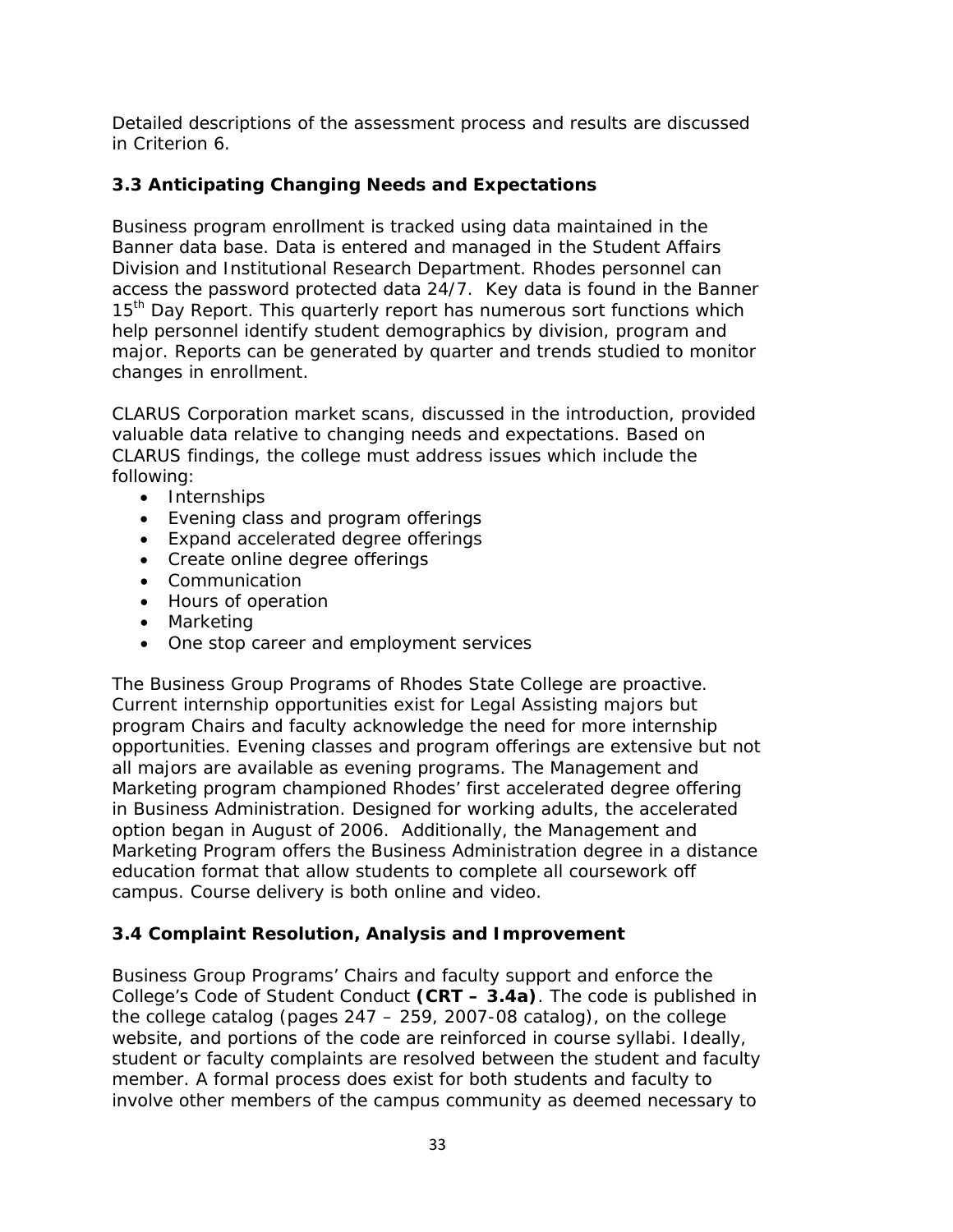reach a resolution. Disciplinary procedures are specific to academic and nonacademic misconduct. Following an initial report of misconduct an investigation begins and the student is advised of pending charges. If formally charged, the student is notified and appears before the Academic Integrity Council or College Judicial Panel for a hearing. Sanctions may be imposed based on the outcomes of such hearings.

### **3.5 Processes for Measuring Student and or Stakeholder Satisfaction and Dissatisfaction**

Student and stakeholder levels of satisfaction are measured through the processes detailed in items 3.2 and 3.3. In addition, the business program actively seeks student and stakeholder feedback through informal classroom discussions, advisory committee meetings, internship summaries, and occasional focus groups. An employee survey was conducted in 2007. The survey form and results will be available in the ACBSP resource room.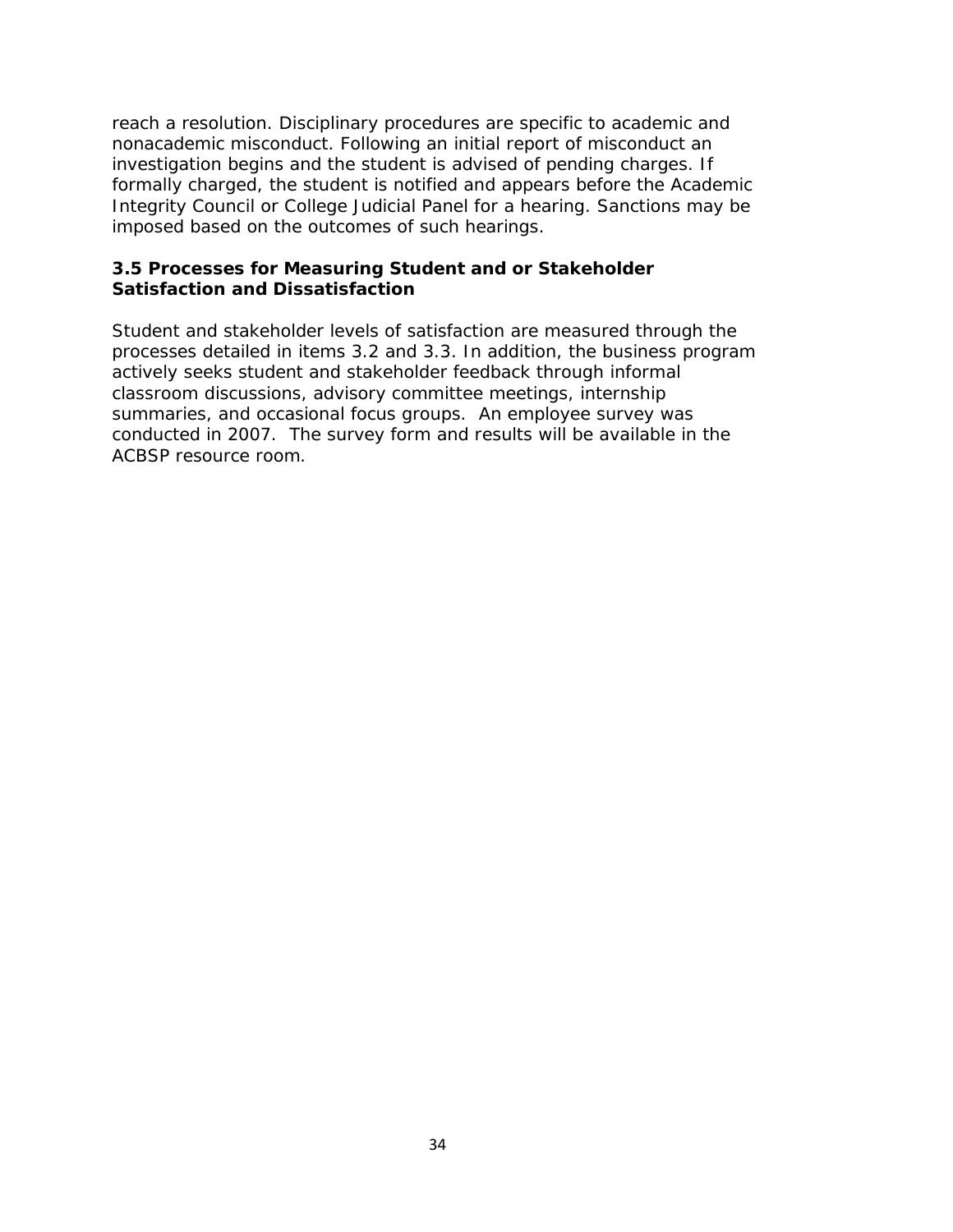## **Criterion Four: Measurement, Analysis and Knowledge Management**

# **Introduction**

The Business Division participates in the campus wide institutional assessment process and plan. This plan consists of three major components: (1) Program Student Learning Outcomes Assessment (SLO's); i.e. What knowledge and skills does the market place and campus want graduates of a program to have? "How do we provide this? What do we need to change? (2) Unit Plans and Assessment; i.e. How does a program work as a whole to provide students with the necessary knowledge and skills. (3) Course Assessment; i.e. Do individual courses provide the knowledge, training, or skills to reach the student outcomes? Are the students achieving the outcomes? The Campus Plan is flexible and can be tailored to meet individual division or program requirements and accreditation.

# **1. Describe the current student outcomes assessment program. Include any plans for improving, refining, or enhancing the student outcomes assessment program.**

The student outcomes assessment process is applied at the institutional level, the program/unit level and the course level. The process consists of 7 steps. We will discuss the process at the unit and course level.

1. Creation of Mission statement. The mission statement describes the purpose of each program or major.

2. Scope. This second step expands and defines the individual mission statements by specifically stating what professions and students are involved in the program. Information is obtained from local business and industry, from focus groups, advisory boards, and individuals and graduates who are employed in specific fields. Using this information, the faculty, coordinators and/or chairs of each specific program create a profile showing knowledge and skills a graduate from that program should have to enter the workplace. This profile helps determine the specific outcomes needed for each course and program.

3. Self Assessment. The self assessment process identifies the strengths and weaknesses that exist internally within each program. It also identifies external opportunities and threats that will affect the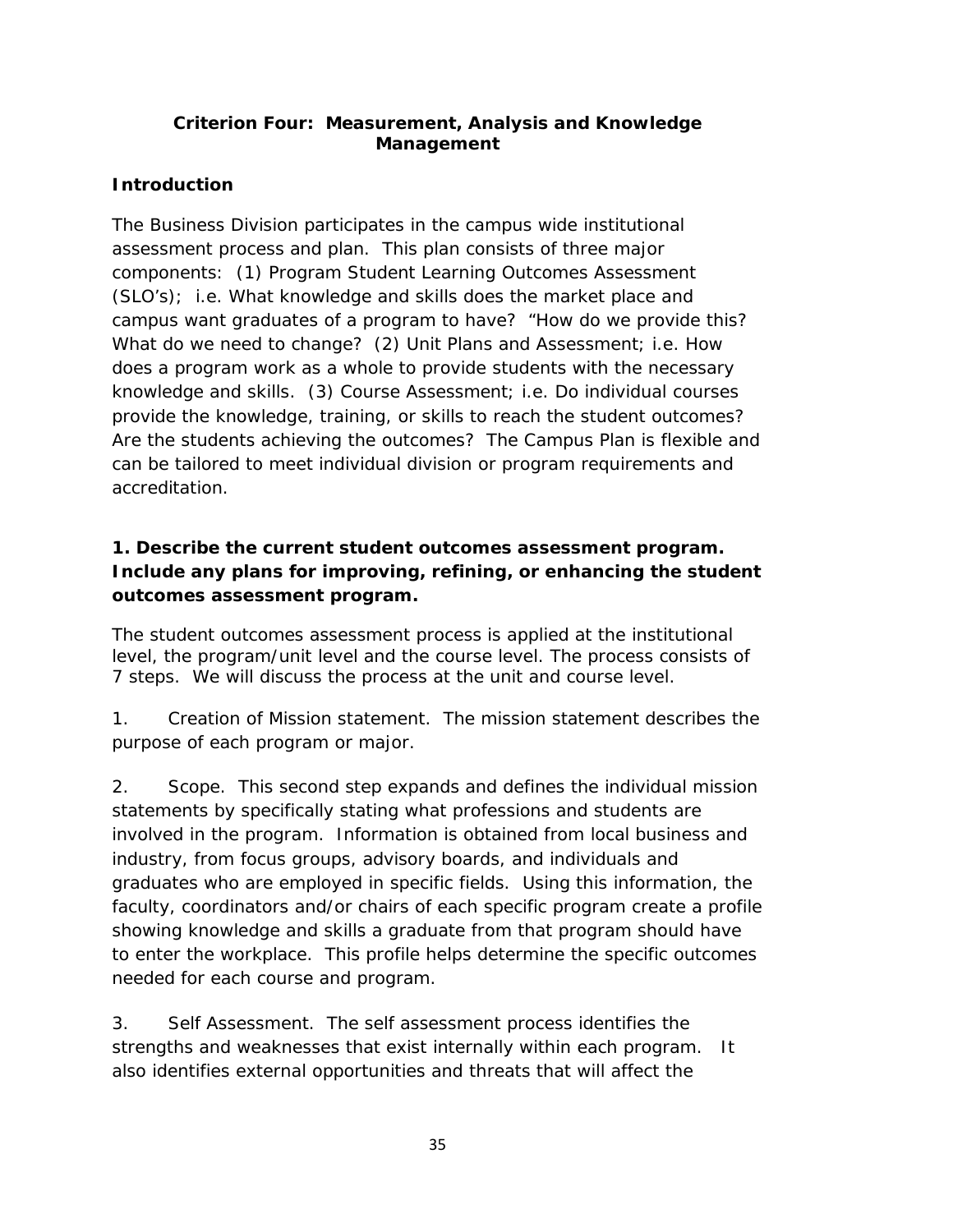program. Educational and workplace trends, emerging issues, and potential policy questions are included in this assessment.

4. Mission Criteria Definitions. The institution has identified several key criteria that need to be addressed. For example: General education needs, diversity, workforce development, etc. These definitions are used in the next step. Programs may also develop additional criteria unique to the program or required by its accrediting body.

5. Mission Criteria and Key Performance Indicators (KPI). Using the criteria defined in Step 4, faculty and chairs identify specific key performance indicators that will be used to measure the student outcomes. The specific performance indicators are found at the unit and course level. Specific knowledge and skills are listed on the syllabus for each course.

6. Data Collection Plan. This step involves selecting the instructional methods to be assessed, the assessment tools to be used, and establishing the standard to be achieved i.e. expected level of performance and collecting the data. Documents and rubrics are created at the course level to specify the different levels of performance.

7. Yearly Results and Findings. Data is gathered, documented, and summarized. The results are analyzed. Changes to the course, program or process are implemented as needed.

General comments: Faculty members are not expected to assess all criteria and key performance indicators in all classes each quarter. The faculty can select which courses and key performance indicators to assess. The purpose of assessment is continual and effective improvement of the courses and programs to better prepare students to enter the workforce and to meet the program and institutional goals.

This process is continually being refined and changed at both the institutional and division level. For example, at the institutional level the process started as a cumbersome 25 step process – lots of good ideas, but inefficient and unwieldy in application. It was changed to a 15 step process. Experience with the process helped focus on the necessary assessment and eliminated much redundancy. The process is now a webbased 7-step procedure with practical applications.

At the unit and course level, the student profiles, student learning outcomes and key performance indicators are continuously being revisited, updated and refined. Rubrics and other assessment documents evolve as knowledge, methods and technology changes. Input from stakeholders (students, advisory boards, employers, etc.) assist in refining the process.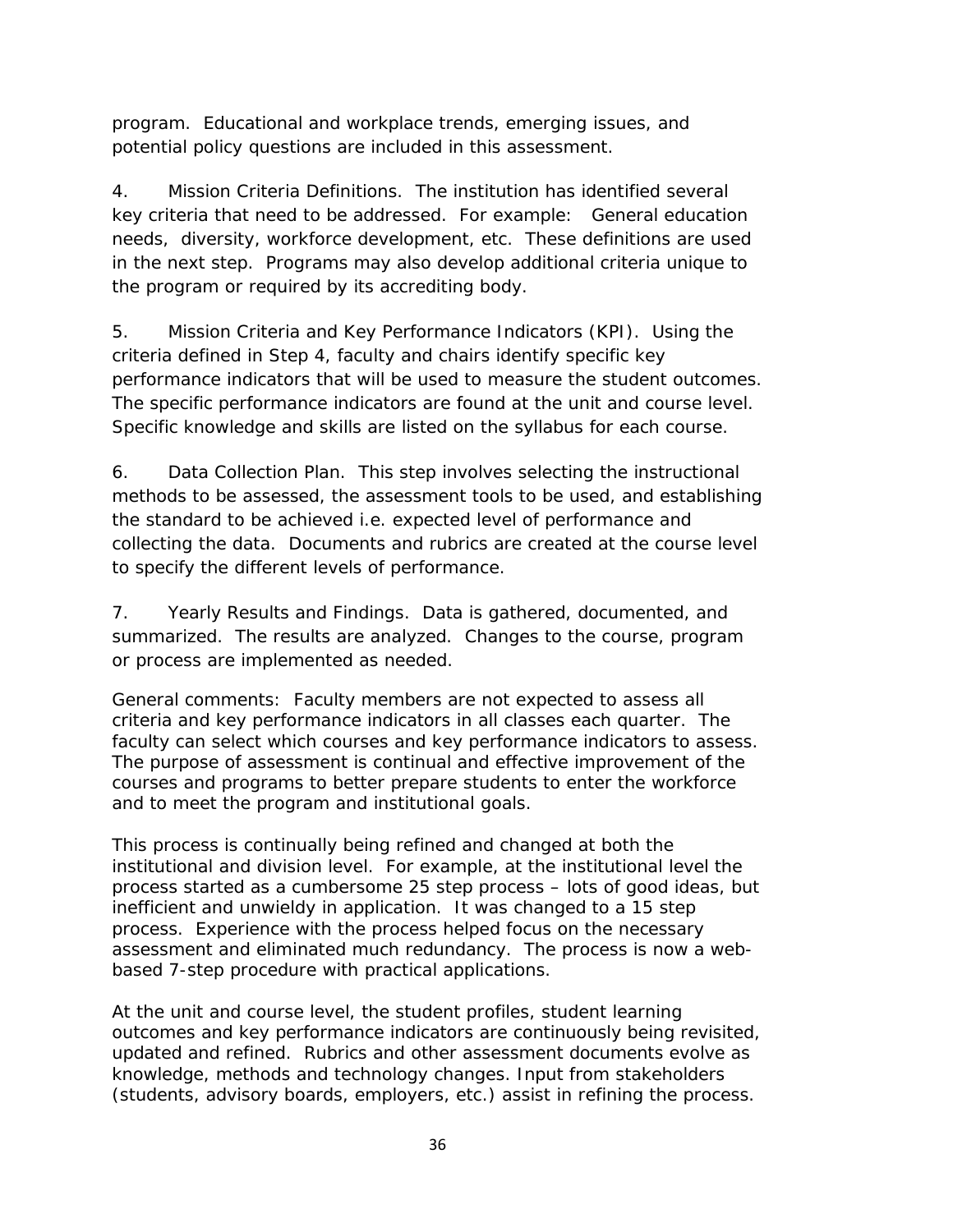## **2. What student learning data do we collect and why?**

Rhodes State College has identified 11 campus-wide areas for assessment from the Compass Rose **(CRT - 2.6a)**. Student learning data is collected in the areas of general education, technical competencies, and lifelong learning.

(1) General education: Data is collected on critical thinking skills, communications (writing skills), and diversity awareness.

(2) Technical competencies: Data is collected focusing on the specific knowledge, training, or skills required for a specific course or unit.

(3) Lifelong learning: Data is collected for student attitudes, implementation of knowledge and skills gained in general education and technical courses, and the number of students who seek additional training or degrees.

The data that is gathered is used to identify strengths or weaknesses in programs, curriculum, and individual courses. It is used to determine student learning outcomes and key performance indicators. It helps evaluate student learning through objective and subjective assessments. The data helps faculty to create or refine standards for student progress. The information clarifies whether the rubrics and assessment document are accurate, or if the key performance indicators are practical and realistic.

## **3. How do we use information about students and other stakeholders?**

The information gathered is used:

To change, update and refine coursework, assignments, and teaching methods.

To demonstrate whether or not the student outcomes and competencies are being met and are preparing the students for their chosen field or for licensure and certification examinations.

To change and improve the assessment process i.e. unit plans and course assessment

To ensure that coursework is consistent between traditional, on-line and blended courses

For reporting to accreditation and other licensure bodies

For internal campus program review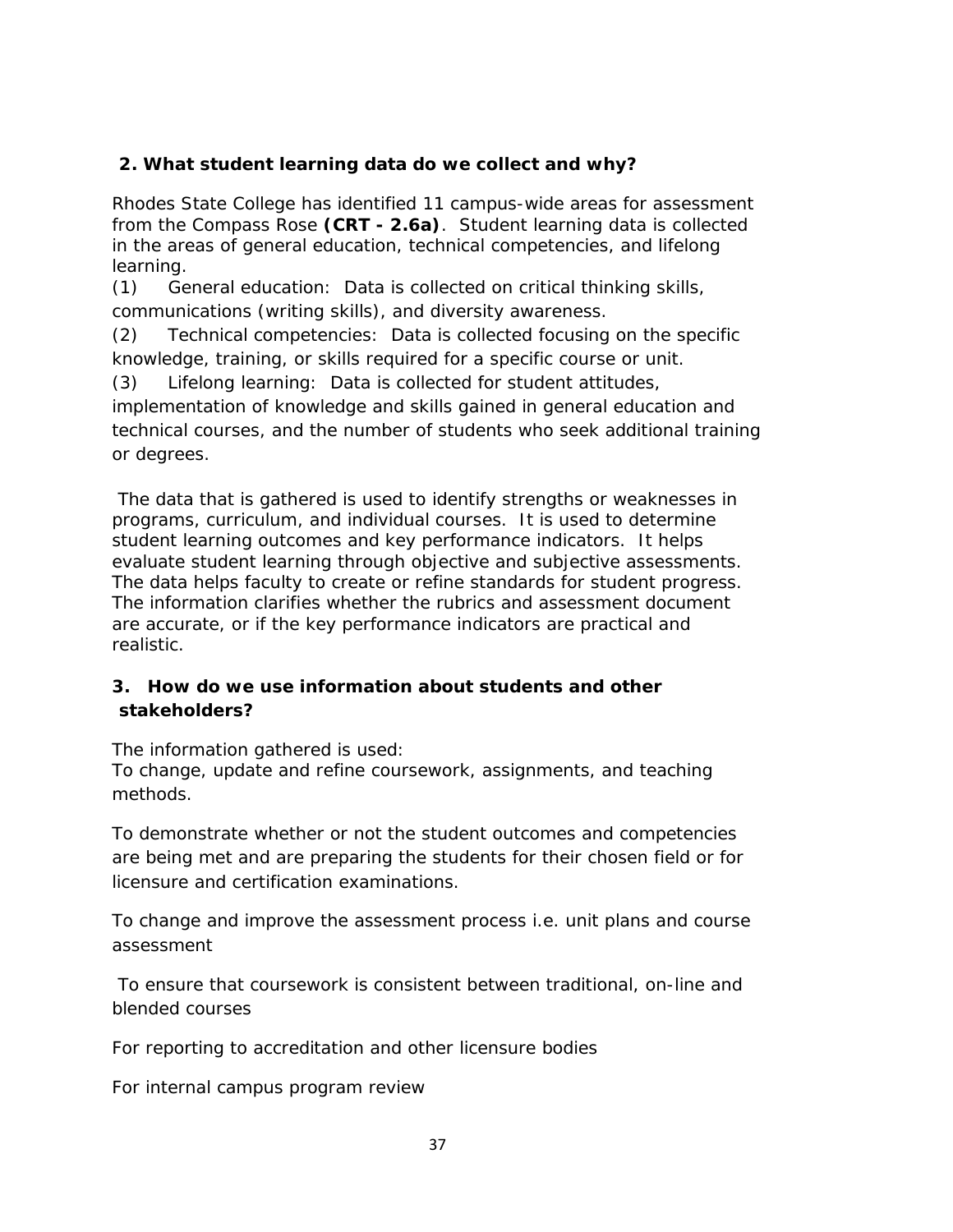For reporting to internal and external stakeholders

To monitor the need for specific courses and programs

# **4. How do we determine what kinds of information to seek about comparable business units or programs?**

Many of the programs in the Business Group have similar core courses, i.e. beginning accounting, business law, and business management. The faculty, chairs, and dean discuss common issues and outcomes. This is reflected in the rubrics and assessment documents. Each faculty member and program chair will determine student outcomes and performance indicators unique to its program/course.

The Dean and program chairs belong to various professional and educational organizations. They also have access to members of the program advisory boards. This provides access to outside sources for information about workplace needs, changes in law, technology or other sources. Community and employer surveys as well as focus groups provide additional input in determining what data should be gathered and compiled.

The campus has several assessment committees who participate in state and national organizational seminars and conferences as well as research what systems other campuses and accrediting bodies employ. The campus assessment committees review the assessment criteria and data collection plans and provide input based on their knowledge and experience. In 2007-2008 the campus implemented a web-based assessment library so assessment plans could be easily accessed and compared.

# **5. How are comparable information and data used to set targets?**

Faculty determine beginning standards (targets) based on class experience and licensure or accreditation standards (if any). These outcomes are included in the course objectives listed in the course syllabus and guide the type of class work, assignments, quizzes, tests, etc. used in the course. Data is collected and analyzed. Based on the results, the instructor may adjust the standard to reflect the needs for the course or program. For an example of outcome assessment refer to **(CRT – 4.5)** that is related to the Accounting Program and introductory accounting course.

## **6. How do we use comparative or benchmark data to enhance and improve student learning?**

Information is collected at both the course level and the unit/program level. Each year the information is reviewed by chairs, deans and other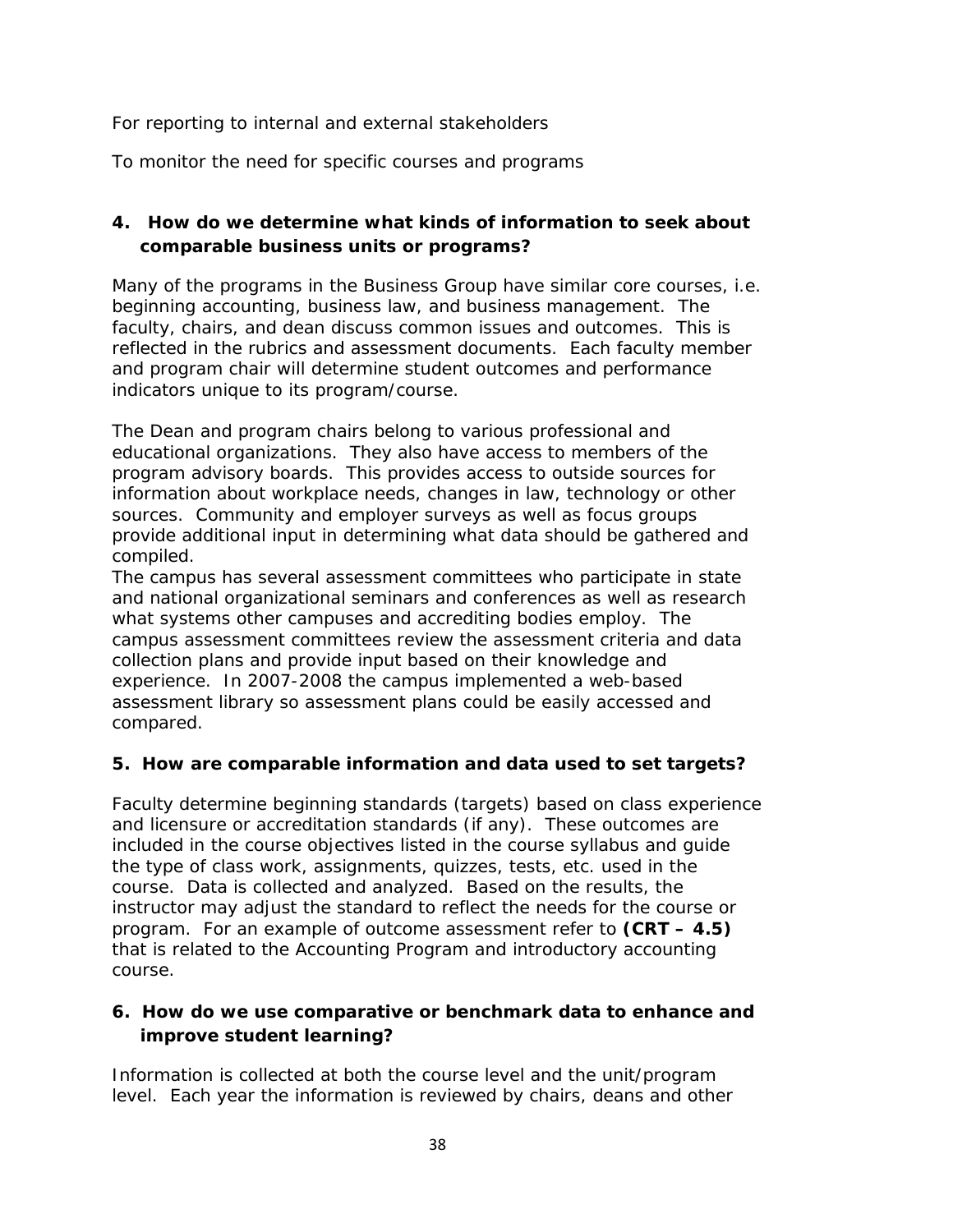administration. Benchmarks for specific outcomes are set by faculty for individual courses; by the chairs/dean for the unit/program levels; and in some instances by licensure/accrediting bodies. The advisory committees, employers and government agencies may also require certain levels of performance. These levels would be incorporated into the assessment process.

Each year the data results are reviewed to determine if the benchmark is being reached or exceeded. Adjustments are made either to the benchmark as required or adjustments are made to the curriculum or course to ensure the students are being held to an appropriate standard for the profession. Failure to reach certain benchmarks means a thorough review of the course content, teaching methods, student and course evaluations, assessment documents and any other activity that may affect the student learning. Changes are made based on this review. The assessment process is repeated each course/year.

**7. Provide results of current levels and trends in key measures of student learning, such as nationally- normed or locally-prepared assessments, portfolios, and other assessments that demonstrate that there has been an improvement in student learning. Trends should be compared with comparable business programs and/or student populations. Results should be illustrated by graphs, tables or figures. Three to five years of trend data would be ideal.**

The Business Group Programs within the BPS Division at Rhodes State continue to search for nationally – normed learning assessments that relate effectively to the Business Group Program's assessment of student learning. The state of Ohio or more recently The University System of Ohio has not provided a system for Associate Degree institutions to report comparable student learning data. Several years ago the Ohio Administrators of Business Programs, an informal organization of associate degree institution Business Deans, led by Dr. Larry Zachrich worked to develop a Business Major Proficiency exam that could be utilized by business programs across Ohio. After reasonable effort it was determined that resources and experience required for exam development and validity were not adequate to see the project to an acceptable conclusion. It was agreed that professional testing organizations such as ACT were better equipped to successfully execute the project.

From attendance at the annual ACBSP conferences by the BPS Dean and subsequent follow up, it is clear that most professional testing/assessment organizations continue to struggle with development of learning assessment nationally–normed examinations for associate degree business students. The Accounting and Financial Services Program Chair has explored a possible strategy to utilize a professional exam for a revised capstone course that includes administration of an accounting exam for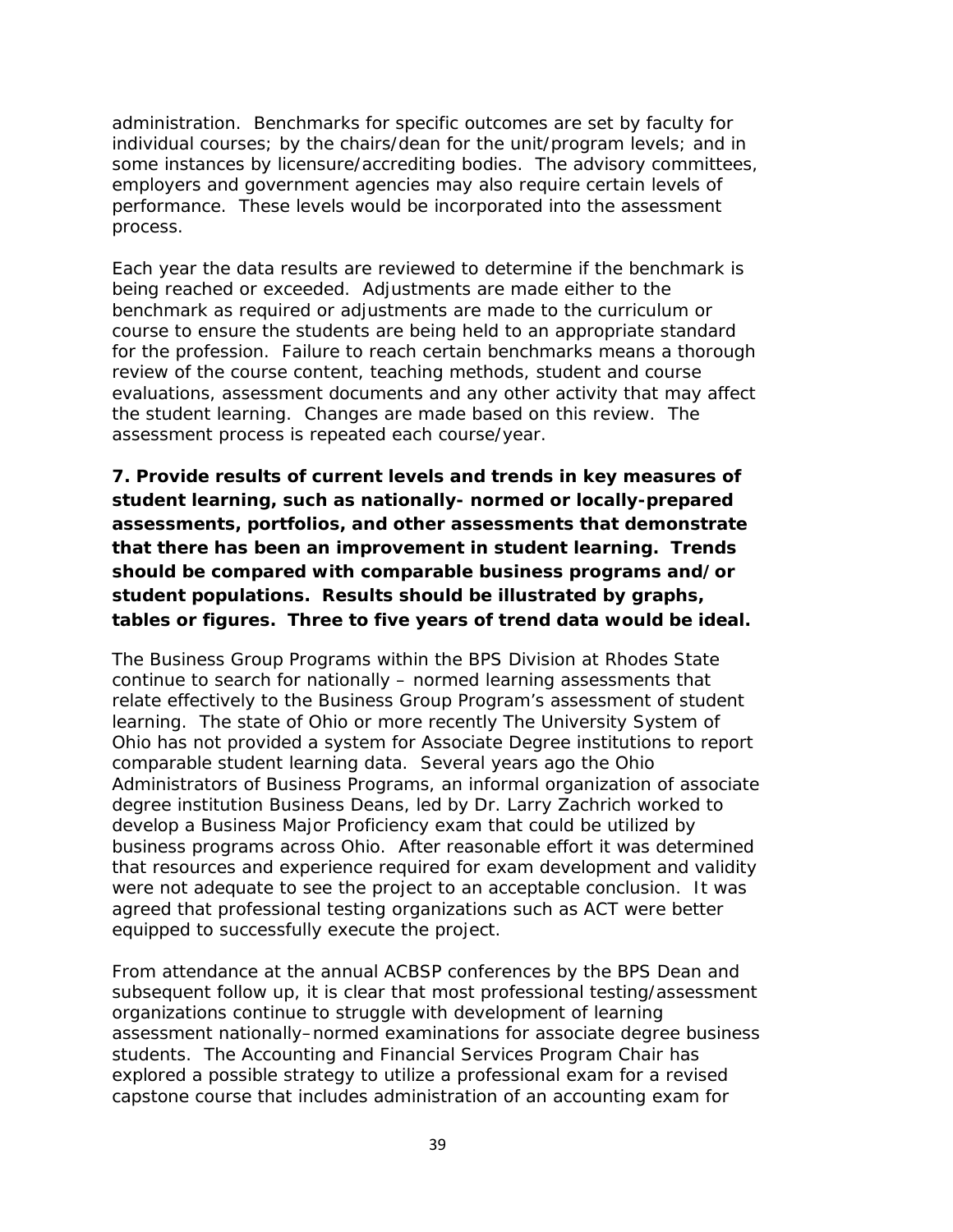pending graduates from the Accreditation Council for Accountancy and Taxation (ACAT), www.acatcredentials.org. The project remains in progress as we consider the fiscal and curricular resources required for the program and the accounting students.

Listed below is a sample of learning outcome assessment selected from the accounting program. The sample lists the learning outcomes in the accounting major capstone course displaying results over three academic years **(Figure 4.7).**

| ACC230 - Auditing (Capstone)                          |               |            |        |
|-------------------------------------------------------|---------------|------------|--------|
|                                                       |               | <b>SPR</b> |        |
| <b>LEARNING OUTCOMES</b>                              | <b>SPR 05</b> | 07         | SPR 08 |
| Proficient Skills & Abilities in writing by producing |               |            |        |
| correct, effective & coherent papers                  | 50%           | 70%        | 50%    |
| Students will display the ability to critically think |               |            |        |
| and analyze using accounting knowledge                | 70%           | 80%        | 70%    |
| <b>Familiarity with GAAP</b>                          | 70%           | 80%        | 70%    |
| Demonstrate the ability to verbally communicate       |               |            |        |
| effectively by delivering quality presentations that  |               |            |        |
| are clear, precise and as well as cover the topic     |               |            |        |
| thoroughly                                            | 60%           | 70%        | 60%    |
| Students will be aware of the accountant's            |               |            |        |
| responsibility to the profession, clients, employers  |               |            |        |
| and governing bodies                                  | 70%           | 90%        | 70%    |
| Assessment Notes                                      |               |            |        |

Figure 4.7 Accounting Program Learning Outcomes Sample

## **Assessment Notes**

The Auditing capstone course was not assessed spring of 06.

Spring 07 - a more motivated group of students. Little changed in the presentation of the material between 08 and 07. There appears to be no rational explanation for the decline in performance from 2007 to 2008. The instructor concludes it was due to a lack of preparation by a more significant number of students in the 2008 class.

Because of the unpreparedness of students in 05, special attention was given by the instructor in 07 to emphasize the need for students to take communication of accounting information seriously.

2008, instructional strategies need to be further developed to encourage and motivate students to put forth their best effort. Although results of assessment slipped from 2007 to 2008 the students are displaying satisfactory performance in most areas except for communication.

Meaningful national and state data on comparable business programs continue to not be available. Our data is extracted from our Rhodes State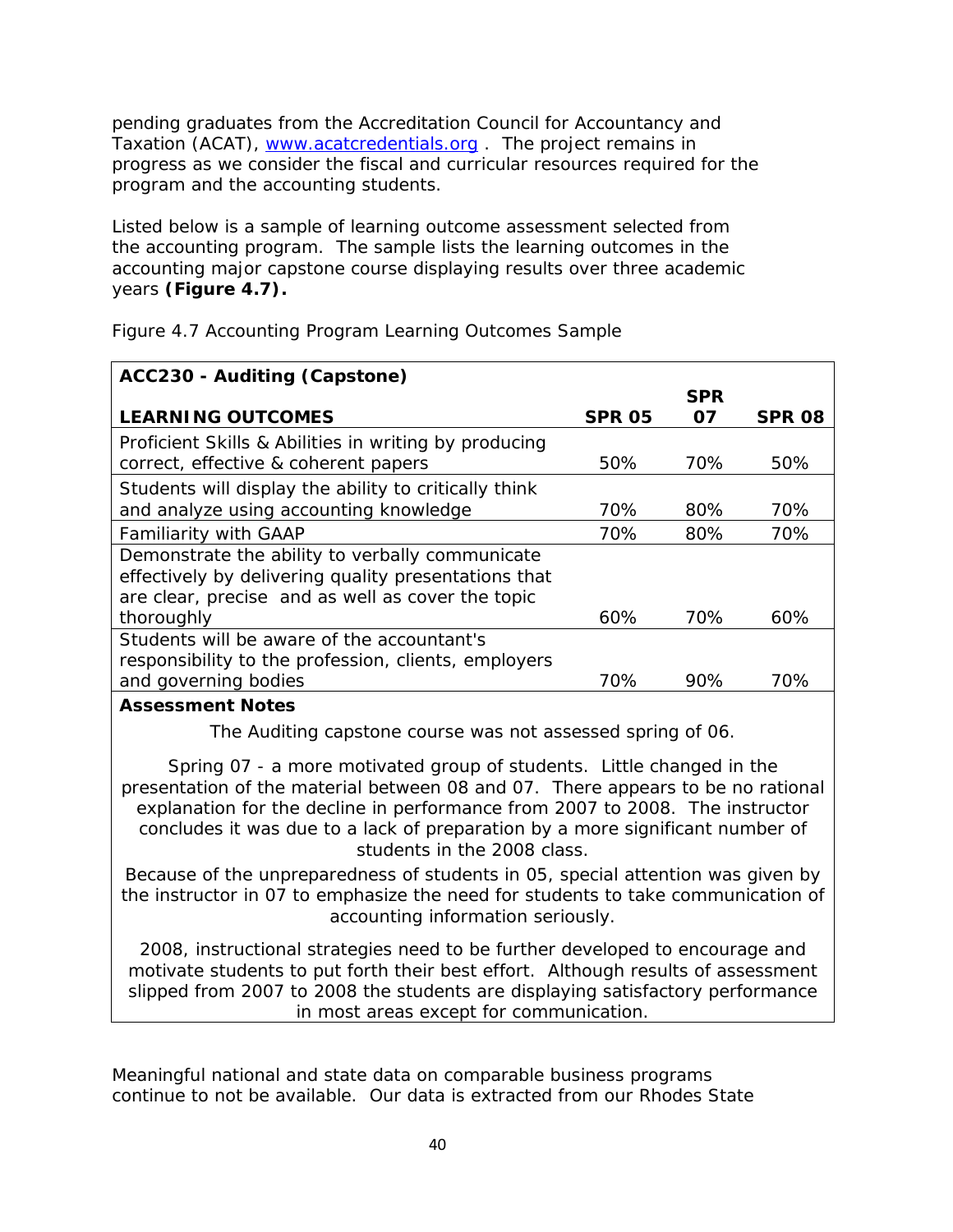student population on a sample basis. There is no purposeful bias to exclude student population from day or evening courses taught by fulltime and adjunct faculty, and from Distance Education sections where applicable. Obviously, our sample is not able to test every section of each course offered every quarter. The Business Group Programs continue to focus on key student learning outcomes that are most valuable to graduate preparedness.

Faculty members are encouraged to create graphs, tables and figures as part of the ongoing documentation of the assessment process. To date the institutional requirement expects at least one offering of each technical course within every program to be assessed within a three year strategic planning cycle. Additional examples of assessment results will be available in the ACBSP resource room.

## **8. Explain how the business unit has used student-learning data to improve the business program and enhance student learning.**

Direct student learning data and performance indicators have improved the Business Division's programs in the following ways:

First, identifying core learning outcomes (criteria) and key performance indicators have guided faculty in the creation and improvement of specific courses so that each program can meet the specific needs of the workplace and students.

Second, it has increased the accountability of the faculty for the content of a course.

Third, it has also increased the accountability of the students for doing the work that is needed in each course and reaching expected results.

Fourth, the assessment process gives objective data showing the weaknesses in each business program and highlighting the successes and points of excellence.

Fifth, the process has worked well in adapting traditional coursework with modern technology and other changes in the work place.

Overall, the assessment process has strengthened the business programs as well as led to new and innovative thinking and educational approaches.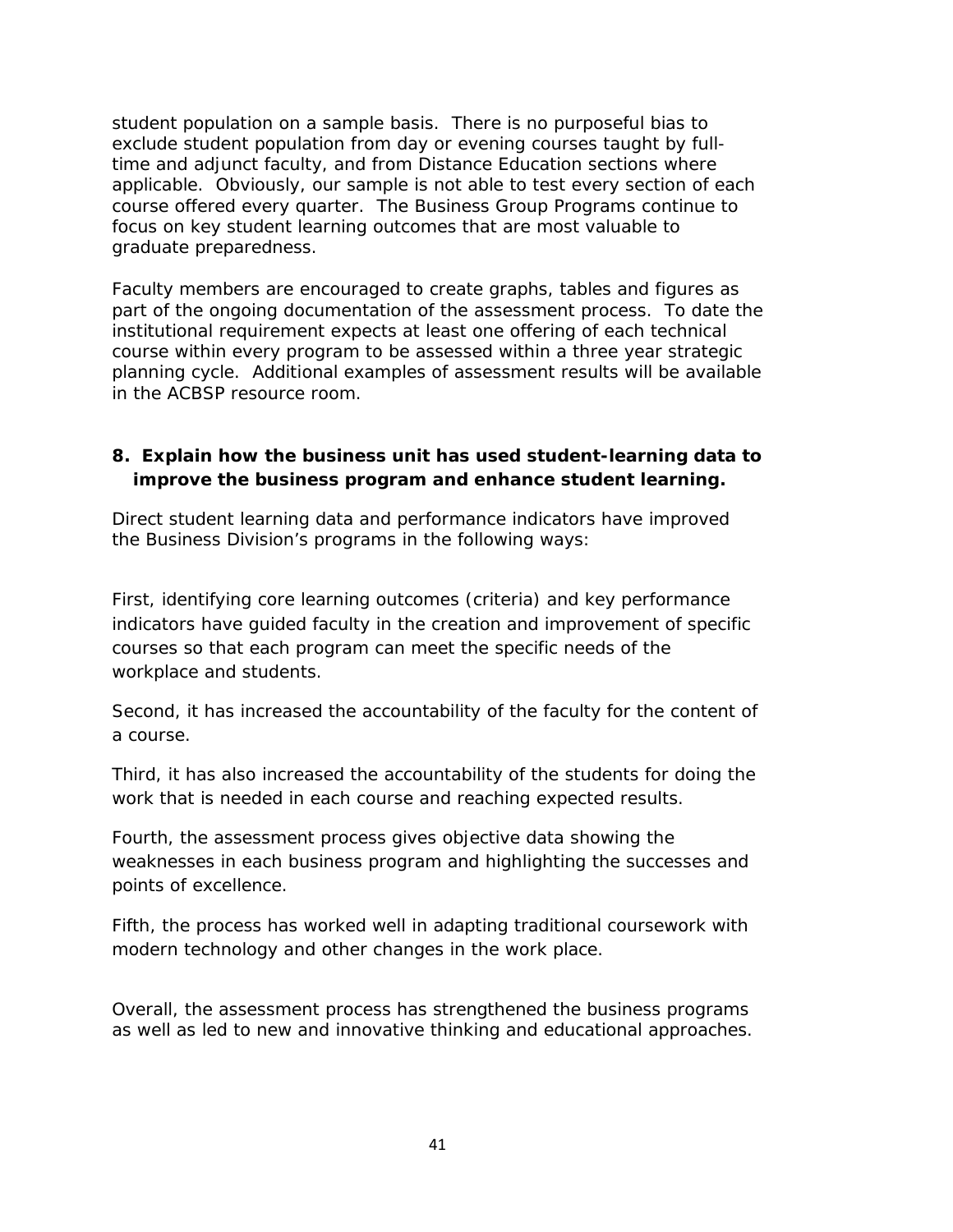## **Criterion 5: Faculty and Staff Focus**

## **5.1 Human Resource Planning**

Faculty in the Business Division of Rhodes State College are credentialed with either a bachelor's or master's degree and/or are certified in their respective area of teaching with professional experience. In addition, since they are either currently or have previously been employed in their respective industry, they are able to bring practical applications to the classroom. The mission of the division is to provide access to professional and intellectual growth to the student body as well as the faculty. This is accomplished by ensuring the curriculum is current, the faculty is qualified, and all are exposed to global diversity in a dynamic learning environment where life-long learning is encouraged. Simply stated, our goal is to provide our student body with the ability to graduate with the skills necessary to successfully seek employment in an entry level position or successfully transfer into a four-year business program at another institution. The quality of faculty hired, both full-time and adjuncts, ensures our ability to accomplish this mission.

Over a 5 year period approximately 62% of all business classes were taught by part-time, adjunct faculty. The remaining 38% were taught by full-time instructors. The division relies heavily on our adjunct instructors to cover the business classes offered each quarter **(Figure 5.1).**



Figure 5.1 –Adjunct Faculty Courses Taught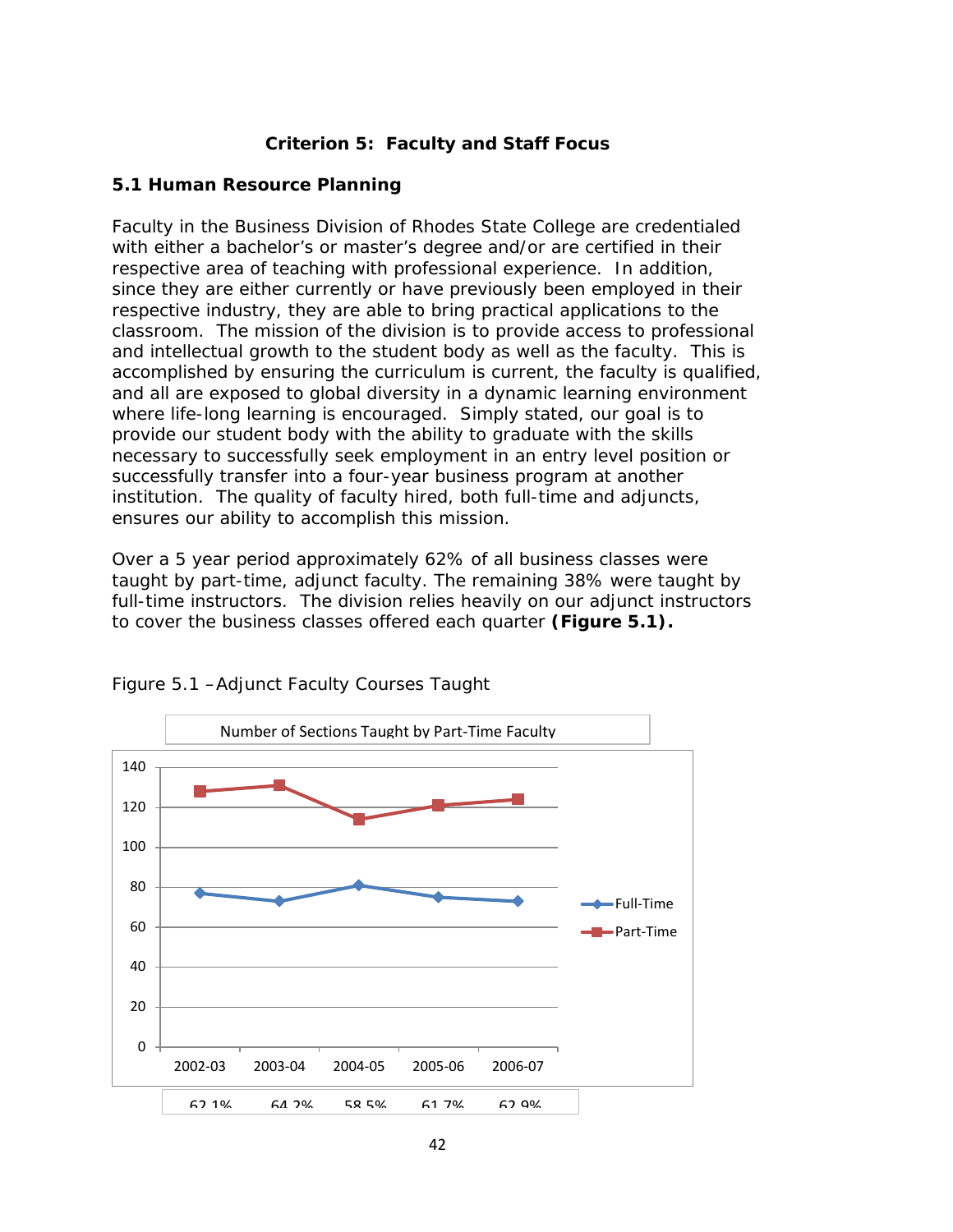The chair of each major is ultimately responsible for the curriculum. However, the chair works closely and depends on the full-time faculty to suggest, recommend and actively participate in its development. In turn, both the chair and other full-time faculty are responsible for mentoring the adjuncts. In addition, the division has a master syllabus for each class. This ensures no matter who may be teaching the class (full-time or parttime) the same objectives are being emphasized. Continual discussion (via face-to-face, email and phone conversations between the chair and all faculty members) adds to an overall understanding of expectations. Chairs provide adjuncts with all the necessary materials needed. In that manner we are assured that teaching by all faculty members, including adjuncts, is in line with the division's objectives.

Business Group Program Chairs are responsible only for their respective area. It is the Dean of the Business Division who has access to information concerning the 3 majors that make up the business division. The Dean annually reviews the ratio of full-time versus part-time instructors for the entire division to ensure there is an appropriate balance. The information derived from this review is used to guide both the dean and the chairs when requesting funding for faculty in the annual budget process.

Full-time faculty have a pathway to promotion available to them. There are automatic salary increases directly linked to the faculty member's advancement. See the faculty handbook, which will be available in the ACBSP resource room. (Faculty handbook, page 4-17 (g), promotion and salary are further discussed in Section 5.2 Employment.)

### **5.2 Employment**

The college does not offer tenure positions. Full-time faculty sign annual contracts. Most adjuncts are hired on a quarter to quarter basis.

Rhodes State as a whole has employment procedures that the Business Group Programs follow. An approved employment requisition is required for all full-time faculty positions. This is not required when searching for quarterly adjunct positions. Job advertisements, including the position description, are placed in several newspapers in order to create a large and diverse pool of applicants. Although not required, it is recommended that an interview committee be selected. This committee typically has representation from both the academic as well as the non-academic side of the college. The chair of this committee develops a rating form consisting of the qualifications required for the job to ensure only those applicants meeting that criteria are considered. The applications are then screened based on the rating form in order to determine which individuals will be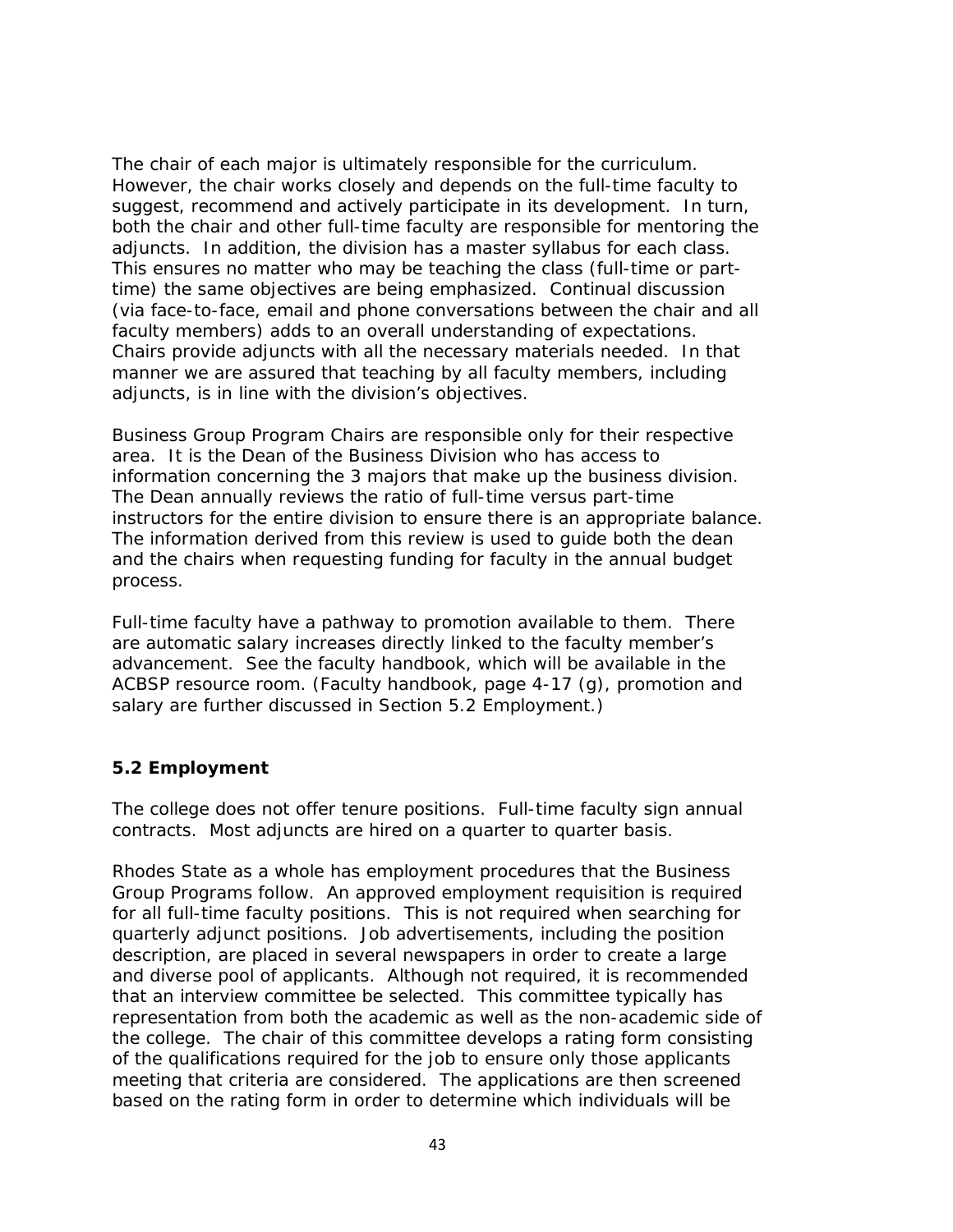invited to interview. After the interviews take place the committee comes together to discuss the relative merits of each interviewee and recommendations are made to the supervisor responsible for the final hiring decision. The supervisor conducts his/her own interview with the remaining candidates. Once a decision is made, the dean finalizes the details of the employment offer; i.e. beginning annual salary, starting date, rank, contract type and length and any other applicable details. The letter of offer is then sent to the applicant by the dean. A more detailed explanation can be found in the Recruitment and Selection of Faculty and Staff document located in **(CRT - 5.2a).**

As mentioned in Section 5.1 it is imperative that qualified faculty are hired to ensure the objectives of the business programs are met. Tables, **(CRT - 5.2b and 5.2c),** provide information for both full-time and adjunct faculty which depict the faculty member's major teaching field, highest degree earned and professional certifications for the 2007-08 academic year. The Faculty Credentials Exceptions Report **(CRT-5.2d)** lists faculty members not meeting the ACBSP Master's and professionally qualified standards.

A full-time faculty member starting salary is determined by his/her level of education and previous experience. There is no set salary schedule. Other than the annual percentage increase recommended by the president of the college and voted on by the board, a faculty member will receive a salary increase when he/she has petitioned and been granted promotion. However, the employee's entire compensation package includes much more. Medical, dental and vision care is available as well as several options to select in tax-deferred annuities and compensation plans. Fulltime faculty may take advantage of employee and dependent tuition waivers. The college provides life insurance, accidental death and dismemberment insurance and long term disability insurance at no cost to the faculty member. Each faculty member participates in STRS **(CRT - 5.2e).**

Adjunct faculty members are paid on an hourly rate. This rate is determined by their education, previous experience and professional certifications. Adjunct faculty members are also included in STRS. In addition they have access to the college's tuition waiver plan.

Full-time faculty may take part in the promotion process. Faculty ranking moves from instructor to assistant professor, associate professor and professor based upon education, years of service, and demonstrated contributions to the department and college. Details of the description of each rank can be found in **(CRT - 5.2f).** Faculty that wish to advance to the next ranking complete a comprehensive portfolio consisting of their service to the college as well as additional education, new certifications, recommendation of their supervisor, student evaluations, evaluations by their supervisor and committees on which they have chaired or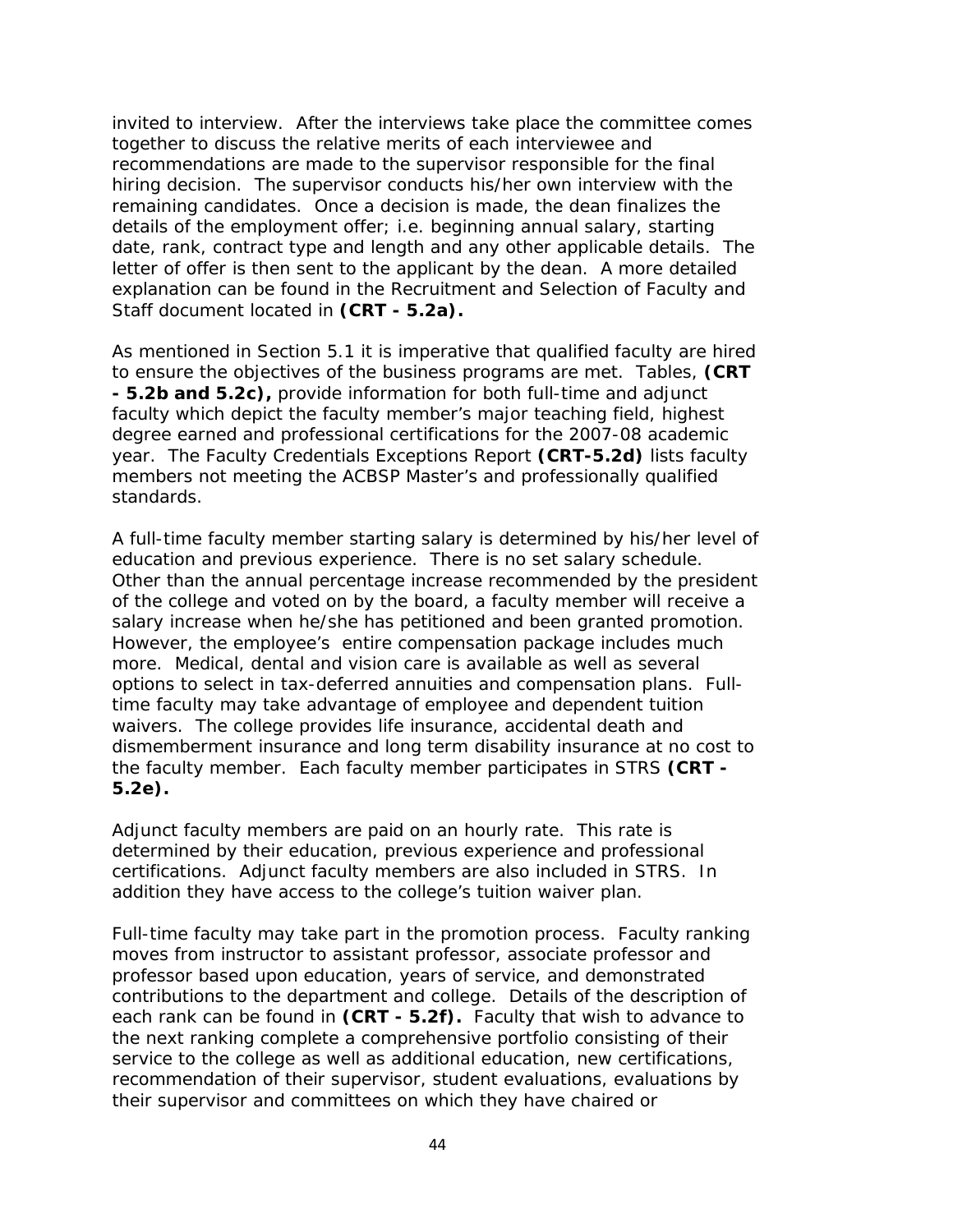participated. Individuals invited by the Vice President of Academic Affairs serve as committee members to review the portfolios and offer their recommendation to the Vice President. The recommendation of the committee is put before the college advisory board for official approval.

One indication of a stable and dedicated workforce is the degree of attrition. The Business Group Programs have enjoyed a very low attrition the past several years as displayed in **(Figure 5.2).**



Figure 5.2: Full-Time Employee Attrition

The Business Group Programs had six full-time faculty members each year from 2002/03 through 2007/08. This does not include the Dean. Other than 2002/03 (all three can be attributed to retirements) we have experienced very little attrition contributing to our ability to achieve consistency in our Business Group Programs. A new full-time management/marketing faculty member was employed in the fall of 2008.

# **5.3 Faculty Composition**

Faculty Load Calculations **(CRT – 5.3a)**, **(CRT – 5.3b)**, **(CRT – 5.3c)** and Faculty Composition Summary **(CRT – 5.3d)** provide evidence that during the 2007-08 academic year faculty members, employed by the Business Group Programs exceeded the ACBSP standard that 50% of the FTE faculty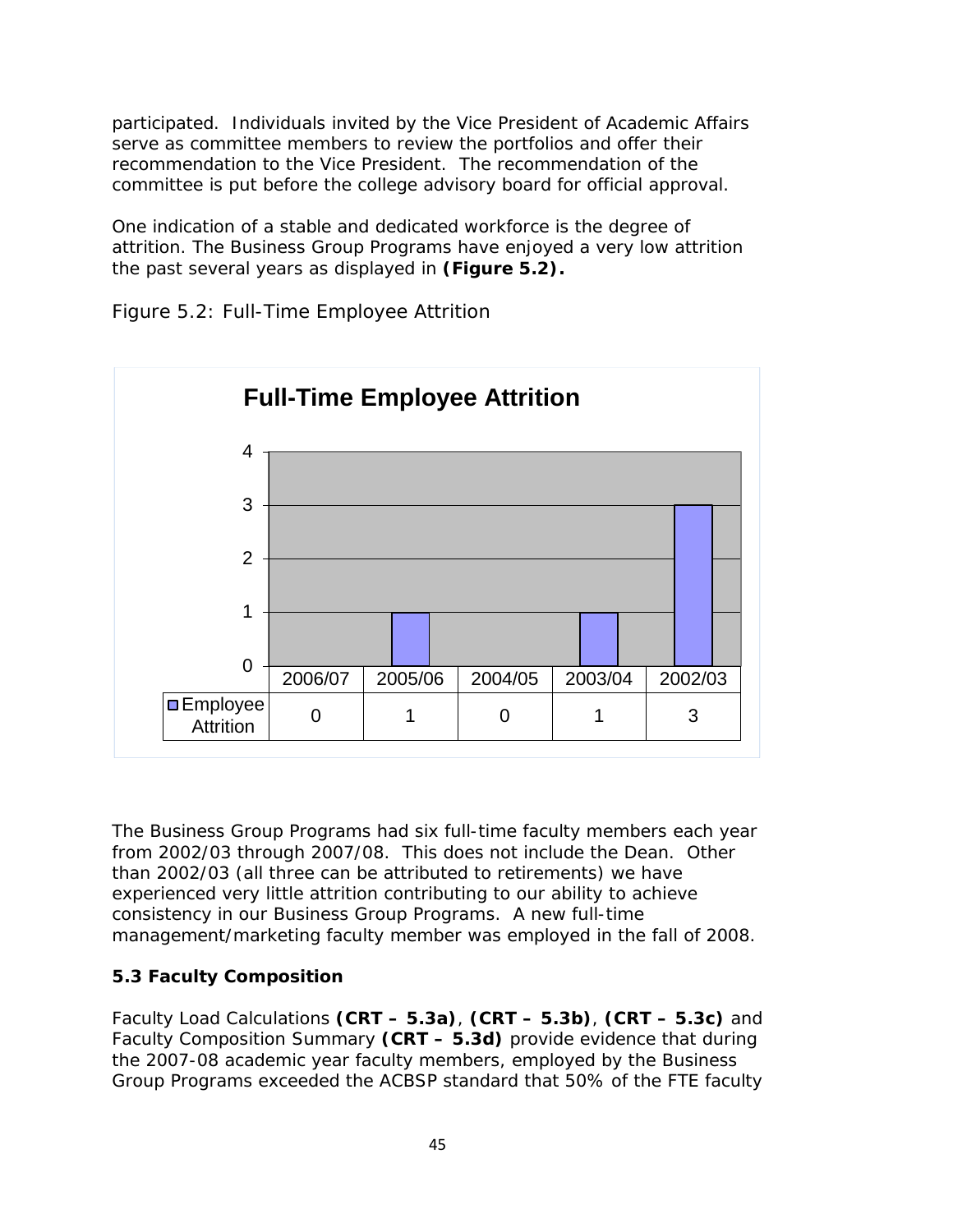hold master's or doctoral degrees and at least 90% of the FTE faculty hold a master's degree or are professionally qualified.

To achieve quality student learning the Business Group Programs consistently recruit and develop full time and adjunct faculty who are appropriately credentialed and experienced in their respective field.

## **5.4 Faculty Evaluation**

Each full-time faculty member is evaluated by her/his immediate supervisor annually. This takes place any time toward or just following the end of the spring quarter. A master copy of the form used by the entire college including the Business Division and a Guide to Performance Appraisal which is provided by the Human Resource Department can be found in **(CRT - 5.4a)** and **(CRT**-**5.4b)**. The dean evaluates the chairs and the chairs complete an evaluation form for each full-time faculty. Individuals are rated as "Below Expectations," "Meets Expectations" or "Exceeds Expectations." Topics that are assessed include:

- Administrative Responsibilities
- Leadership Ability
- Communication
- Community/College Service Responsibilities
- Instructional Responsibilities
- Student Advising
- Professional Development.

In addition, the form provides a place for the supervisor to note strengths, opportunities for development and other general recommendations. Once the supervisor has completed his/her assessment, the individual faculty member meets with the supervisor to discuss the evaluation. Suggestions are made as to how to improve performance. At the conclusion of the evaluation the faculty member has the opportunity to include any written comments on the evaluation form. The faculty member receives a copy of the evaluation form and the original is retained by the supervisor. A copy may be sent to the Human Resource Department. This allows the faculty member to know where they excel and where there is room for improvement for the coming academic year. Continual evaluations that indicate the individual is deficient provide the basis for dismissal or failure to renew the contract. Conversely, positive evaluations are used in the faculty member's portfolio when applying for promotion.

In addition, student evaluations are completed once a year, typically during the fall quarter for full-time faculty. A copy of the results and comments of the students is provided to the employee as well as their supervisor. Should the employee apply for promotion they are included in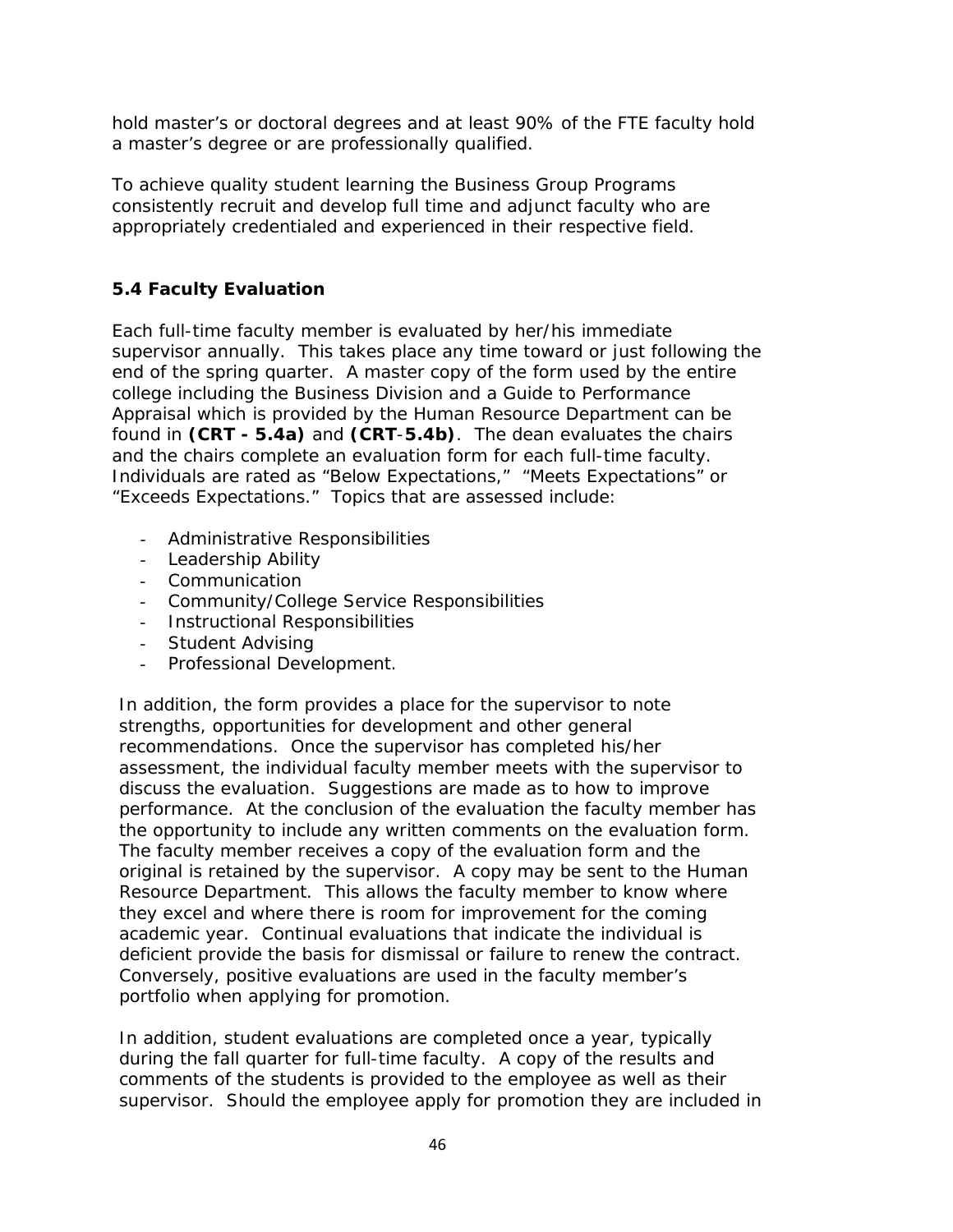the promotion portfolio. Adjuncts are evaluated by students each quarter. Similarly, both the adjunct and their supervisor are provided with the results. These student evaluations along with discussions with the supervisor that occur during the mentoring process are used to determine whether to invite an adjunct back for another quarter. Additional information concerning this evaluation process can be found in the **Faculty Handbook** (pages 4-13 through 4-17) which will be available in the ACBSP resource room.

#### **5.5 Faculty and Staff Development**

Faculty and staff on a regular annual renewable contract with at least a 50% FTE may make a written request for a leave of absence without salary for personal and/or medical reasons. One faculty member took advantage of this due to family medical leave during the self-study year. Leave of absence may be used for professional development if administrative approval is secured.

Each program within the Business Group Programs is provided with a budget. Each program chair's budget includes a line for both full-time as well as adjunct salary. The budget for the BPS Division as a whole can be found in the dean's division budget. This would include funds available for full-time administrative help to assist both the dean and the faculty. In addition, since the Business Group Programs' faculty is geographically located in a different building than the BPS Dean and his administrative employees the faculty members have the use of other administrative help that fall under a different division's budget. Work Study students are also available through the Federal Work Study Program. CPE is supported through division and department funds **(Figure - 5.5).** This resource is provided to encourage faculty to take advantage of opportunities for professional development and to represent the college at professional functions.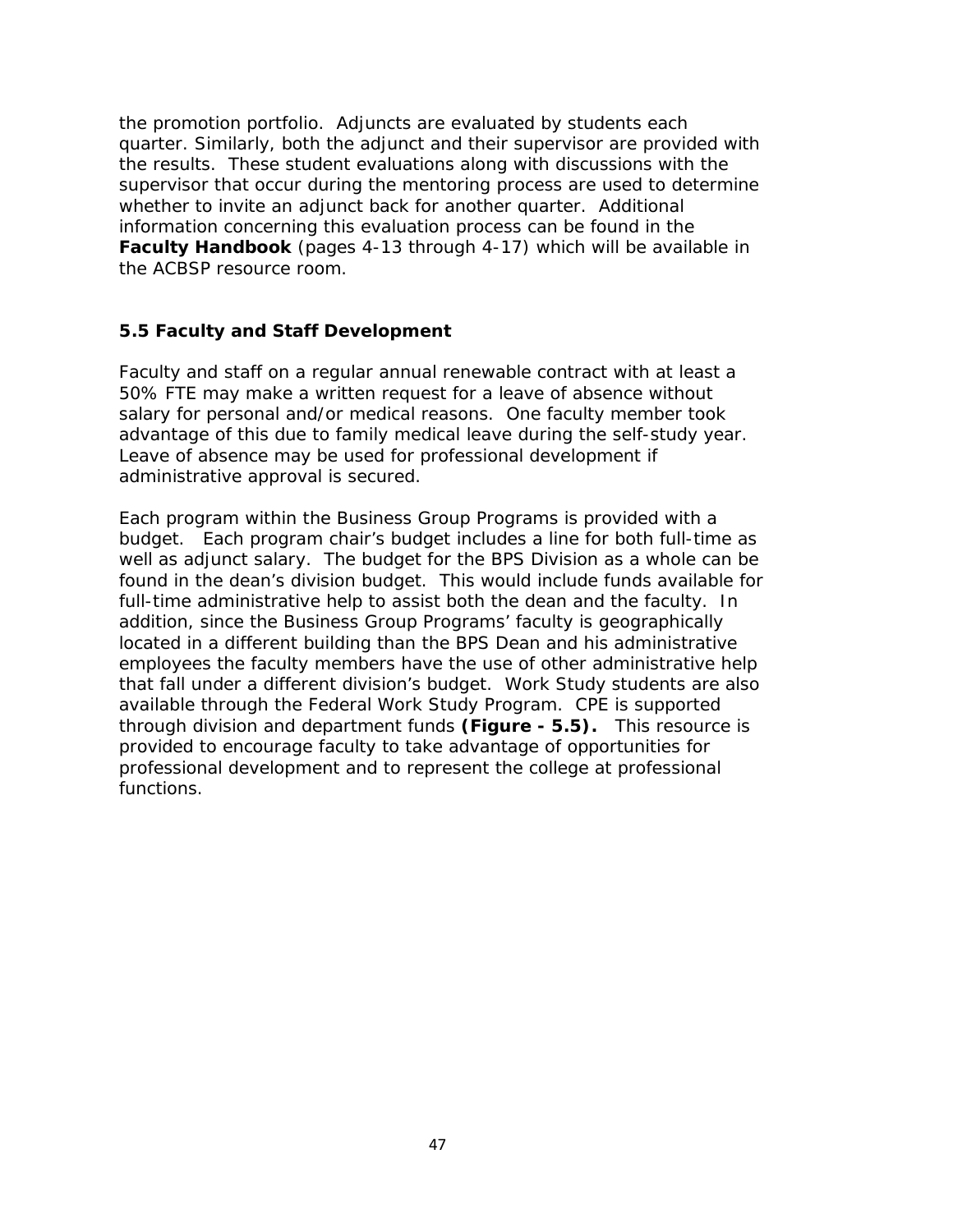Figure 5.5 Faculty Development Expenditures



Full-time faculty have a variety of ways to participate in professional development. Funds are available through budgets for an individual to pursue a topic of interest. This allows faculty to travel to attend seminars, conferences and workshops. In addition the college regularly offers professional development throughout the academic year. There is one professional development activity each quarter that is held campus wide in which full-time faculty members are expected to attend and adjuncts are welcome. A list of the dates and topics that have occurred are listed in **(CRT- 5.5a).** Names of faculty members that attended can be found in the Office of the Vice President of Academic Affairs. In addition, several times during each quarter there are workshops offered on a variety of topics that both full-time faculty members and adjuncts can participate. A list of those workshops offered for the calendar years 2005 through 2008 can be found at **(CRT- 5.5b)**. The Center for Distance Education also provides various topics of interest to educators via webcast seminars to all employees. Employees are notified of these via email and the college website. All faculty members have access to this training. A list of these offerings can be referenced in **(CRT- 5.5c)**.

### **5.6 Faculty Member Operational Policies, Procedures and Practices**

The expectations for faculty in the Business Group were last revised in May 2005. A document entitled James A. Rhodes State College, Instructional Division

**(CRT - 5.6a)** outlines the recommended teaching load of faculty and chairs.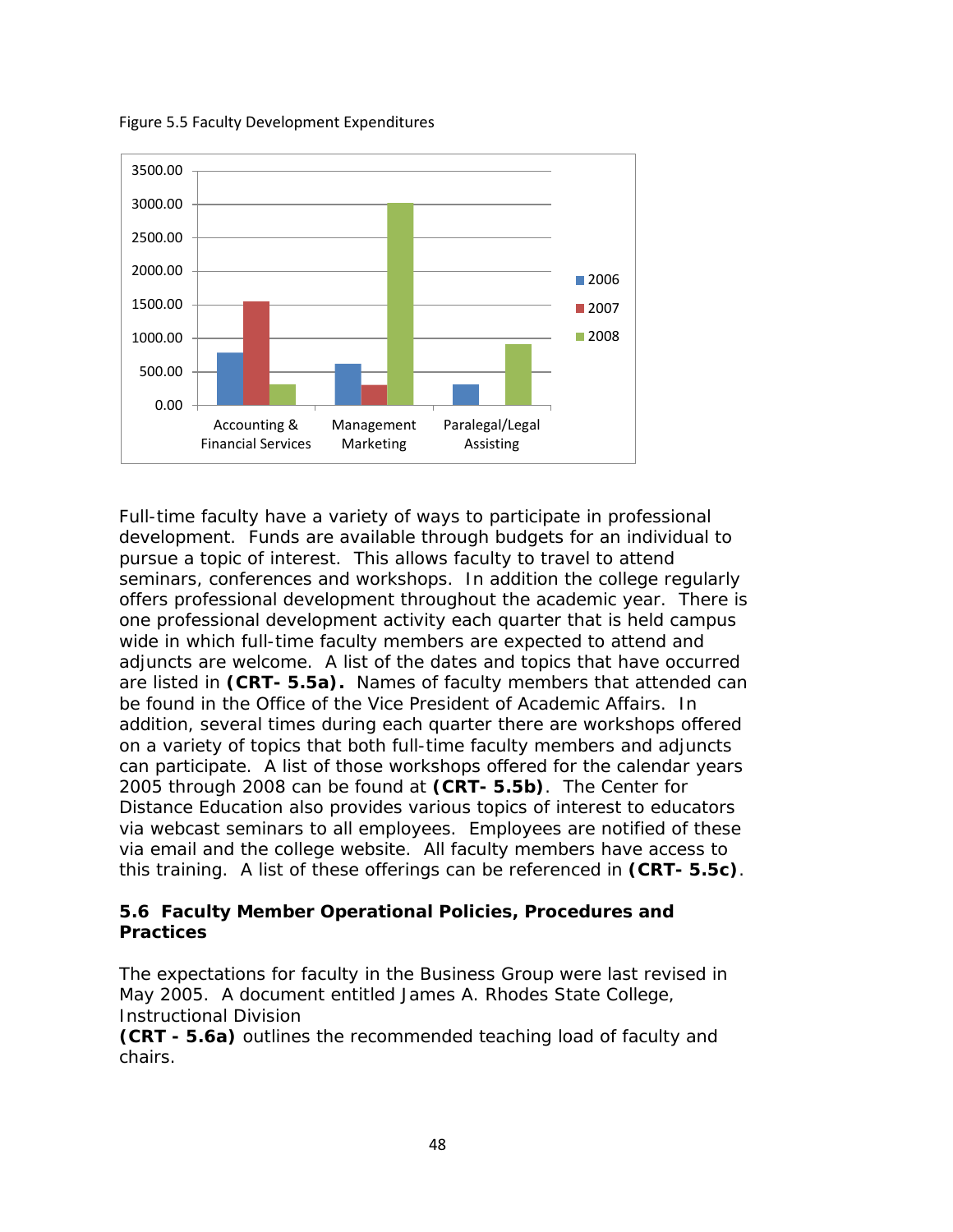Teaching Load: Full-time faculty is expected to teach 20 contact hours a quarter for a total of 60 hours per academic year. Chairs have a reduction in their teaching loads due to their administrative responsibilities. Currently the dean is seeking approval to make some adjustments to the teaching load of some chairs,

**Service to the College and Community**: Full-time faculty members are expected to participate in standing as well as ad hoc committee work. They are to mentor adjuncts when asked and participate in "open houses", "career day", assist in honor society functions and similar activities. In addition they are to devote time to professional development and community service. These activities constitute approximately 10 hours a week. See Contractual Expectations in the Faculty Handbook, (page 4-3), which will be available in the ACBSP Resource room.

**Professional Expectations**: Faculty members are expected to meet with their assigned classes at the scheduled times using methods that promote learning. They are expected to maintain at least 10 office hours per week making themselves available to consult with students. Faculty members are expected to provide students with syllabi that follow the master syllabus format adopted by the college which incorporates an overview of the class, the course objectives and requirements of the class. As mentioned earlier faculty members are expected to participate in committee work. Full-time faculty members are also responsible for assessing at the minimum one class per quarter and attending the necessary workshops to learn new or revised procedures to access a variety of computer applications needed to do assessment, enter final grades, access student records, etc.

**Scholarly Expectations:** Faculty members are encouraged to remain active in their respective field. This may be accomplished by taking part in continuing education and participation in professional organizations. See **Figure 5.6.**

**Termination Policies**: See a copy of the Disciplinary Action and Due Process Statement **(CRT - 5.6b)**. The statement can also be accessed under the Human Resource link on the college homepage listed under section 5.5. Disciplinary action including reprimand, suspension, involuntary demotion, and termination may be taken against any faculty/staff member for violation of college by-laws, policies or procedures, and/or offenses such as incompetency, dishonesty, drunkenness, immoral conduct, insubordination, discourteous treatment of the public and neglect of duty. Termination of employment for financial or organization reasons is covered by policy 8.3 Reduction in Work Force – Faculty.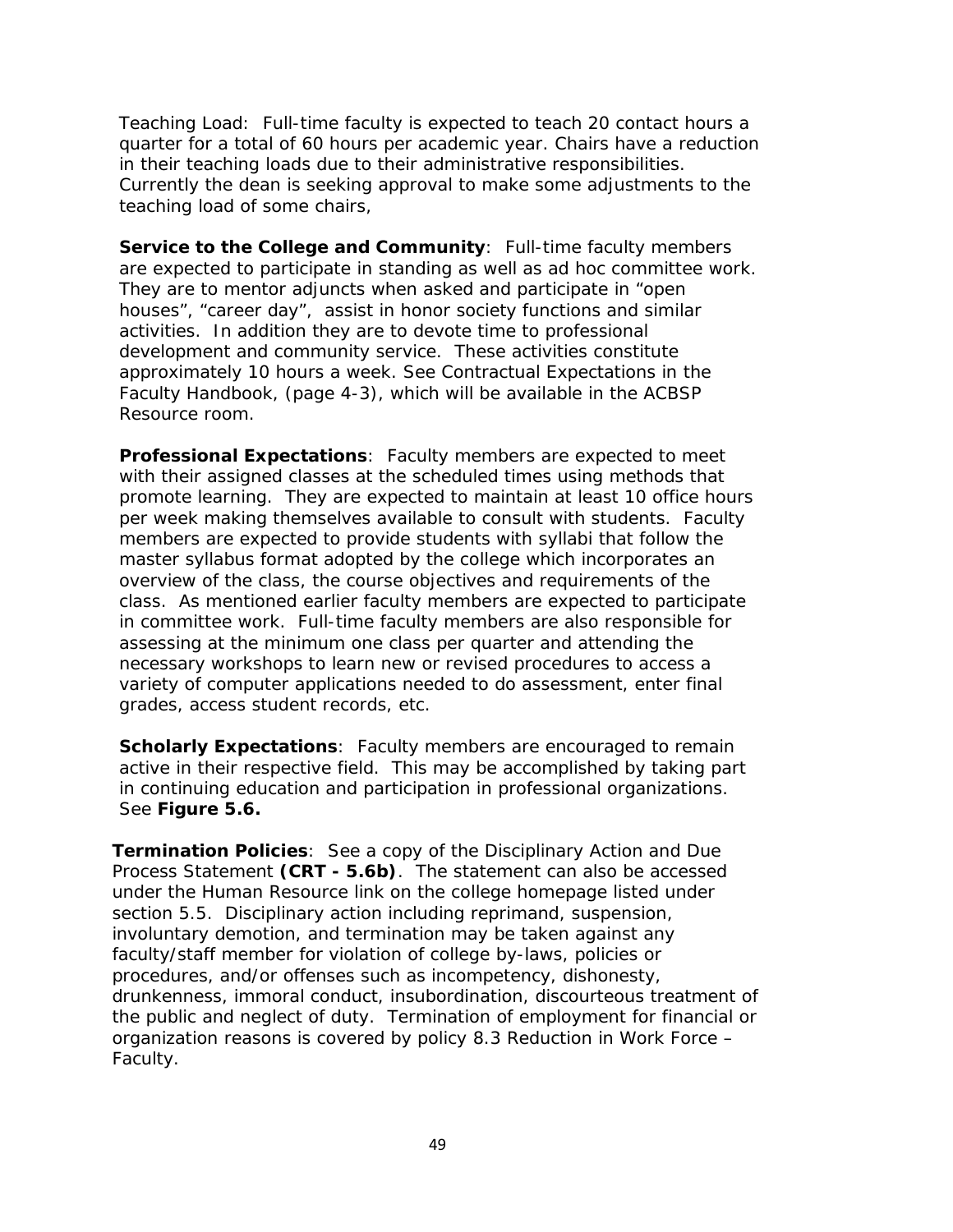## **5.7 Scholarly and Professional Activities**

Faculty members are encouraged to attend professional workshops in their area of expertise. As mentioned in Section 5.5 each major is provided with a budget line to provide monies for travel in order to attend professional workshops/CPE. In addition, the college offers professional development each quarter on more general topics that relate to teaching. The college also offers several workshops each quarter that provide instruction on how to use a variety of computer applications. Refer to **(CRT- 5.5b and CRT - 5.5c).**



Figure 5.6 – Professional Organization Membership